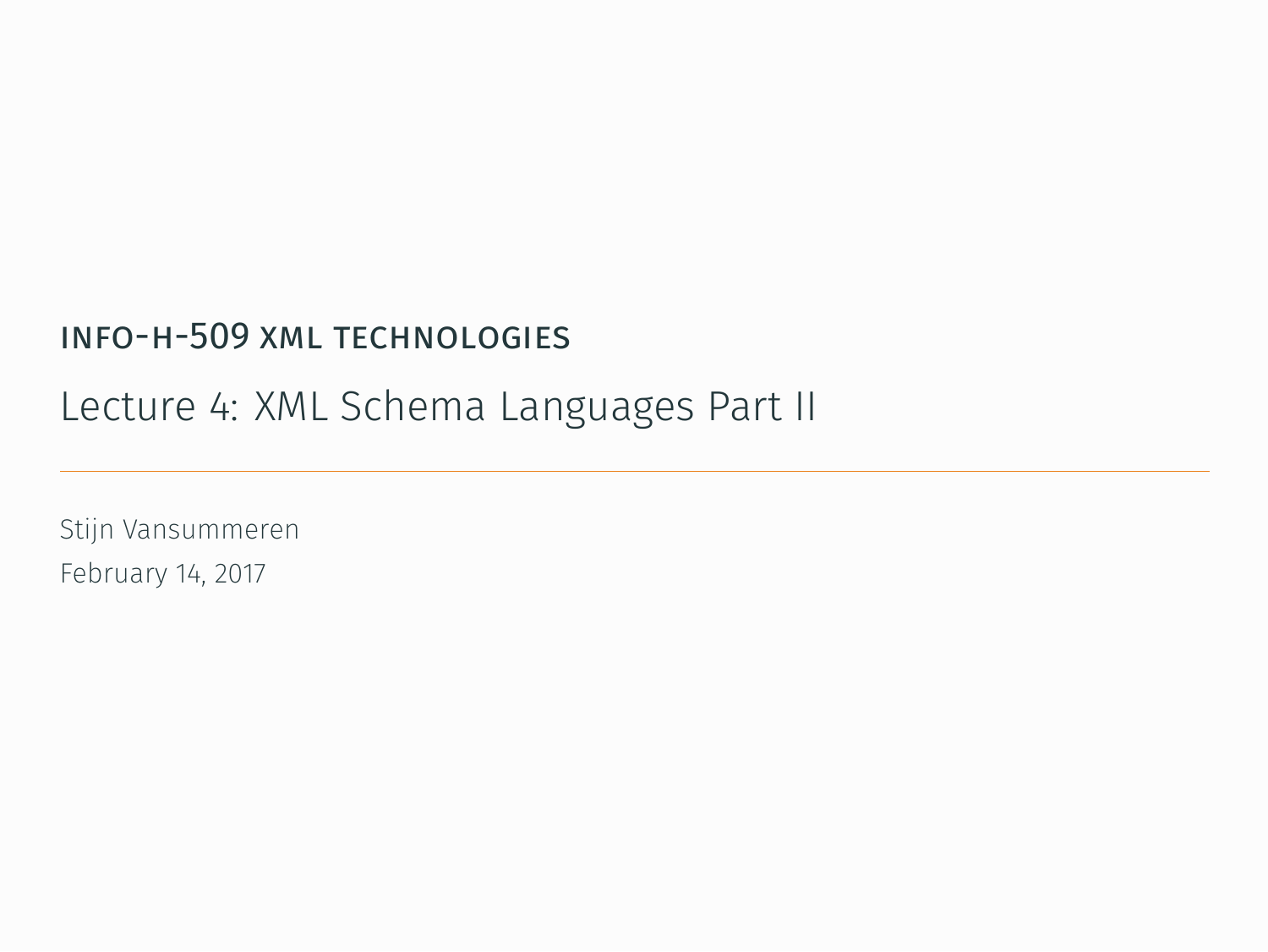- 1. The essence of XML Schema Definitions (XSDs)
- 2. Basic features of XML Schema Definitions
- 3. Advanced features of XML Schema Definitions
- 4. Deterministic Regular Expressions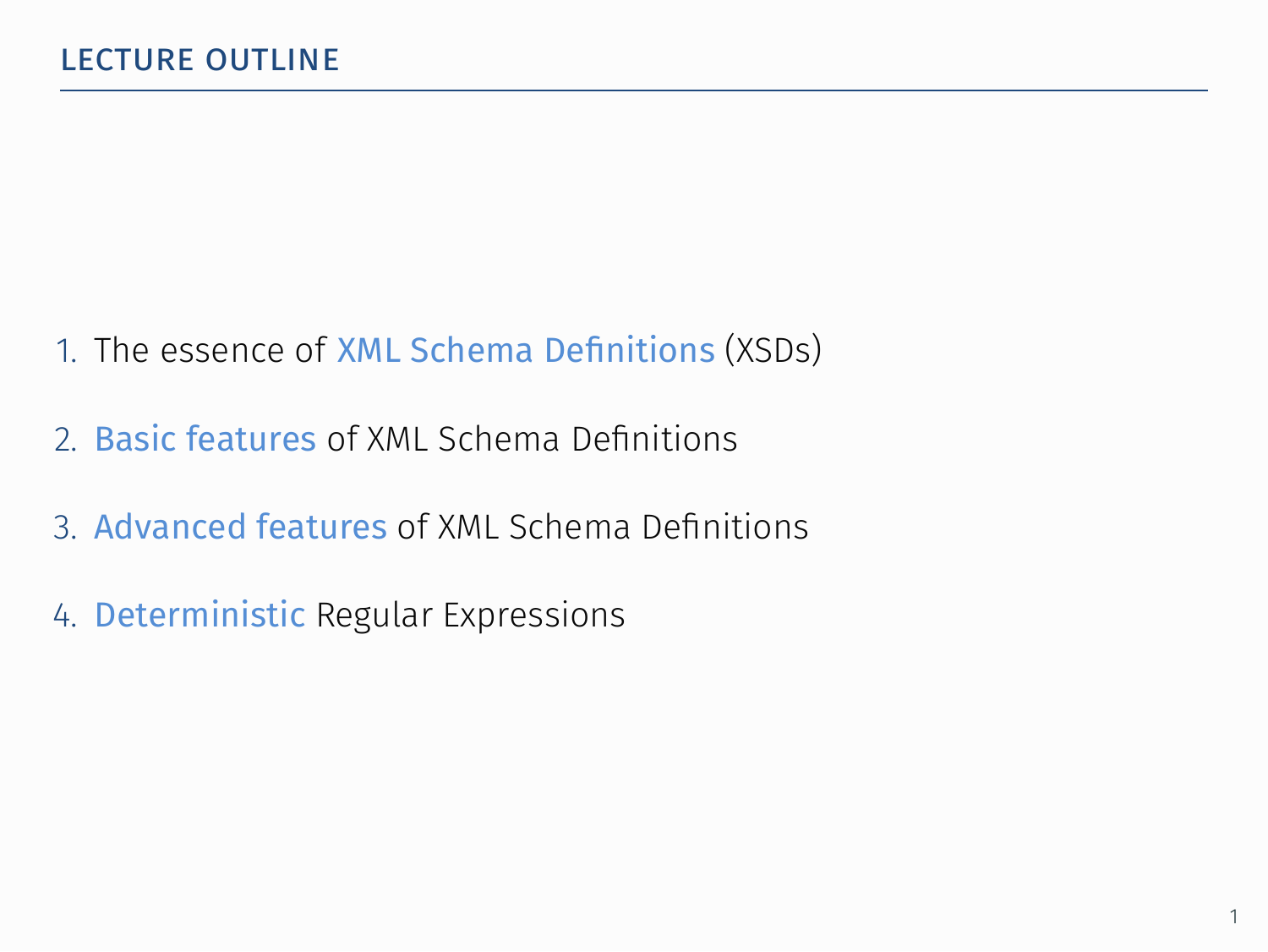- *•* An XML Language is a set of XML documents that belong to the same "application domain"
- . *•* A schema is a formal definition of the syntax of an XML language
- *•* A document is either valid w.r.t. a schema, or not
- *•* A schema language is a notation by which schemas can be defined.

The idea of validation:

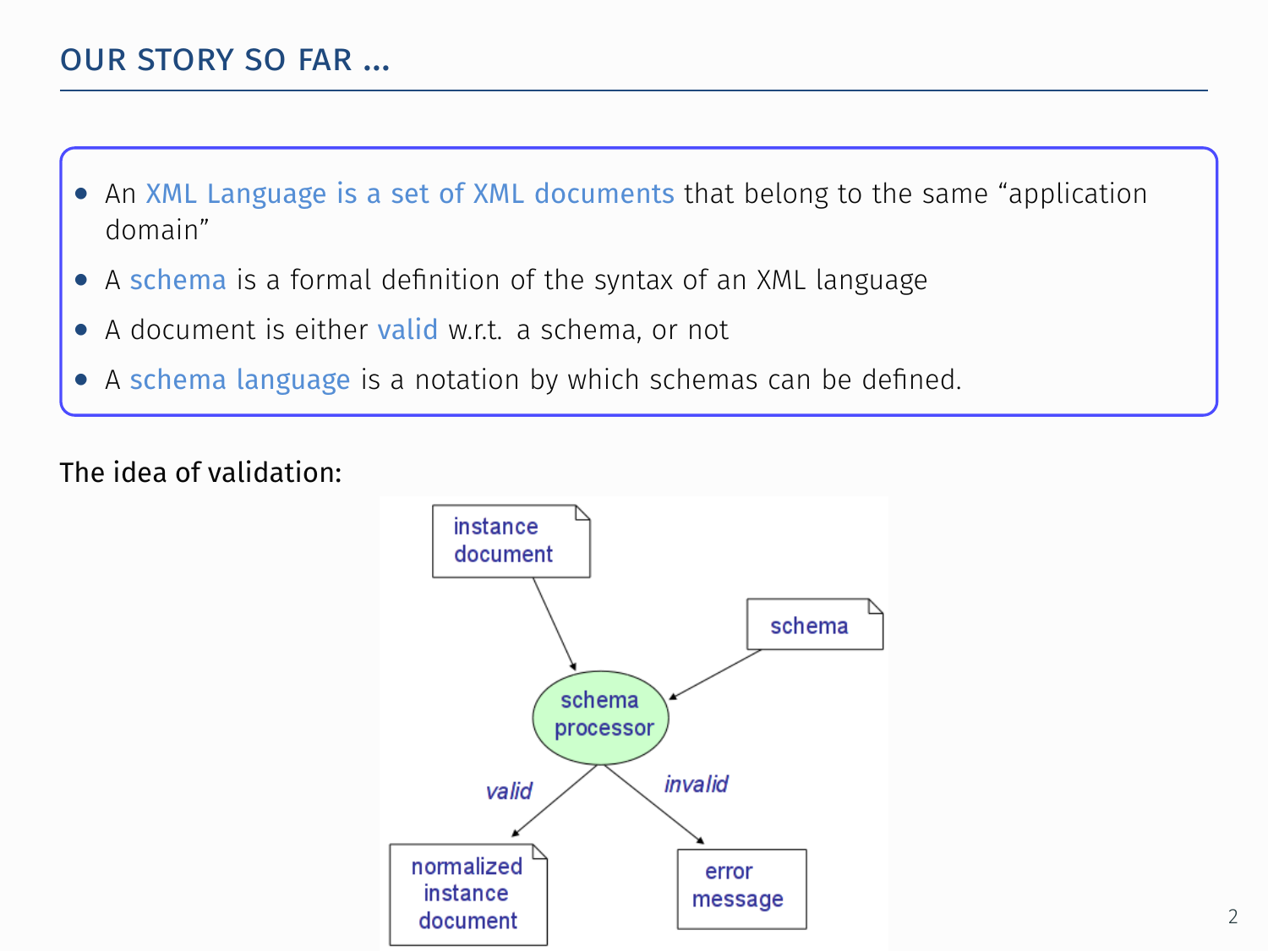- 1. Cannot constrain character data
- 2. Specification of attribute values is too limited
- 3. Element and attribute declarations are context insensitive
- 4. Character data cannot be combined with the regular expression content model
- 5. The content models lack an "interleaving" operator
- 6. The support for modularity, reuse, and evolution is too primitive
- 7. The normalization features lack content defaults and proper whitespace control
- 8. Structured embedded self-documentation is not possible
- 9. The ID/IDREF mechanism is too simple
- 10. It does not itself use an XML syntax
- 11. No support for namespaces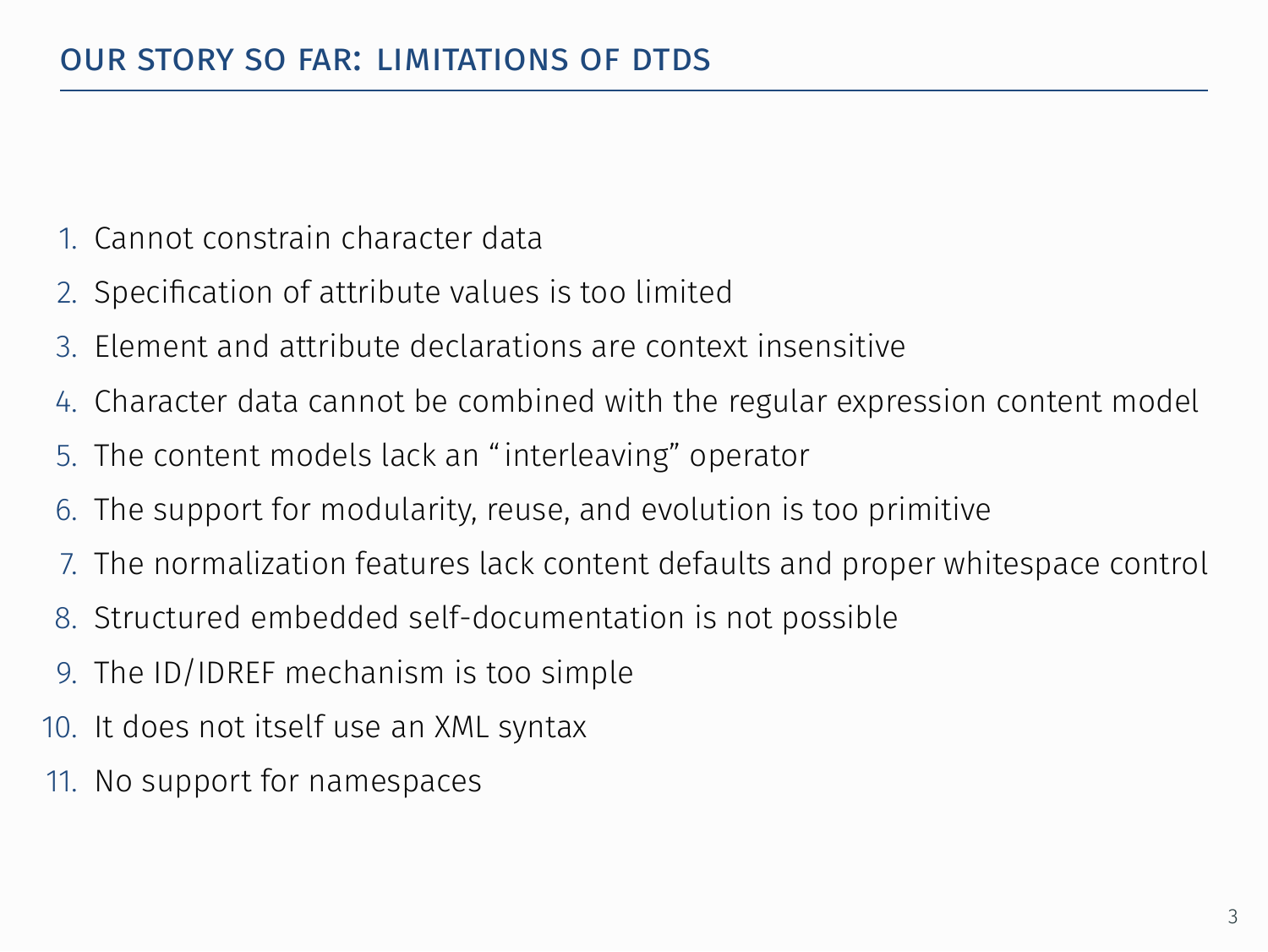### . XML Schema is W3C's proposal for replacing DTDs

### Design Principles:

- *•* More expressive than DTD
- *•* Use XML notation
- *•* Self-describing
- *•* Simplicity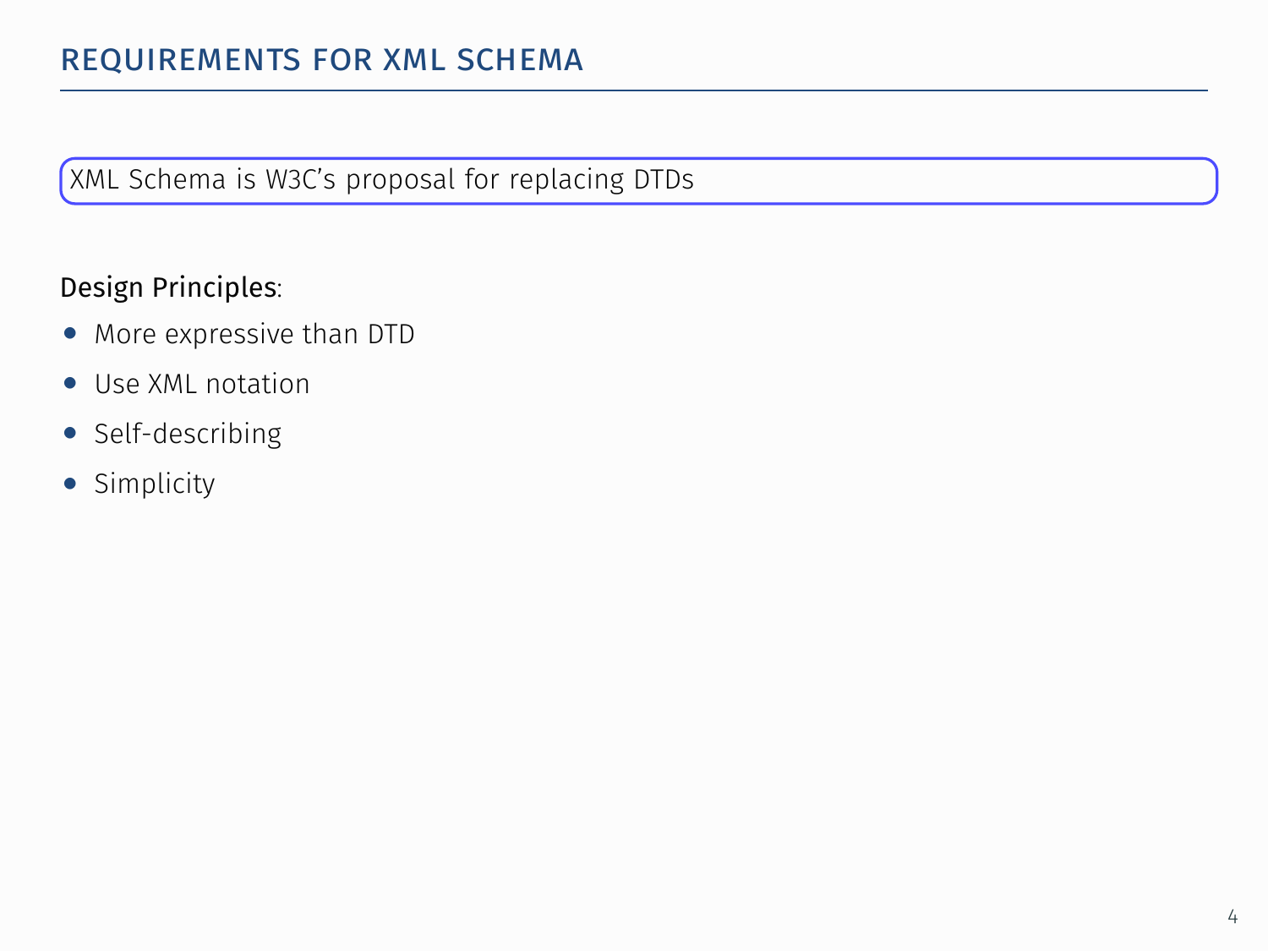### . XML Schema is W3C's proposal for replacing DTDs

### Design Principles:

- *•* More expressive than DTD
- *•* Use XML notation
- *•* Self-describing *→* not really
- *•* Simplicity *→* not really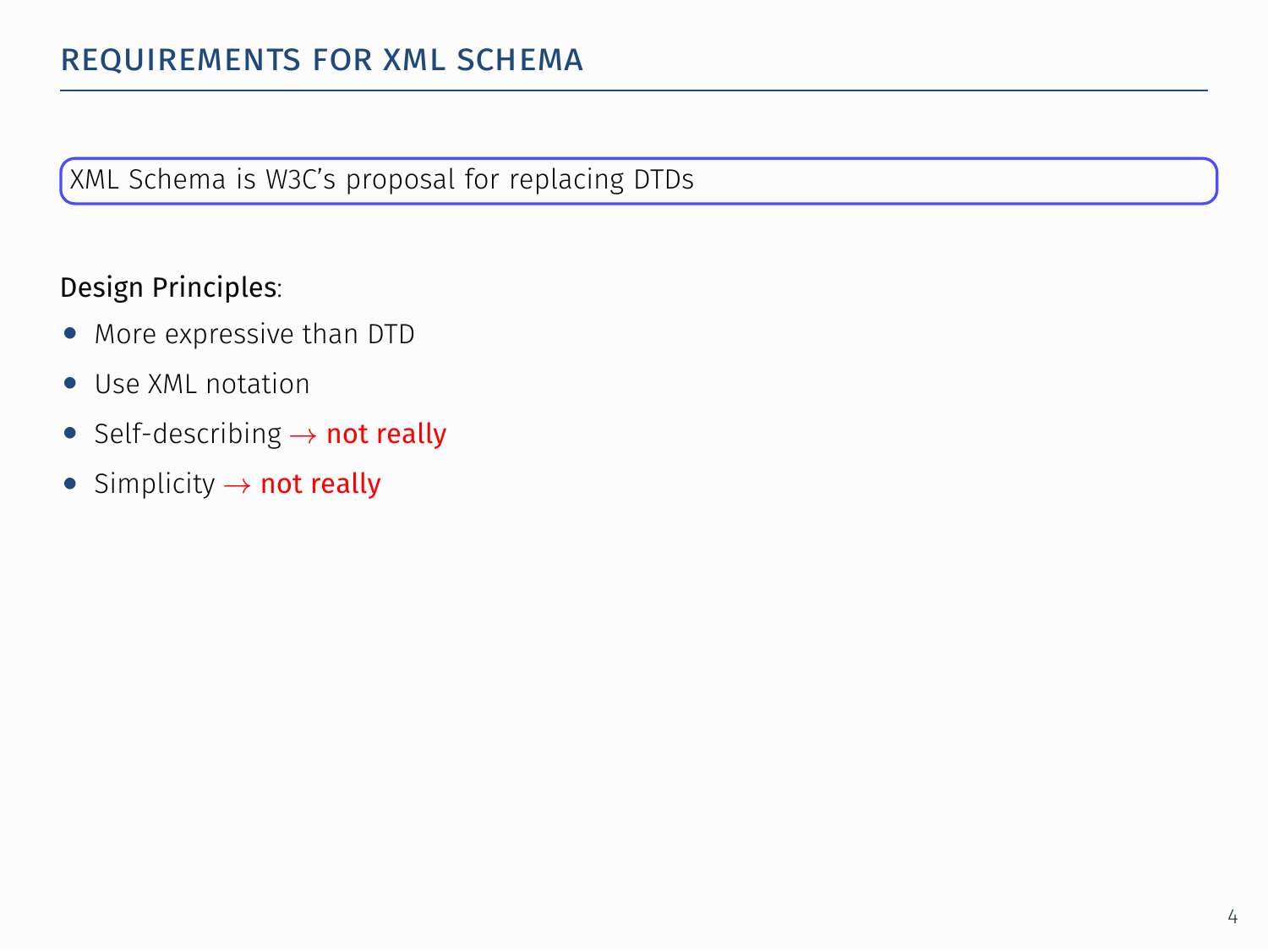### . XML Schema is W3C's proposal for replacing DTDs

### Design Principles:

- *•* More expressive than DTD
- *•* Use XML notation
- *•* Self-describing *→* not really
- *•* Simplicity *→* not really

### Technical Requirements:

- *•* Namespace support
- *•* User-defined datatypes
- *•* Inheritance (OO-like)
- *•* Evolution
- *•* Embedded documentation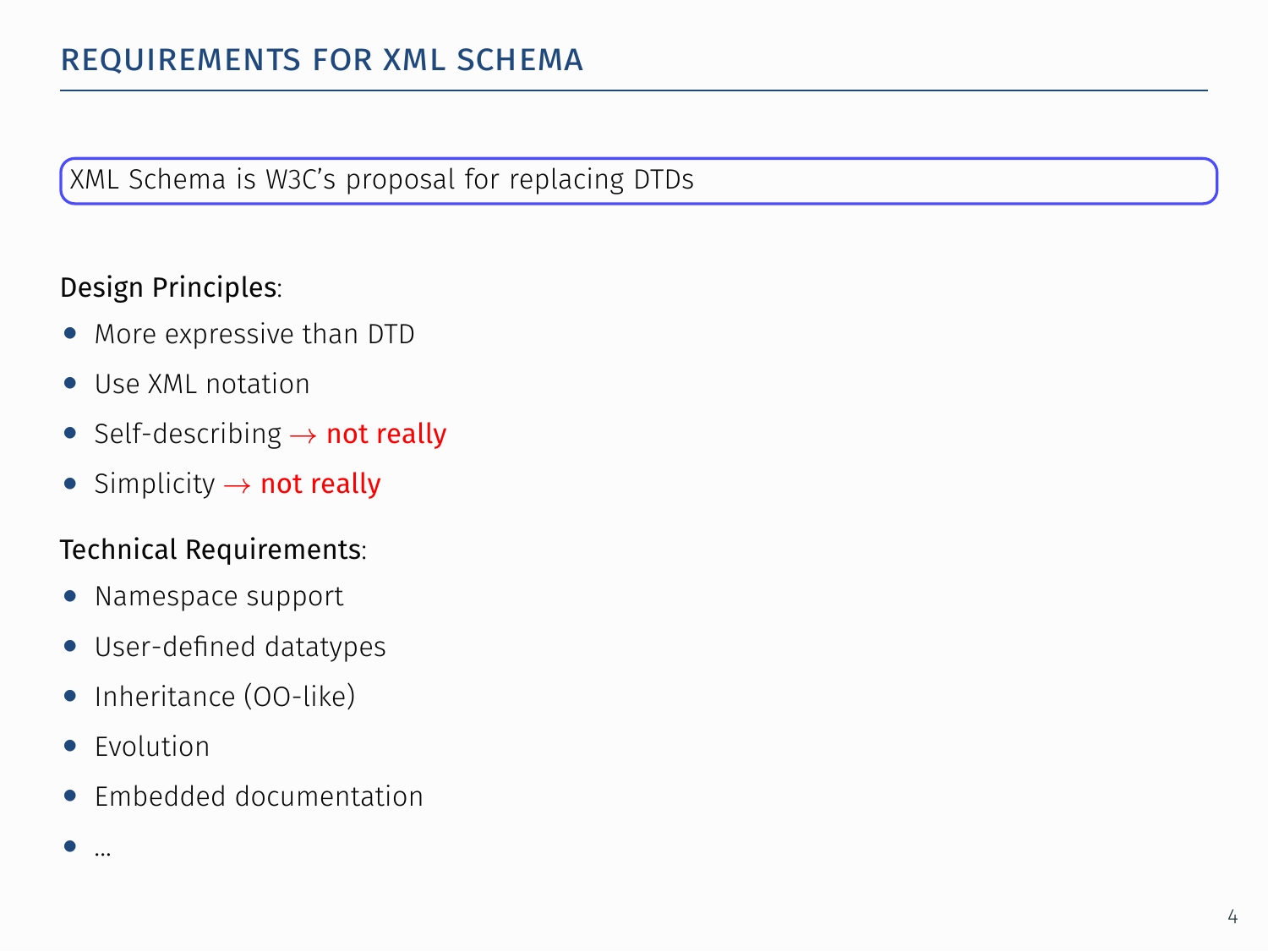### Part I: The Essence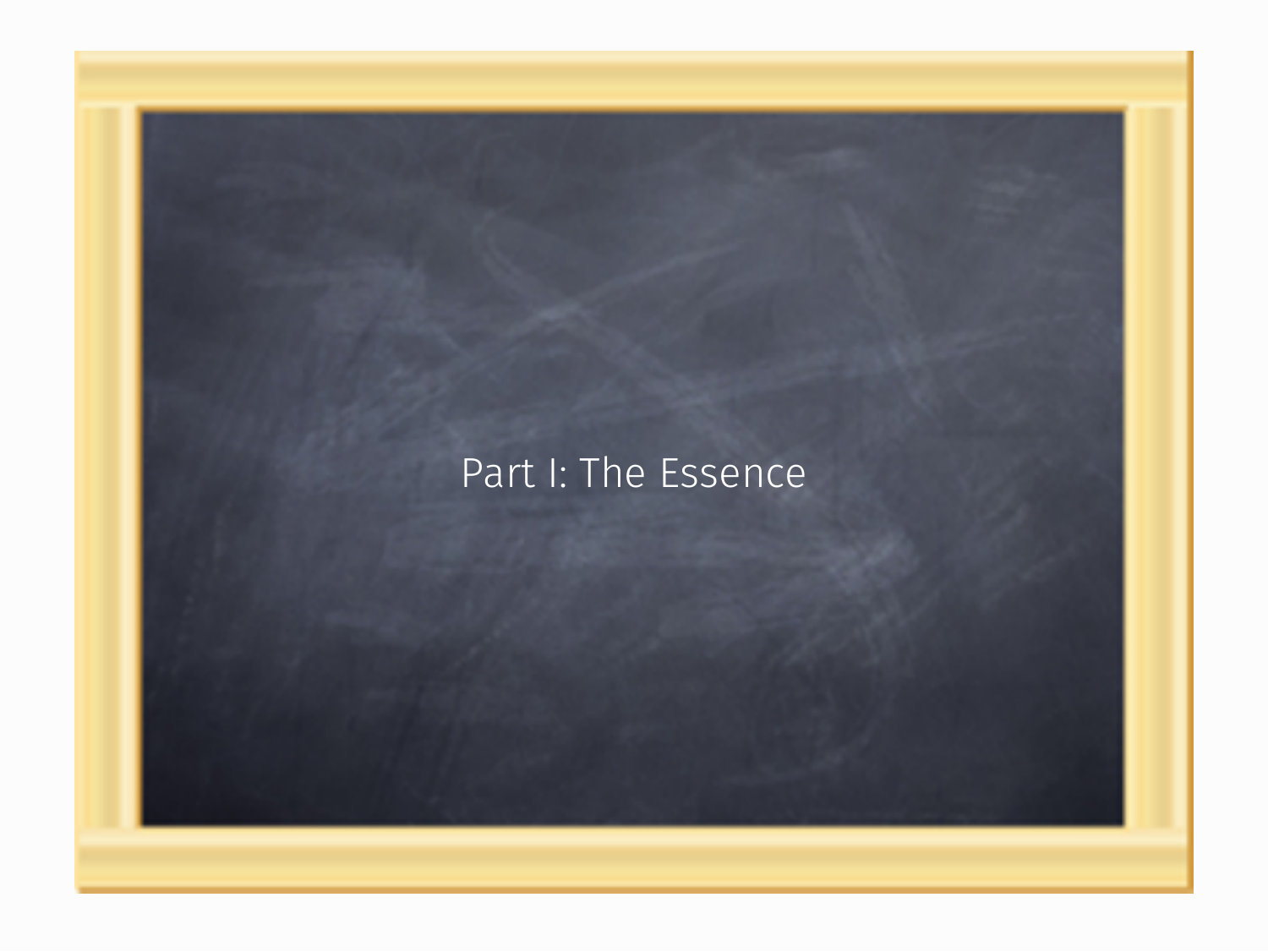- *•* XML Schema is a large and complicated standard
- *•* Its syntax in XML is really verbose ...
- *•* ... so it's easy to get lost in the beginning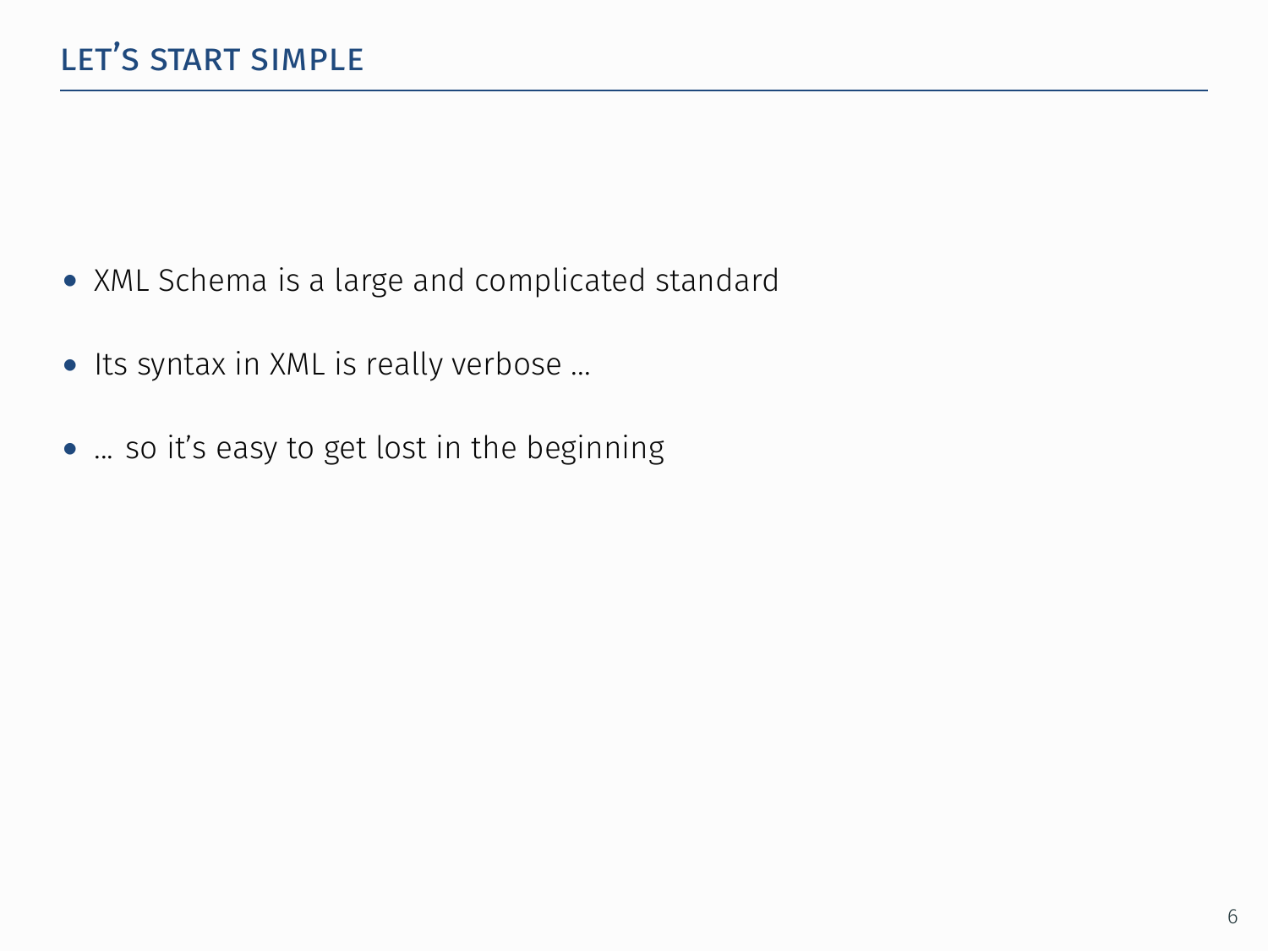- *•* XML Schema is a large and complicated standard
- *•* Its syntax in XML is really verbose ...
- ... so it's easy to get lost in the beginning

- . *•* Let us illustrate the essential ideas without using the actual XSD syntax
- *•* Let us focus on elements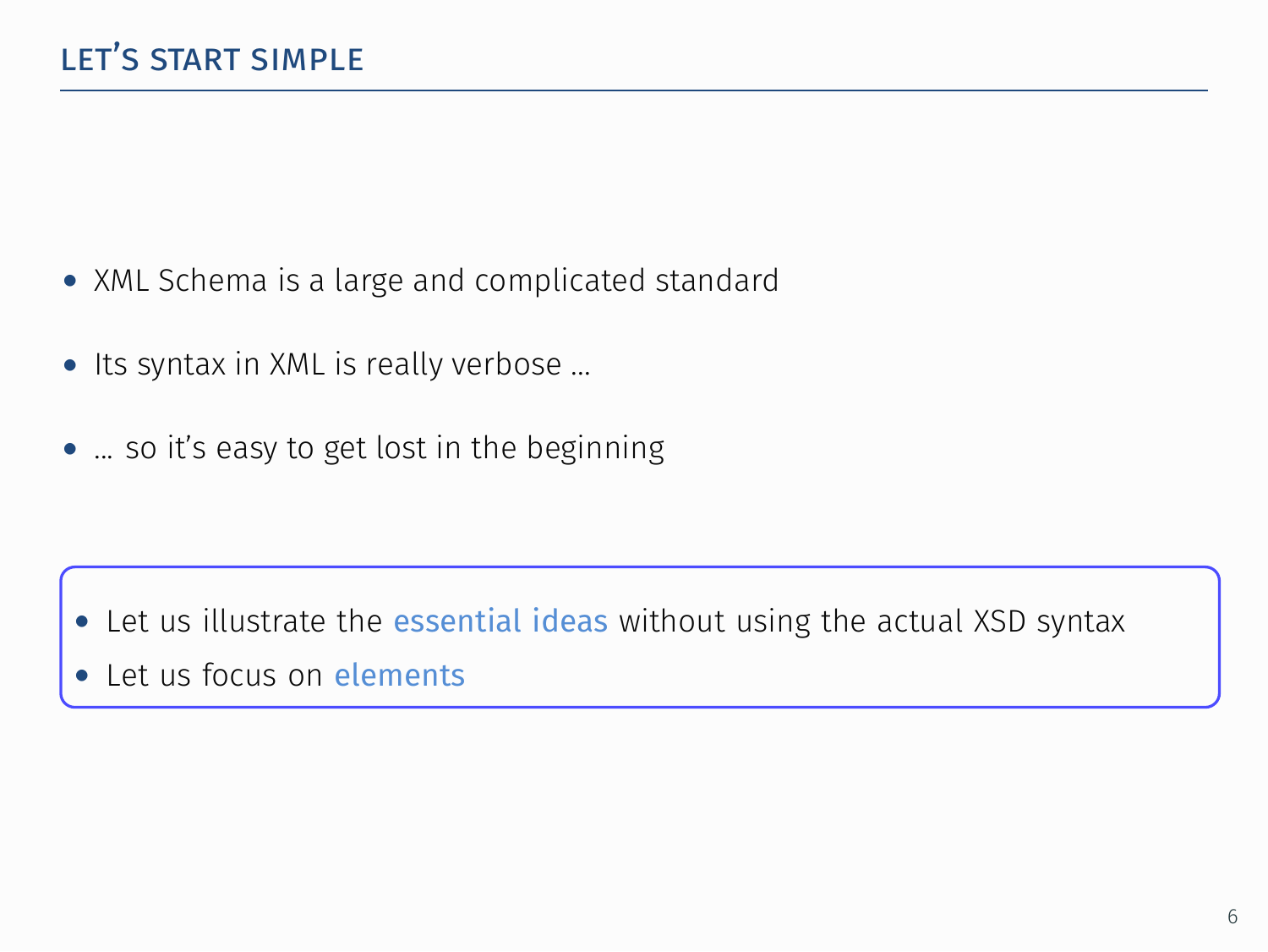

- *•* ads under UsedCars must contain both model and year
- ads under NewCars must contain only model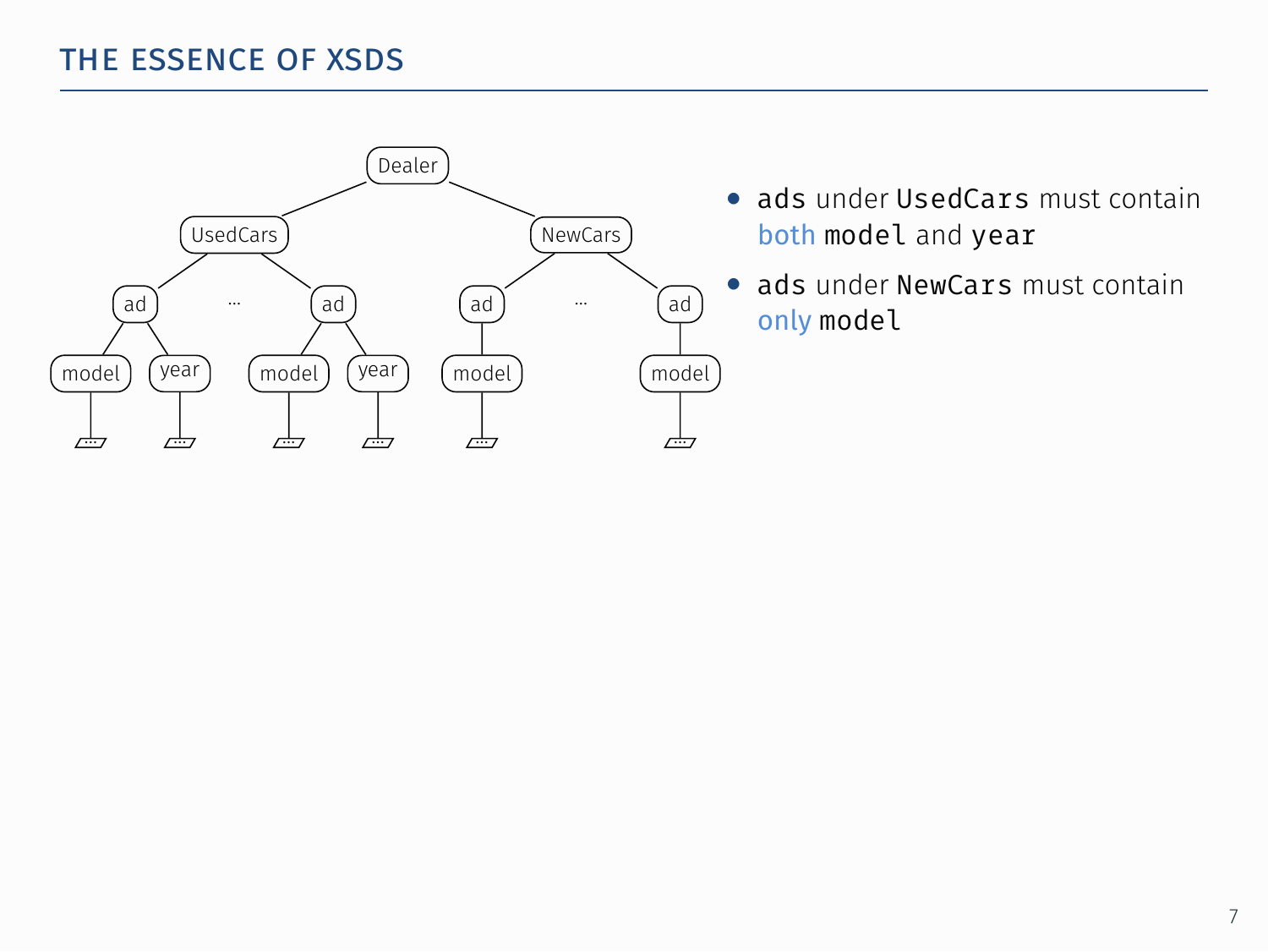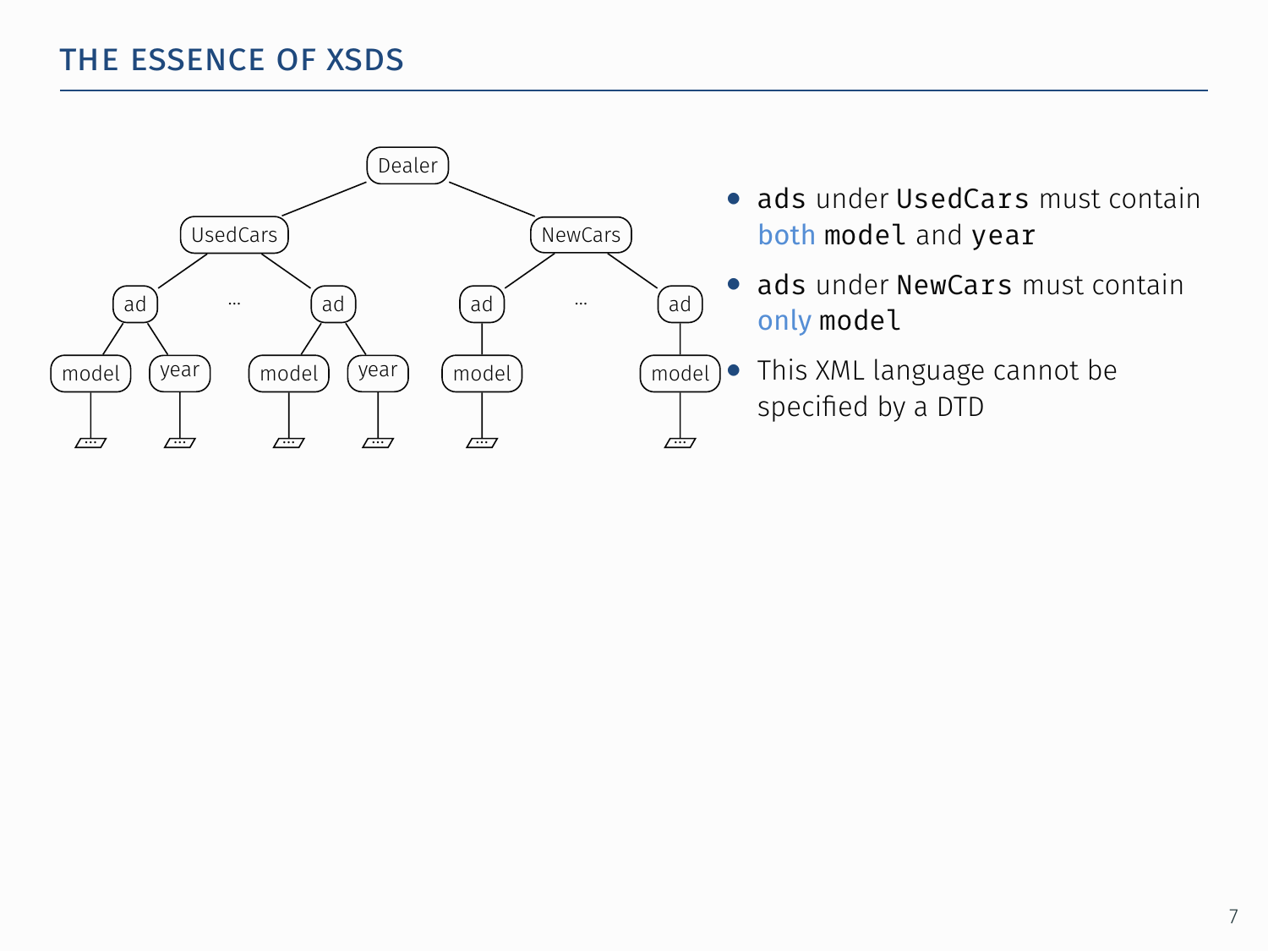

We need a way to distinguish between UsedCar ads and NewCar ads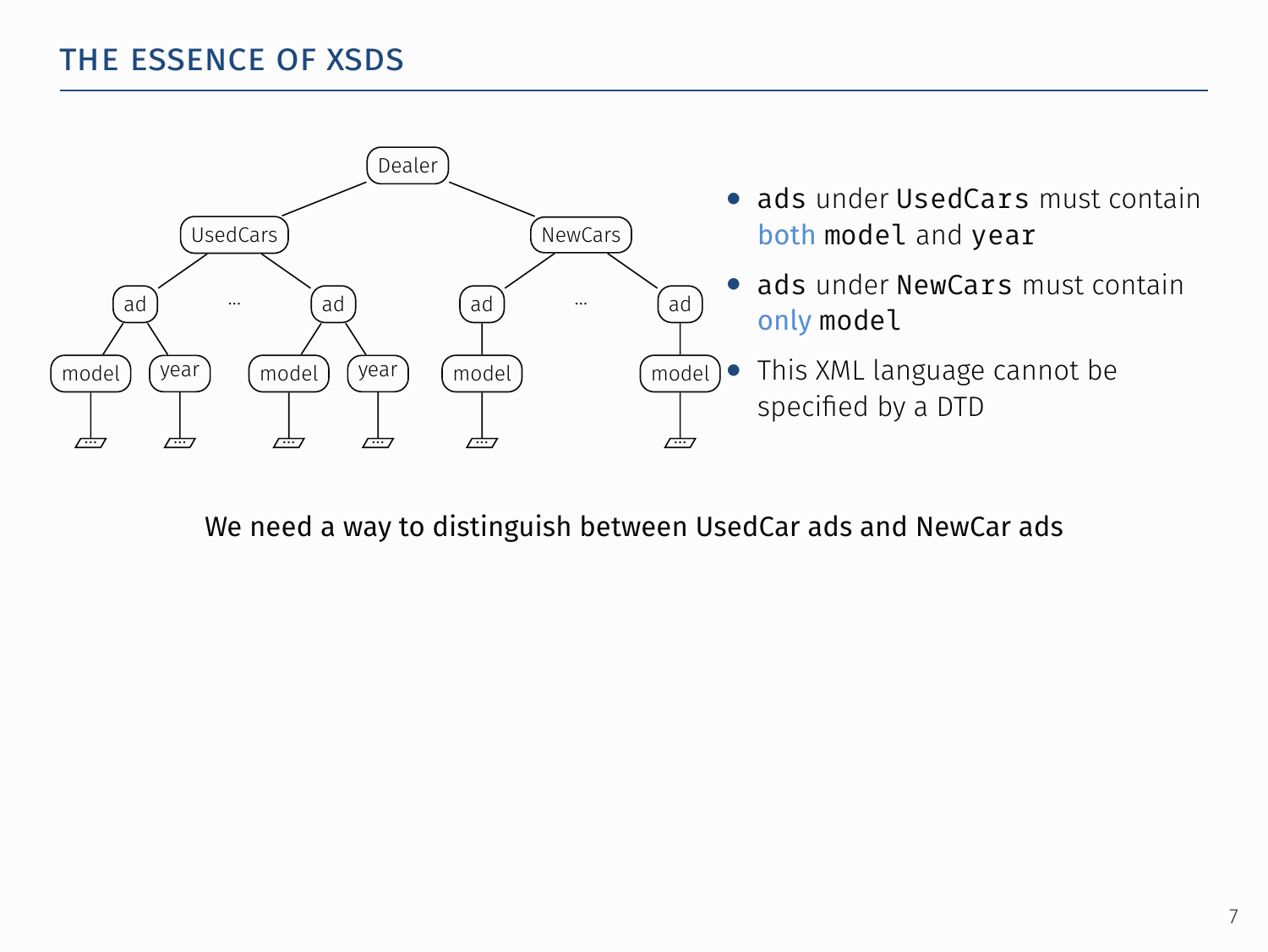

We need a way to distinguish between UsedCar ads and NewCar ads

### XML Schema solves this by introducing types

- Simple types describe the legal values of text and attribute nodes (integer, string, date, …)
- . *•* Complex types describe the content model for element nodes: each complex type is a regular expression over pairs of the form (*element name, type*).
- An XML Schema is a collection of type definitions.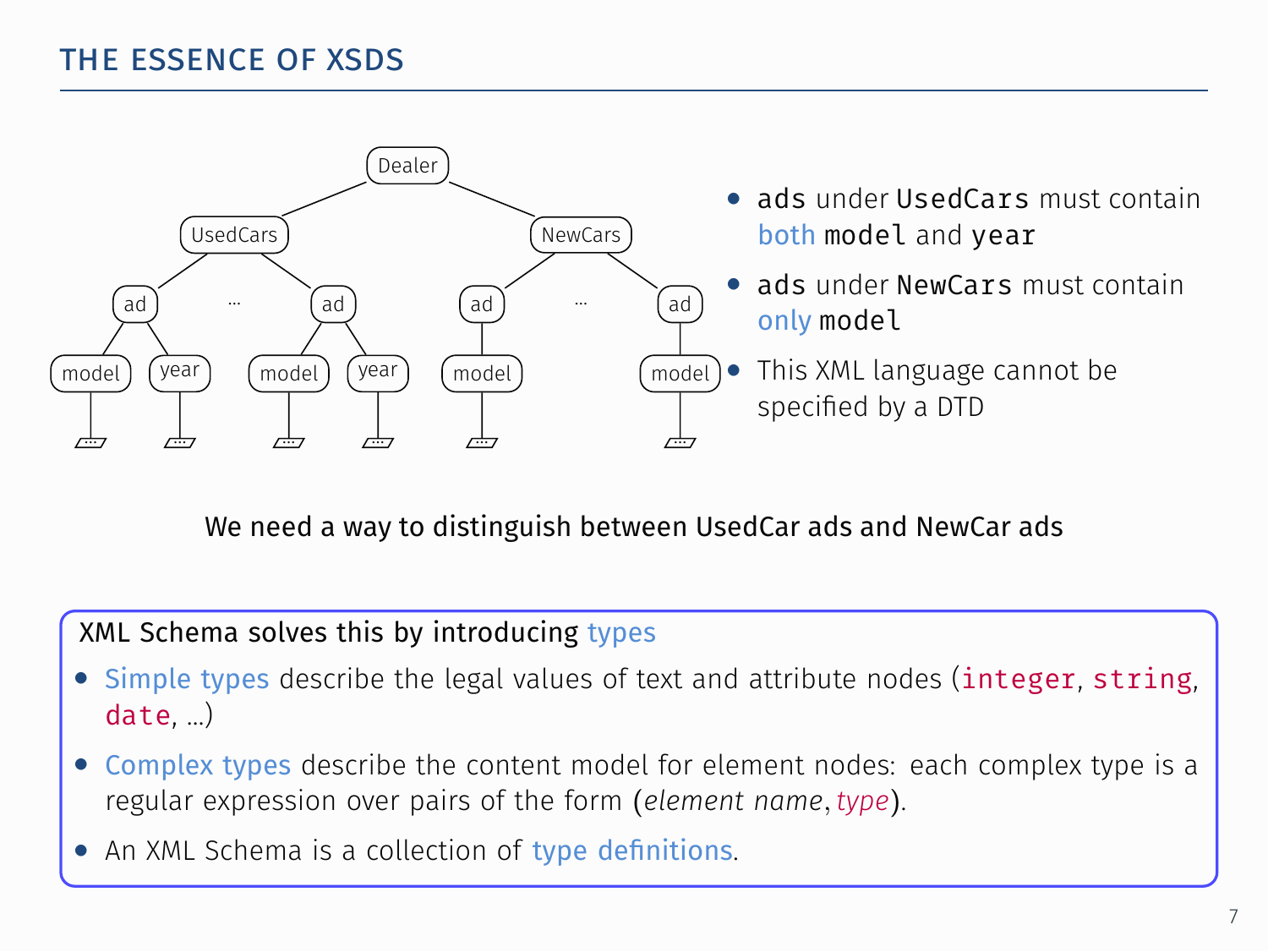

| Example: |            |                                                        |
|----------|------------|--------------------------------------------------------|
|          | dealerType | $\rightarrow$ (UsedCars, usedType), (NewCars, newType) |
|          | usedType   | $\rightarrow$ (ad, adType1)*                           |
|          | newType    | $\rightarrow$ (ad, adType2)*                           |
|          | adType1    | $\rightarrow$ (model, string), (year, date)            |
|          | adType2    | $\rightarrow$ (model, string)                          |
|          |            |                                                        |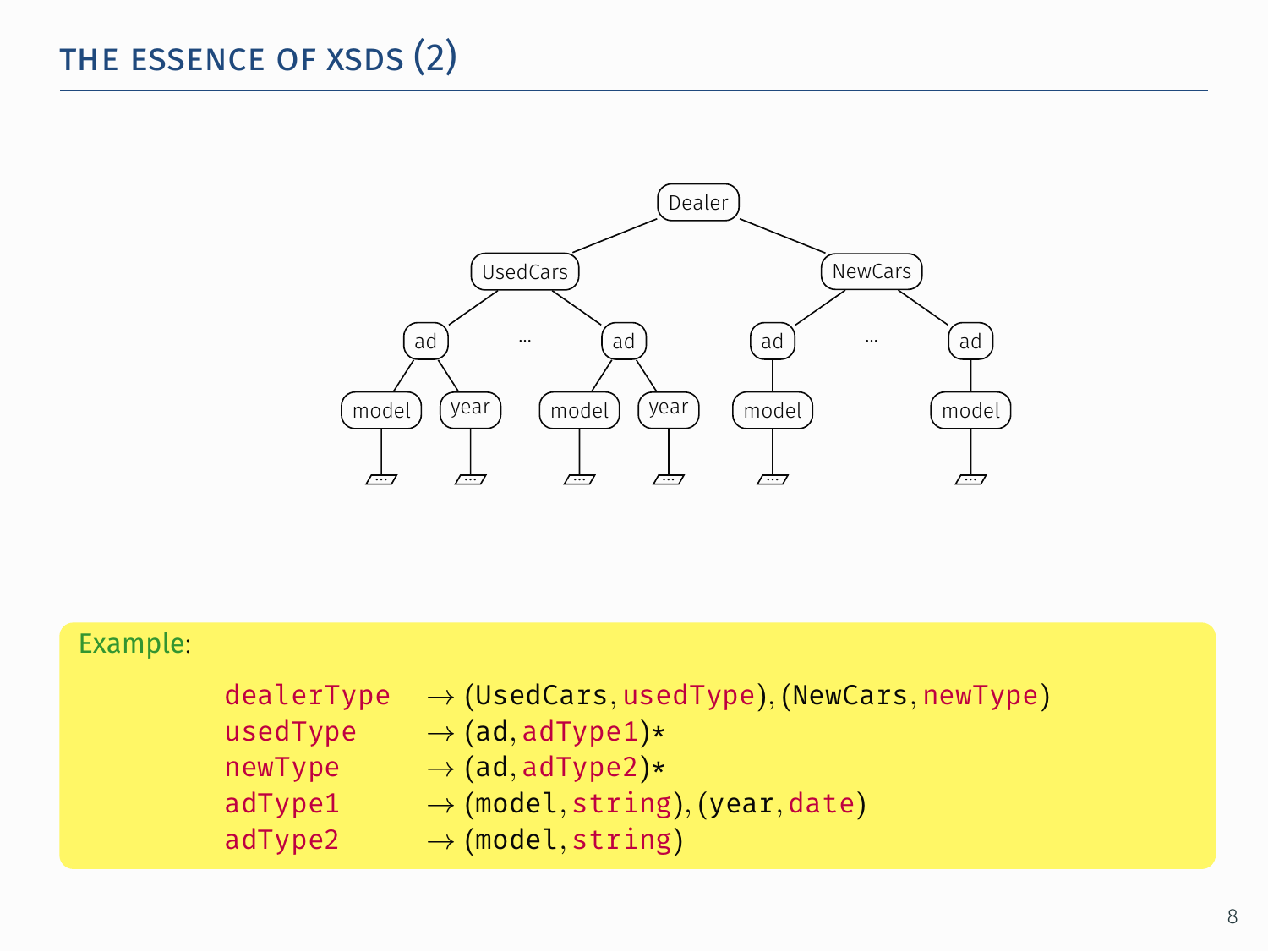

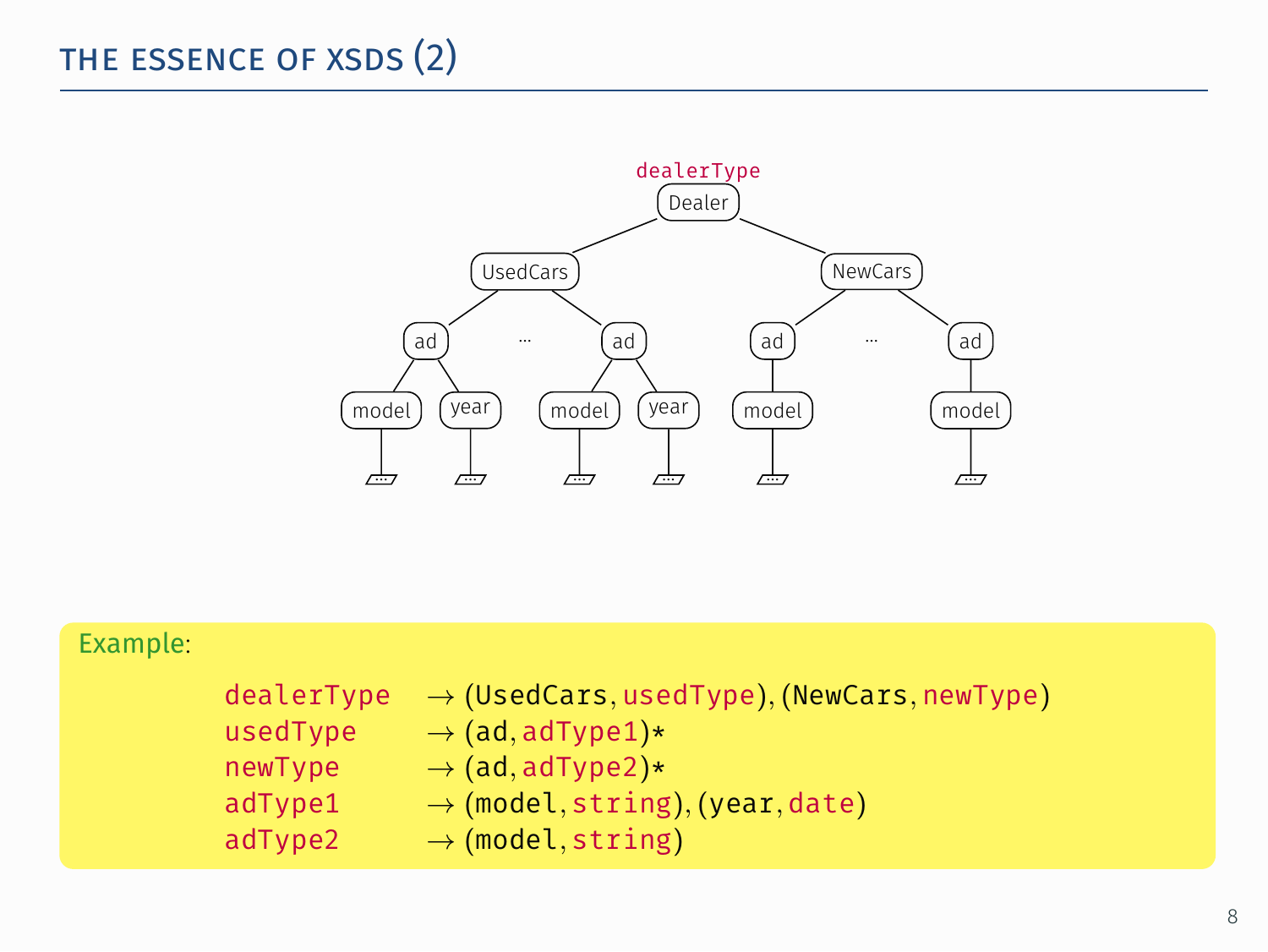

| Example: |            |                                                        |
|----------|------------|--------------------------------------------------------|
|          | dealerType | $\rightarrow$ (UsedCars, usedType), (NewCars, newType) |
|          | usedType   | $\rightarrow$ (ad, adType1)*                           |
|          | newType    | $\rightarrow$ (ad, adType2)*                           |
|          | adType1    | $\rightarrow$ (model, string), (year, date)            |
|          | adType2    | $\rightarrow$ (model, string)                          |
|          |            |                                                        |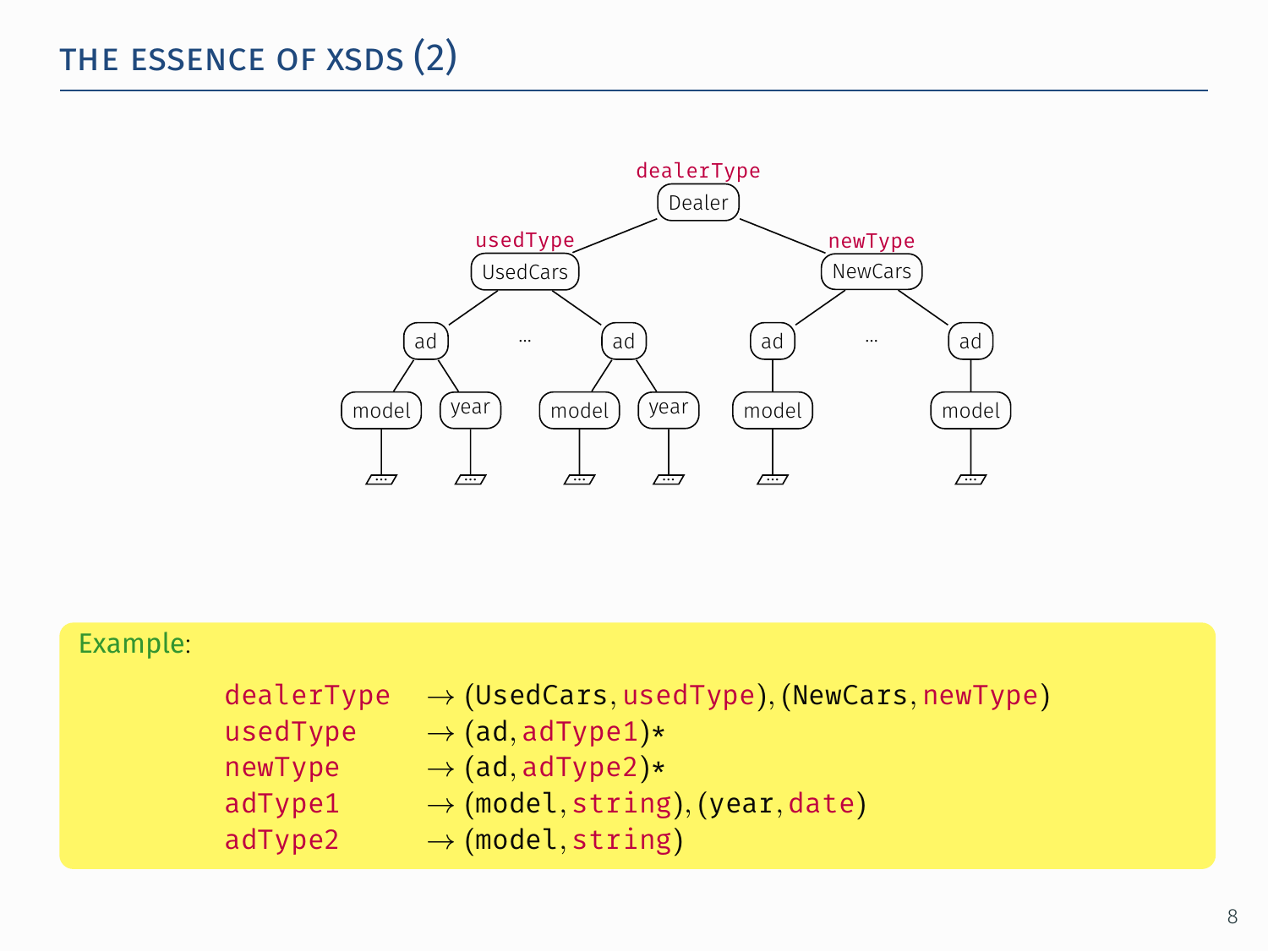

| Example: |                                                         |                                                                                                                                                                                                        |
|----------|---------------------------------------------------------|--------------------------------------------------------------------------------------------------------------------------------------------------------------------------------------------------------|
|          | dealerType<br>usedType<br>newType<br>adType1<br>adType2 | $\rightarrow$ (UsedCars, usedType), (NewCars, newType)<br>$\rightarrow$ (ad, adType1)*<br>$\rightarrow$ (ad, adType2)*<br>$\rightarrow$ (model, string), (year, date)<br>$\rightarrow$ (model, string) |
|          |                                                         |                                                                                                                                                                                                        |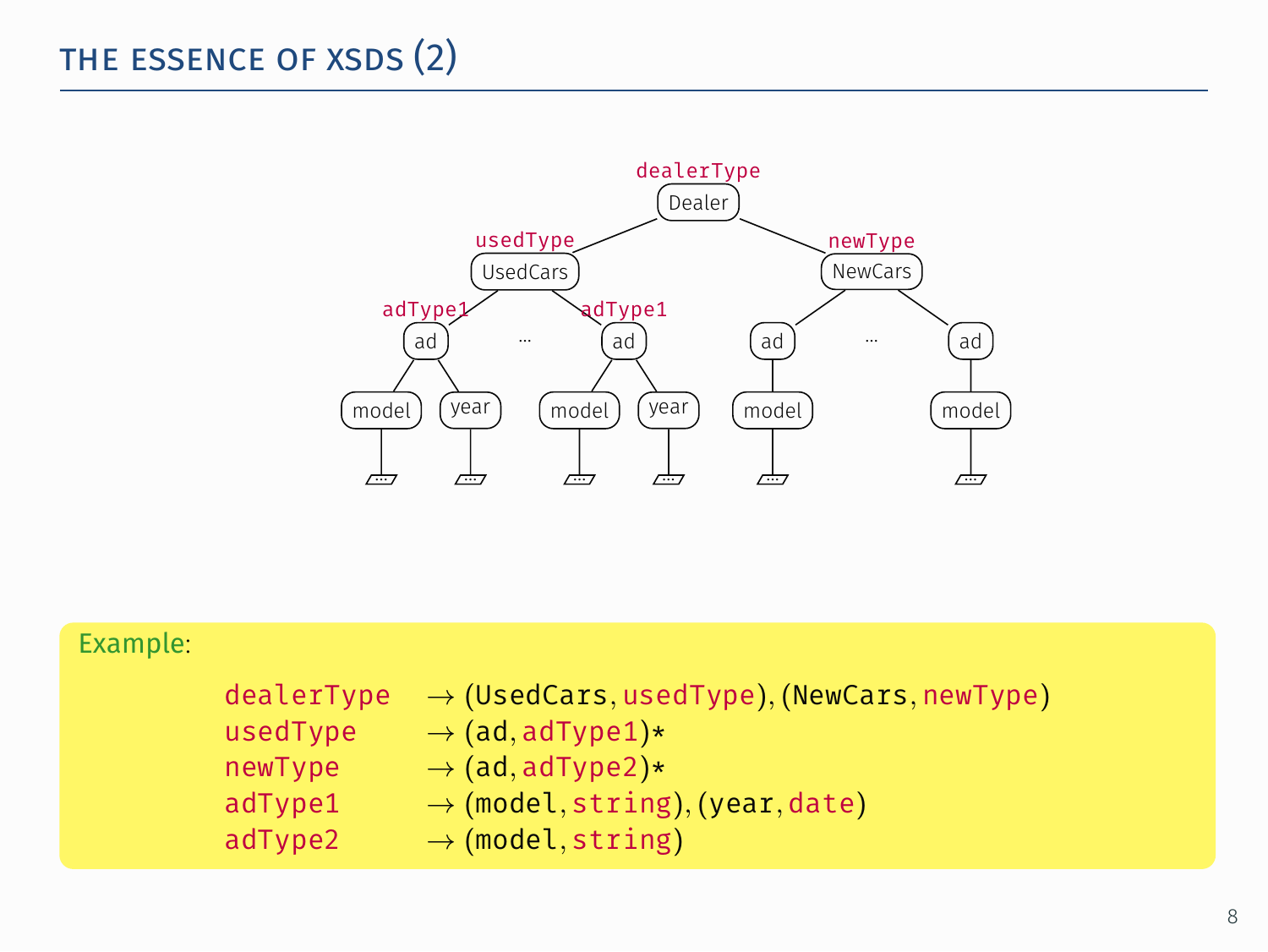

| Example: |            |                                                        |
|----------|------------|--------------------------------------------------------|
|          | dealerType | $\rightarrow$ (UsedCars, usedType), (NewCars, newType) |
|          | usedType   | $\rightarrow$ (ad, adType1)*                           |
|          | newType    | $\rightarrow$ (ad, adType2)*                           |
|          | adType1    | $\rightarrow$ (model, string), (year, date)            |
|          | adType2    | $\rightarrow$ (model, string)                          |
|          |            |                                                        |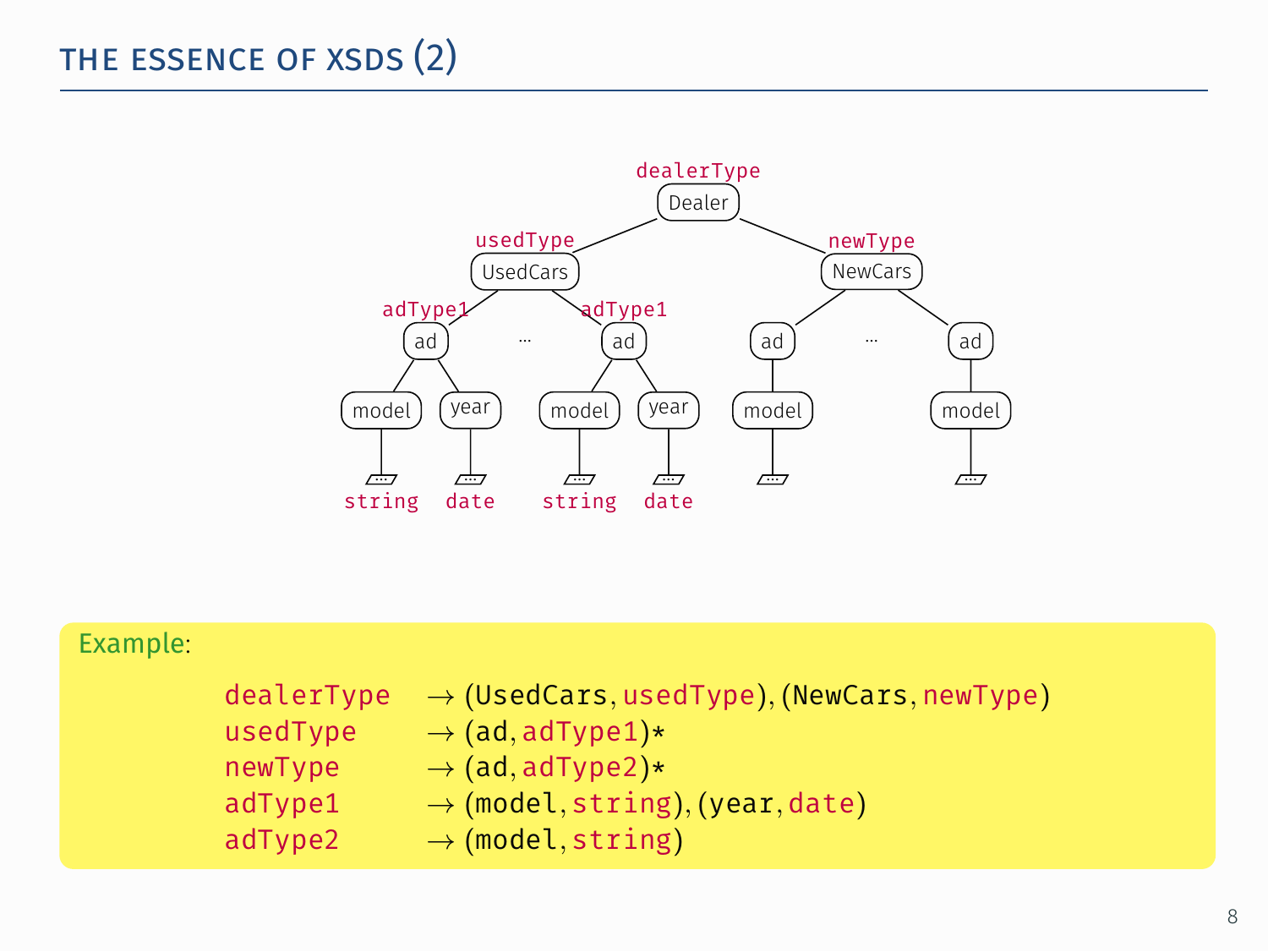

| Example: |            |                                                        |
|----------|------------|--------------------------------------------------------|
|          | dealerType | $\rightarrow$ (UsedCars, usedType), (NewCars, newType) |
|          | usedType   | $\rightarrow$ (ad, adType1)*                           |
|          | newType    | $\rightarrow$ (ad, adType2)*                           |
|          | adType1    | $\rightarrow$ (model, string), (year, date)            |
|          | adType2    | $\rightarrow$ (model, string)                          |
|          |            |                                                        |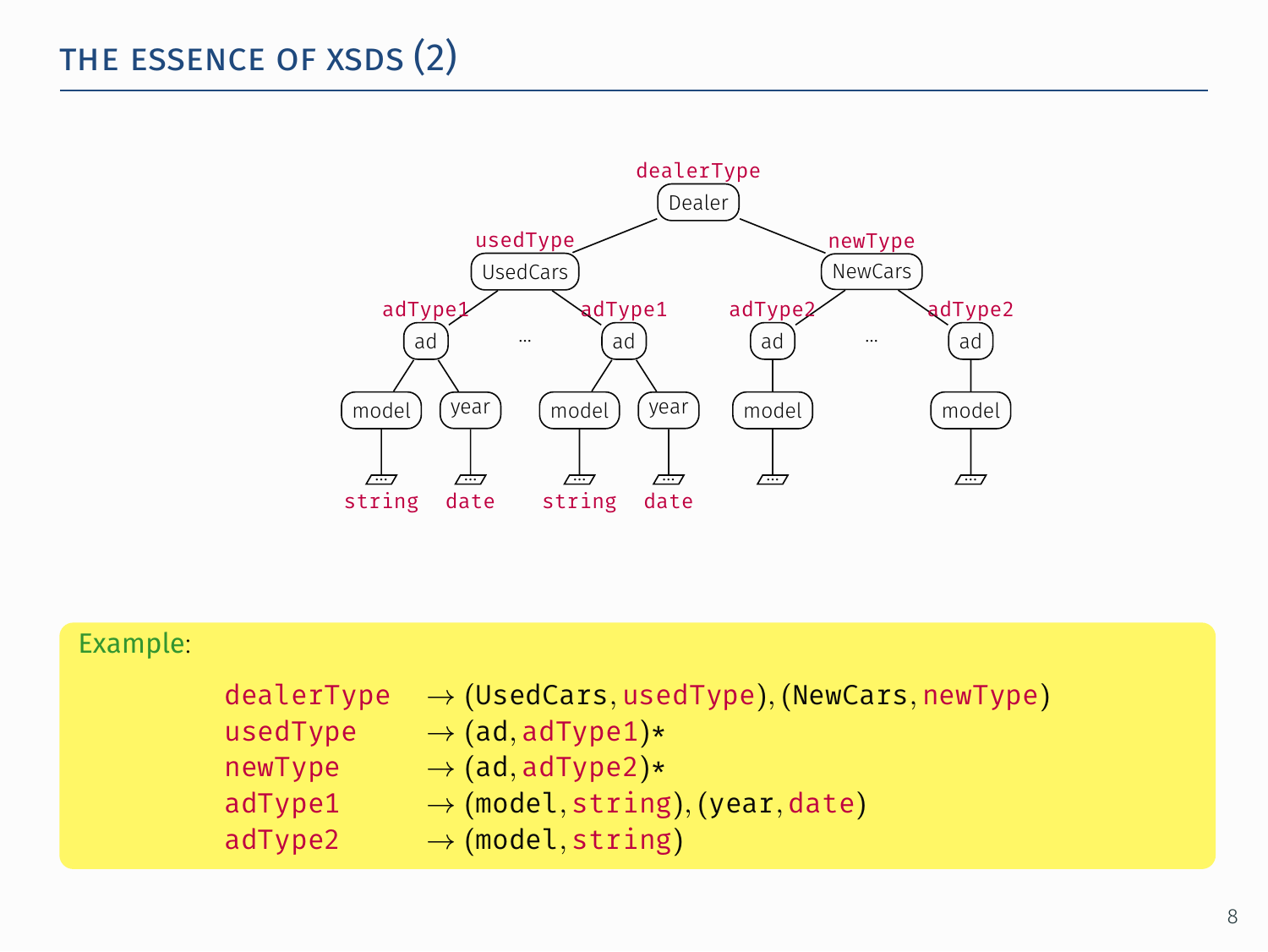

| Example: |            |                                                        |
|----------|------------|--------------------------------------------------------|
|          | dealerType | $\rightarrow$ (UsedCars, usedType), (NewCars, newType) |
|          | usedType   | $\rightarrow$ (ad, adType1)*                           |
|          | newType    | $\rightarrow$ (ad, adType2)*                           |
|          | adType1    | $\rightarrow$ (model, string), (year, date)            |
|          | adType2    | $\rightarrow$ (model, string)                          |
|          |            |                                                        |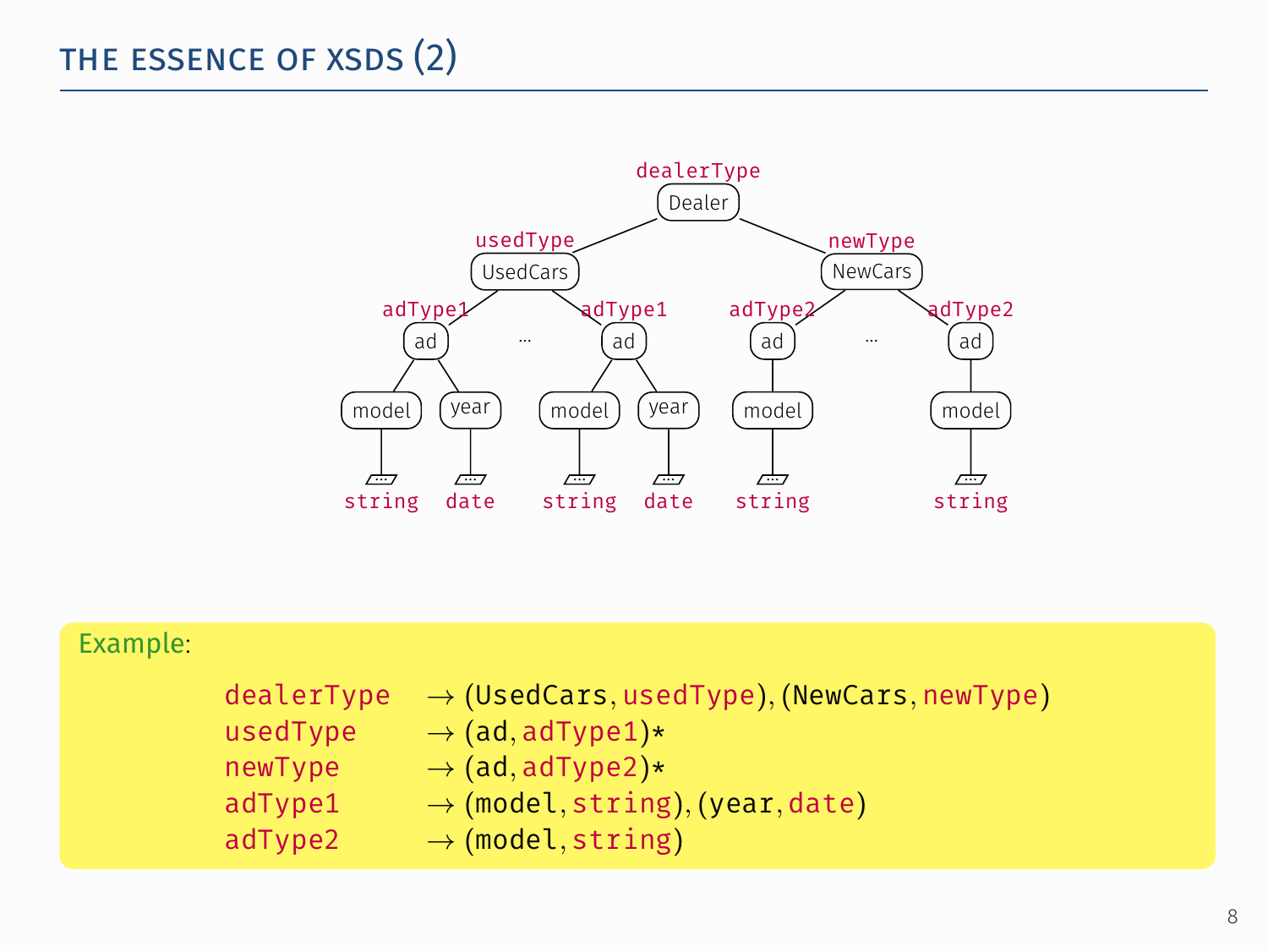must occur with the same type. This is called the element declaration consistent con-XML Schema requires that within the same type definition the same element name straint (EDC).

#### Example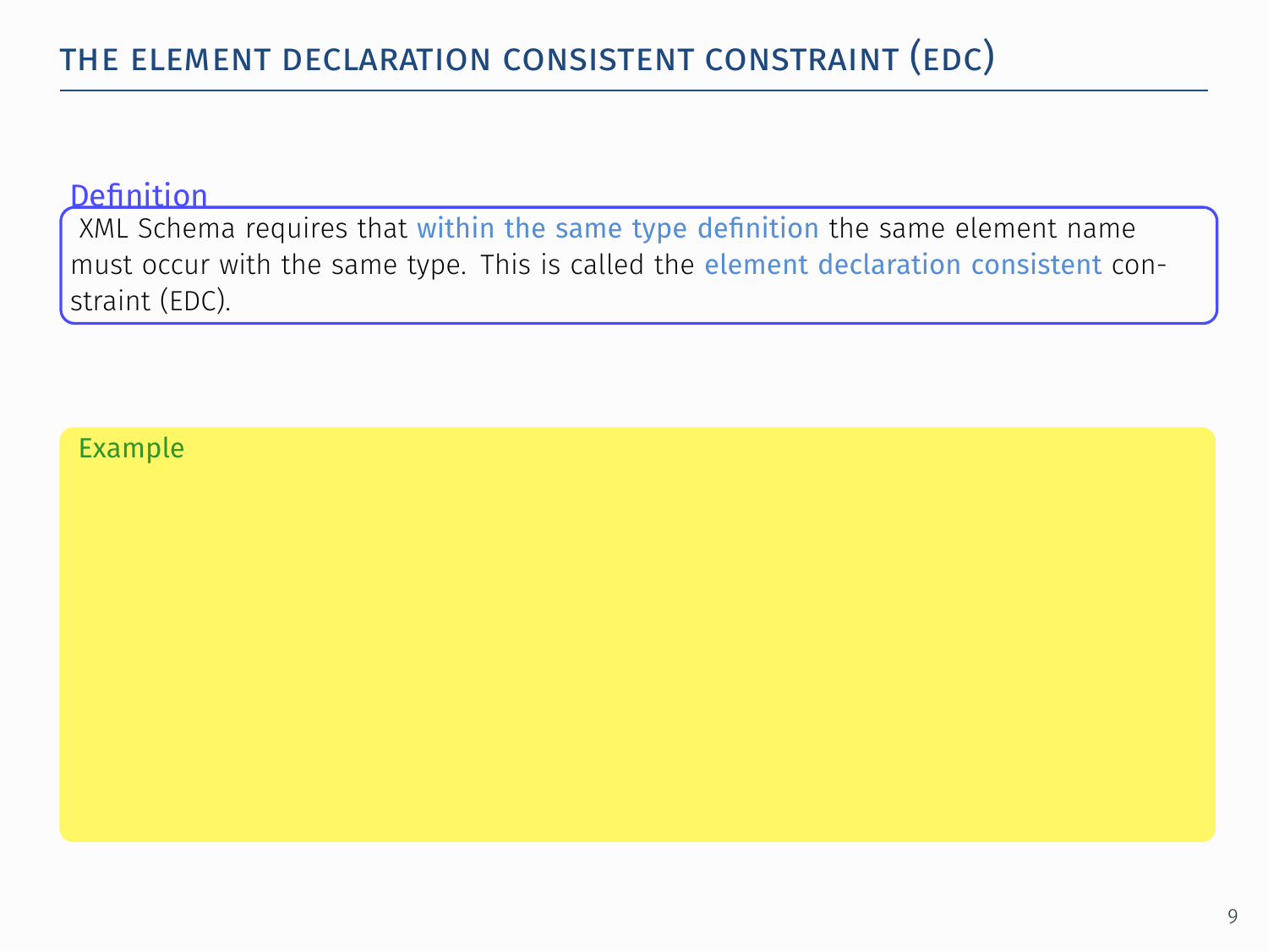must occur with the same type. This is called the element declaration consistent con-XML Schema requires that within the same type definition the same element name straint (EDC).

### Example

*•* Legal:

dealerType *→* (UsedCars*,* usedType)*,* (NewCars*,* newType)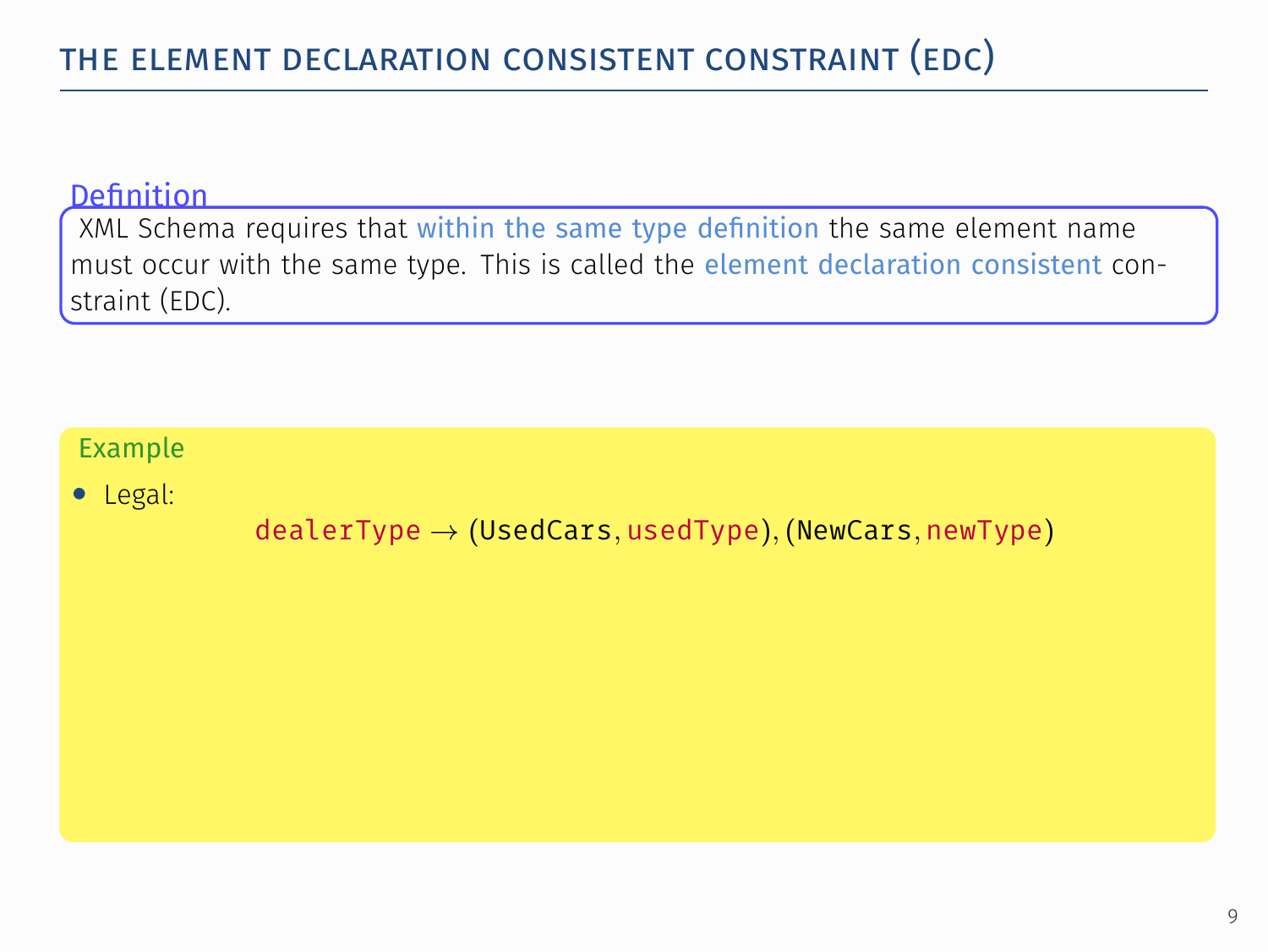must occur with the same type. This is called the element declaration consistent con-XML Schema requires that within the same type definition the same element name straint (EDC).

### Example

*•* Legal:

dealerType *→* (UsedCars*,* usedType)*,* (NewCars*,* newType)

### *•* Illegal:

. dealerType *→* (Cars*,* usedType)*,* (Cars*,* newType)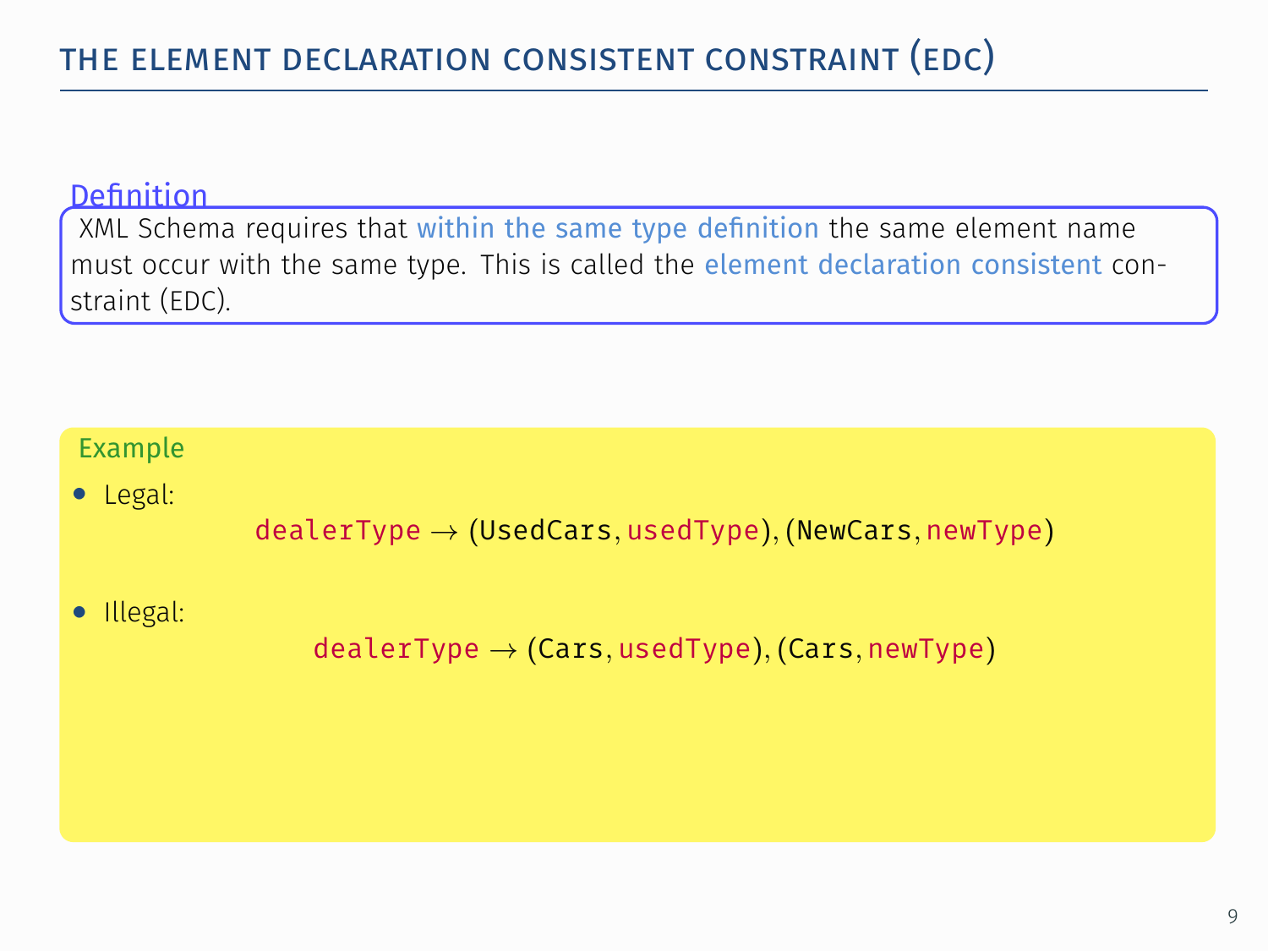must occur with the same type. This is called the element declaration consistent con-XML Schema requires that within the same type definition the same element name straint (EDC).

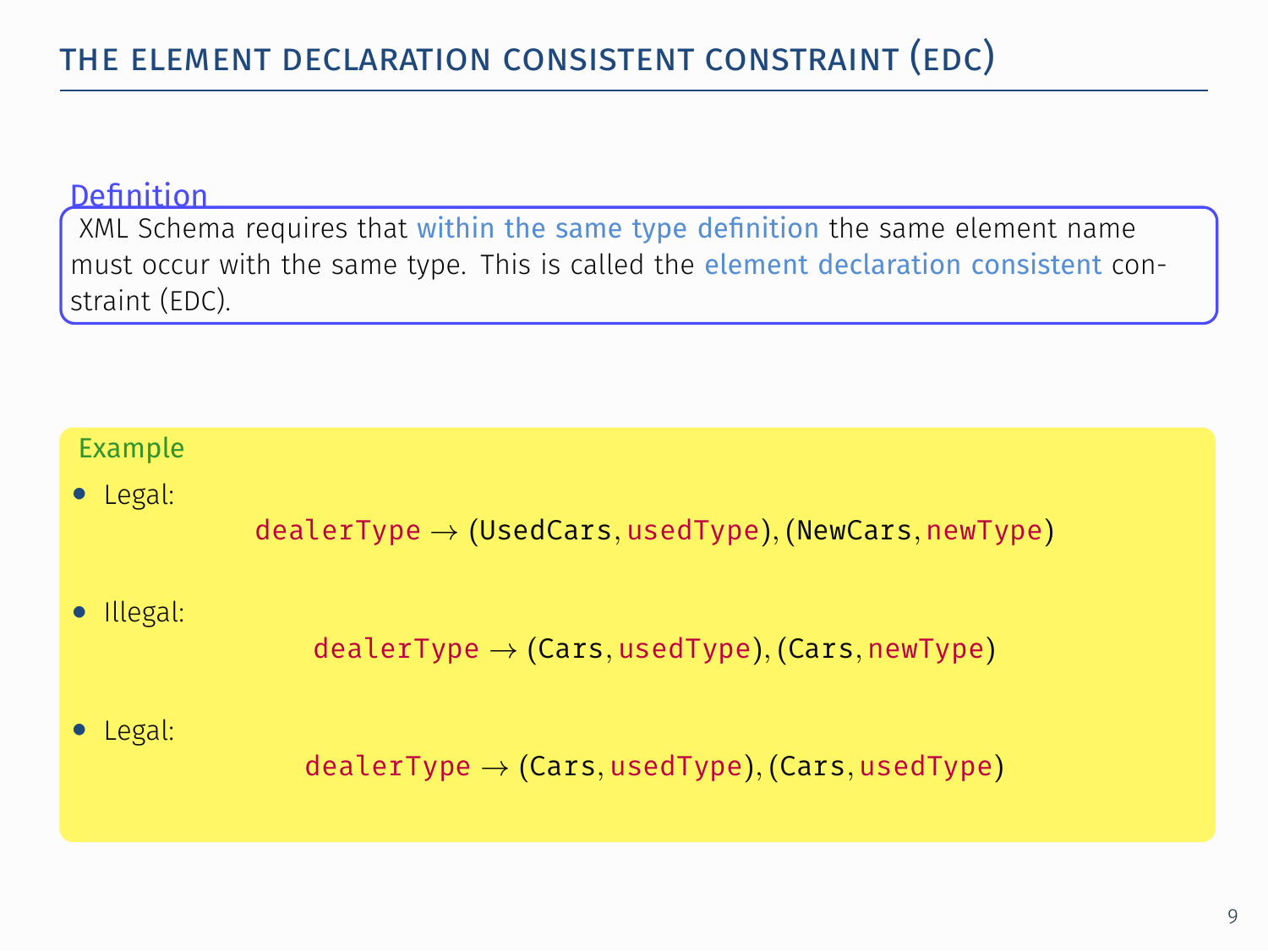

Theorem [Martens, Neven, Schwentick, 2006]

. The type assignment is determined by path from element to root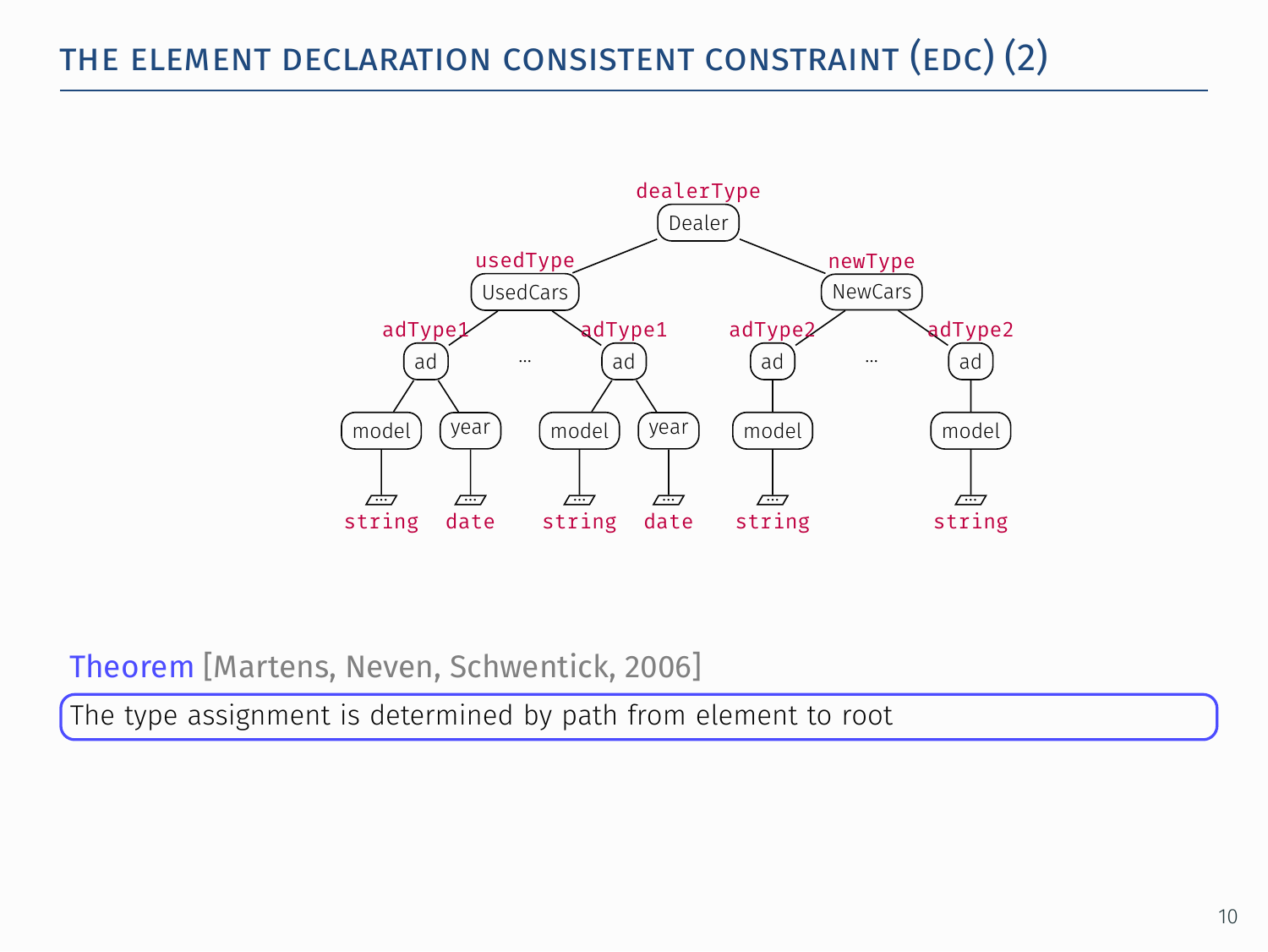

Theorem [Martens, Neven, Schwentick, 2006]

. The type assignment is determined by path from element to root

In other words: paths determine types!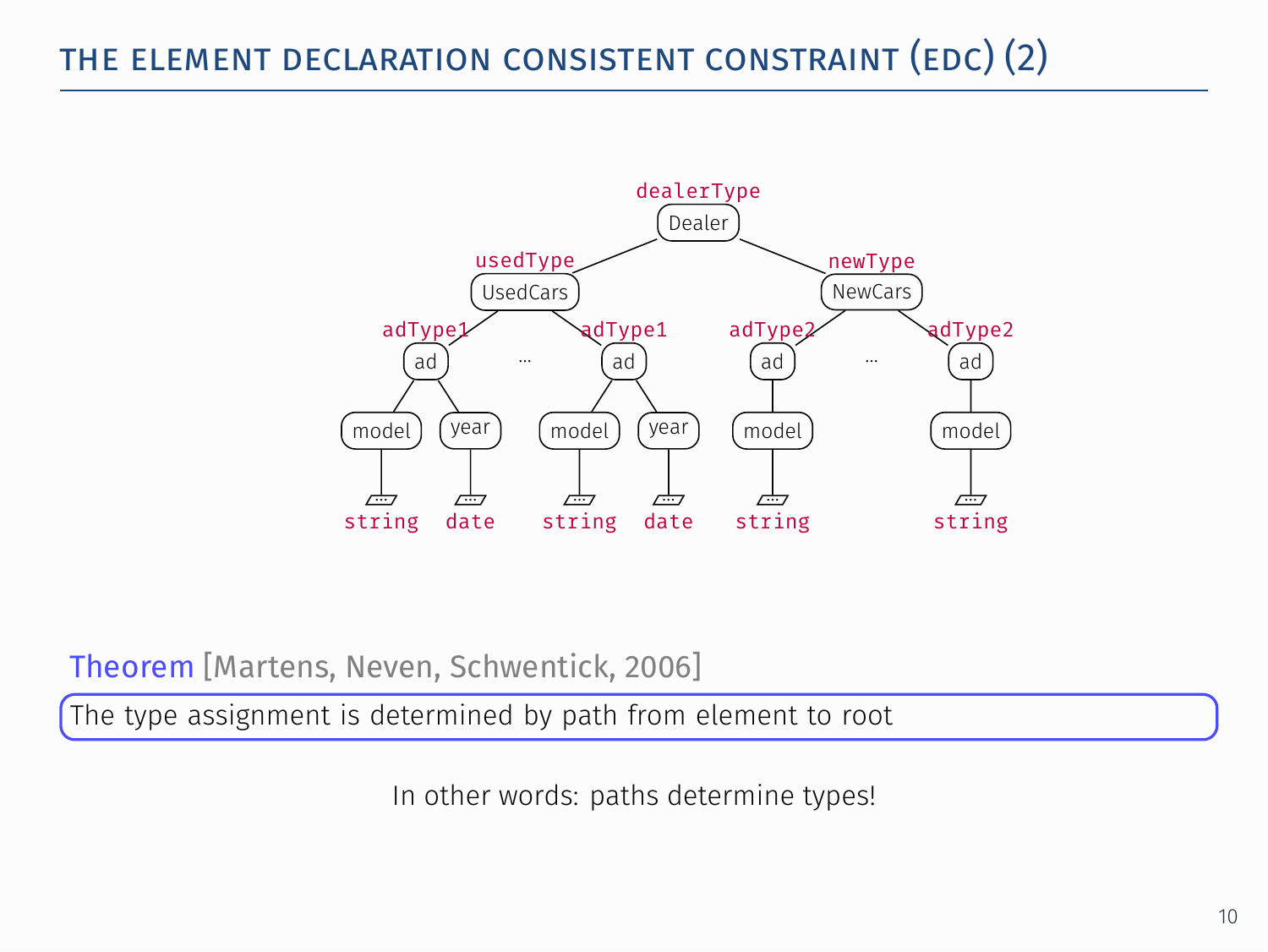

We can use this to show that an XML language is not definable in XML Schema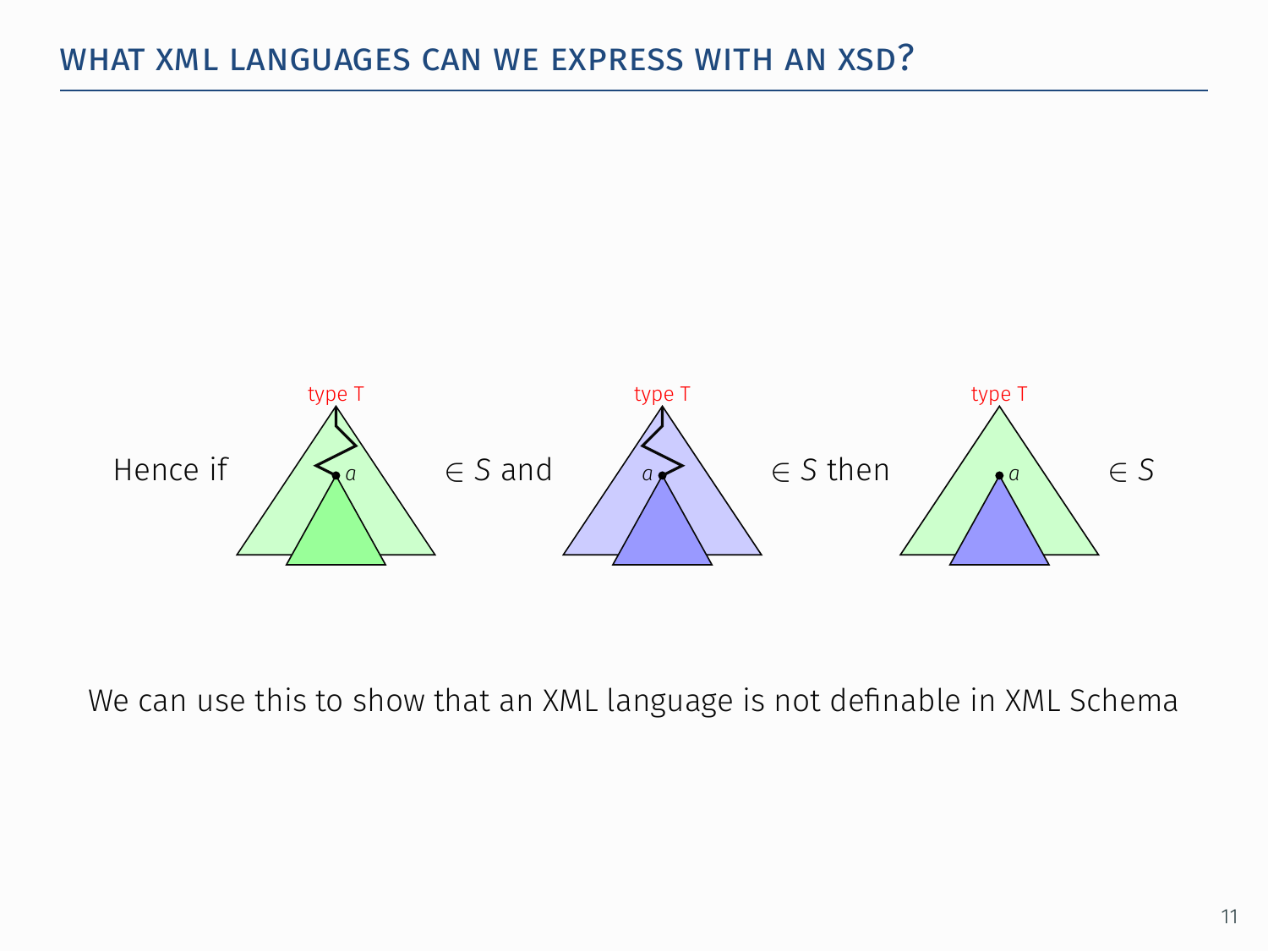### Part II: Basic Syntax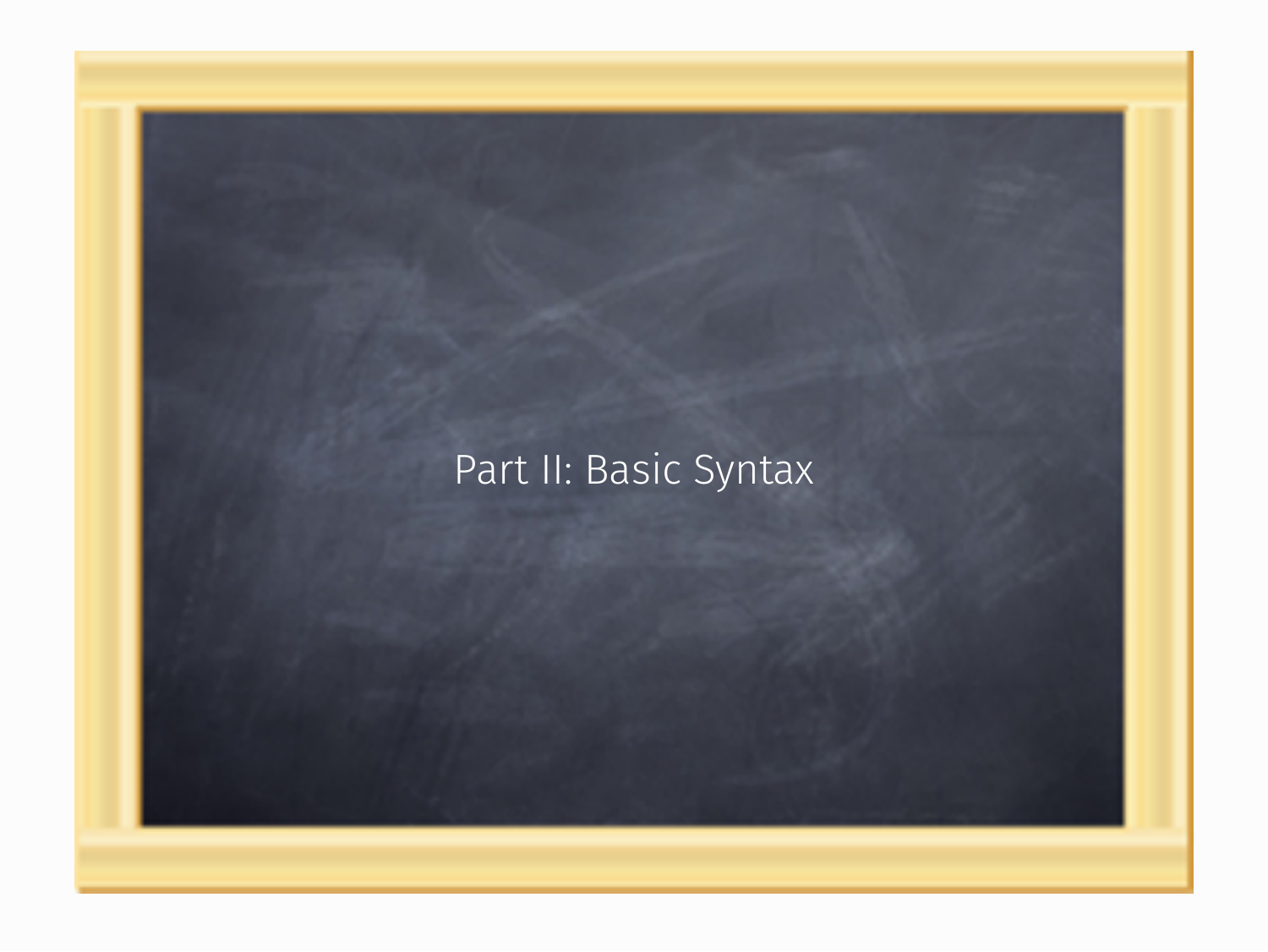Syntactically, an XSDs is a collection of:

- *•* complex type definitions: defines content and attributes
- . *•* simple type definitions: defines a family of legal Unicode text strings
- *•* element declarations: associate an element name with a simple or complex type
- *•* attribute declarations: associate an attribute name with a simple type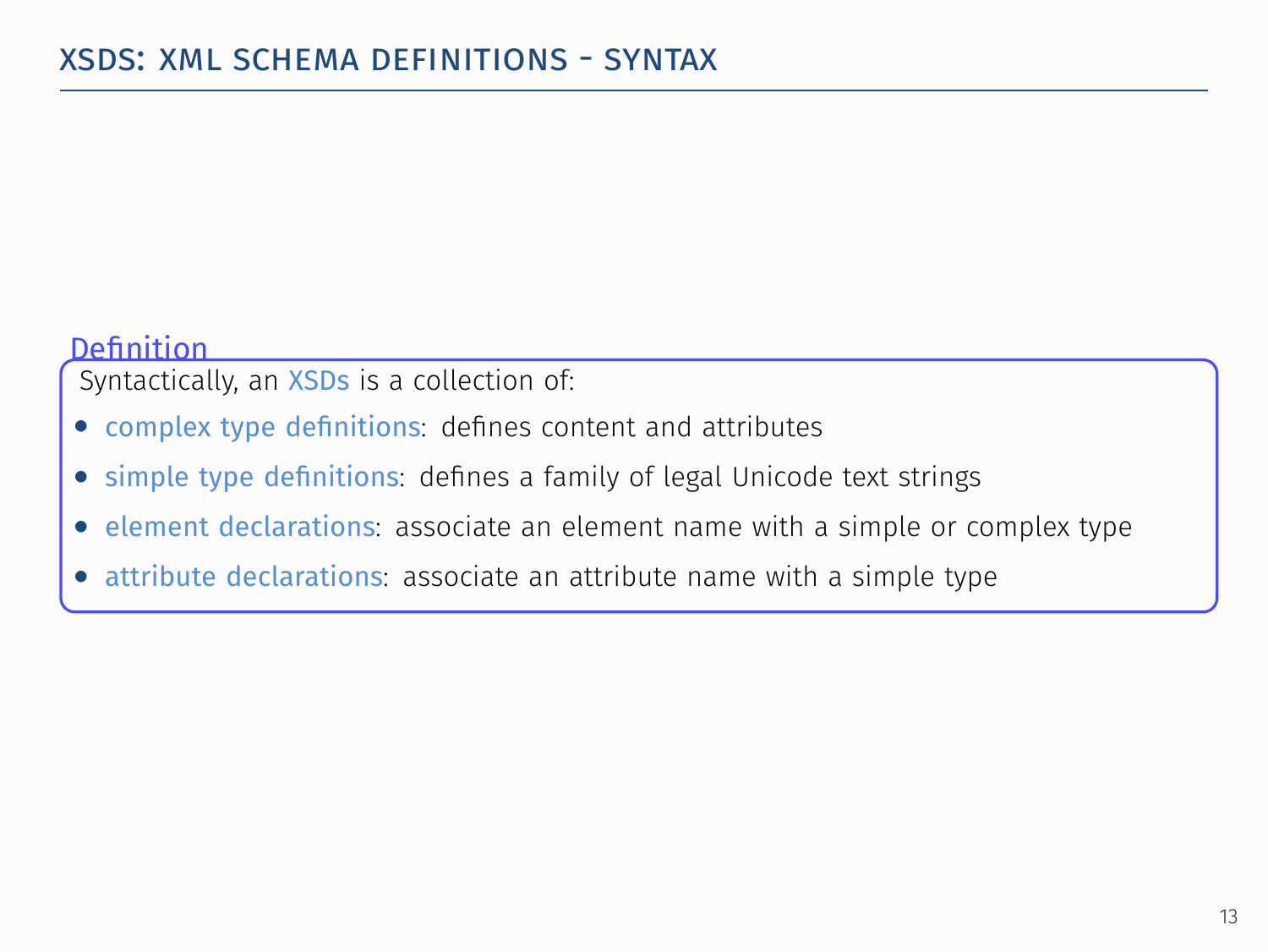- *•* XSDs are written in XML
- All definitions and declarations are put inside an **schema** element

### <schema xmlns="http://www.w3.org/2001/XMLSchema" targetNamespace="http://cardealers.org" xmlns:b="http://cardealers.org">

*the definitions go here …*

</schema>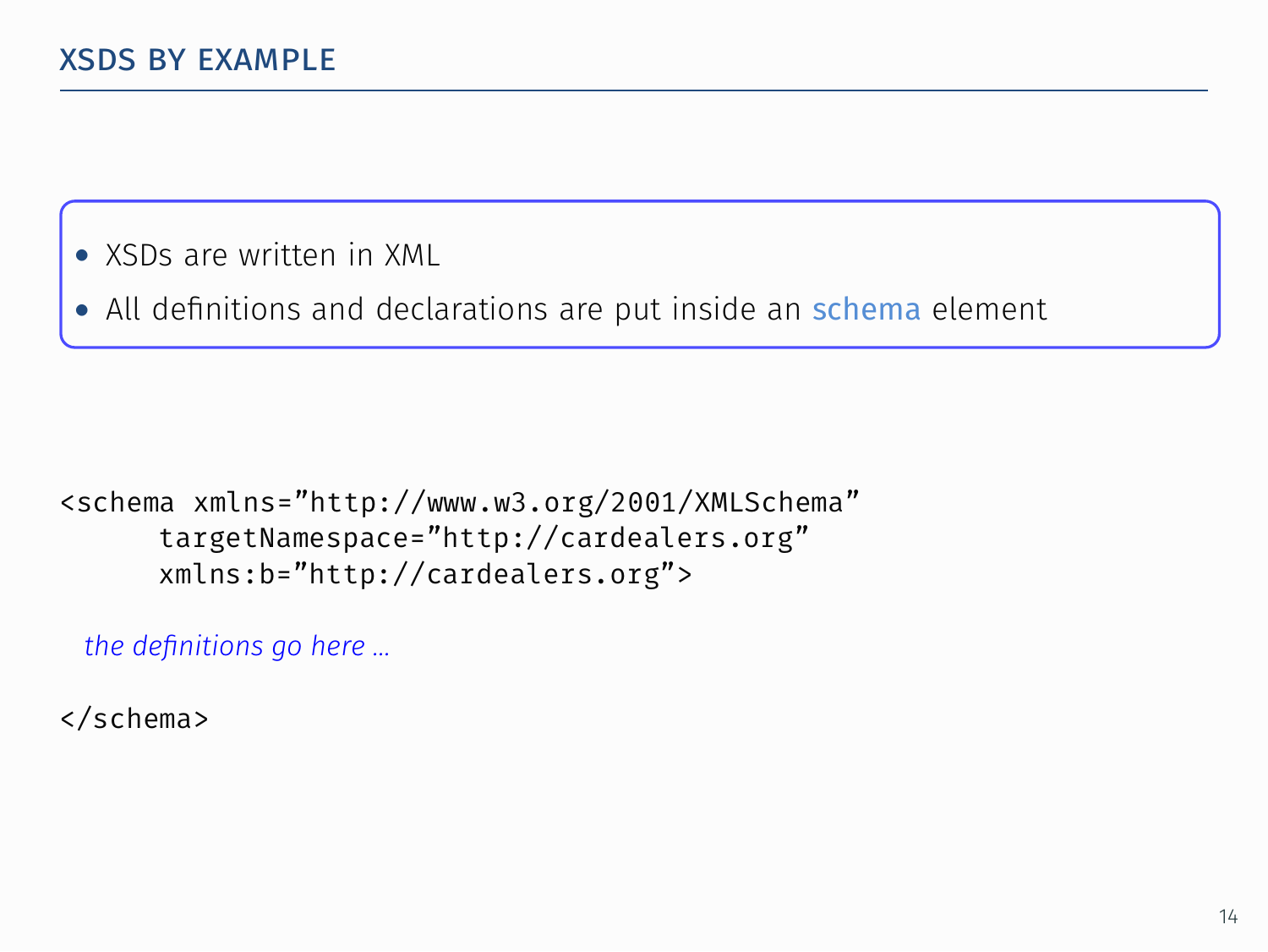Example in our made-up syntax:

dealerType *→* (UsedCars*,* usedType)*,* (NewCars*,* newType)

```
Real XSD syntax:
<complexType name="dealerType">
 <sequence>
   <element name="UsedCars" type="b:usedType"/>
   <element name="NewCars" type="b:newType" />
 </sequence>
</complexType>
```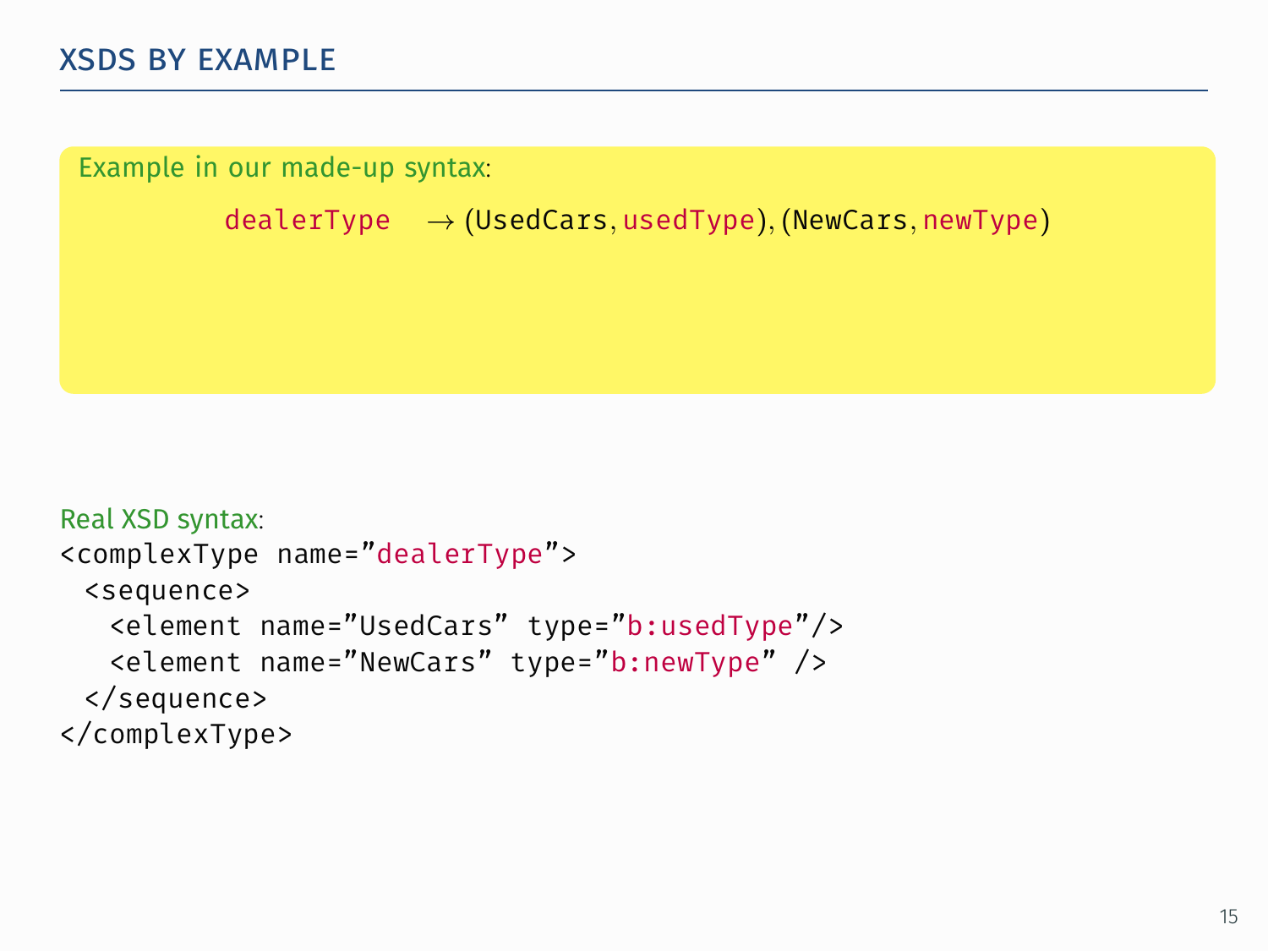```
.
usedType → (ad, adType1)*
Example in our made-up syntax:
         dealerType → (UsedCars, usedType), (NewCars, newType)
```

```
Real XSD syntax:
<complexType name="usedType">
 <sequence>
   <element name="ad" type="b:adType1"
           minOccurs="0" maxOccurs ="unbounded"/>
 </sequence>
</complexType>
```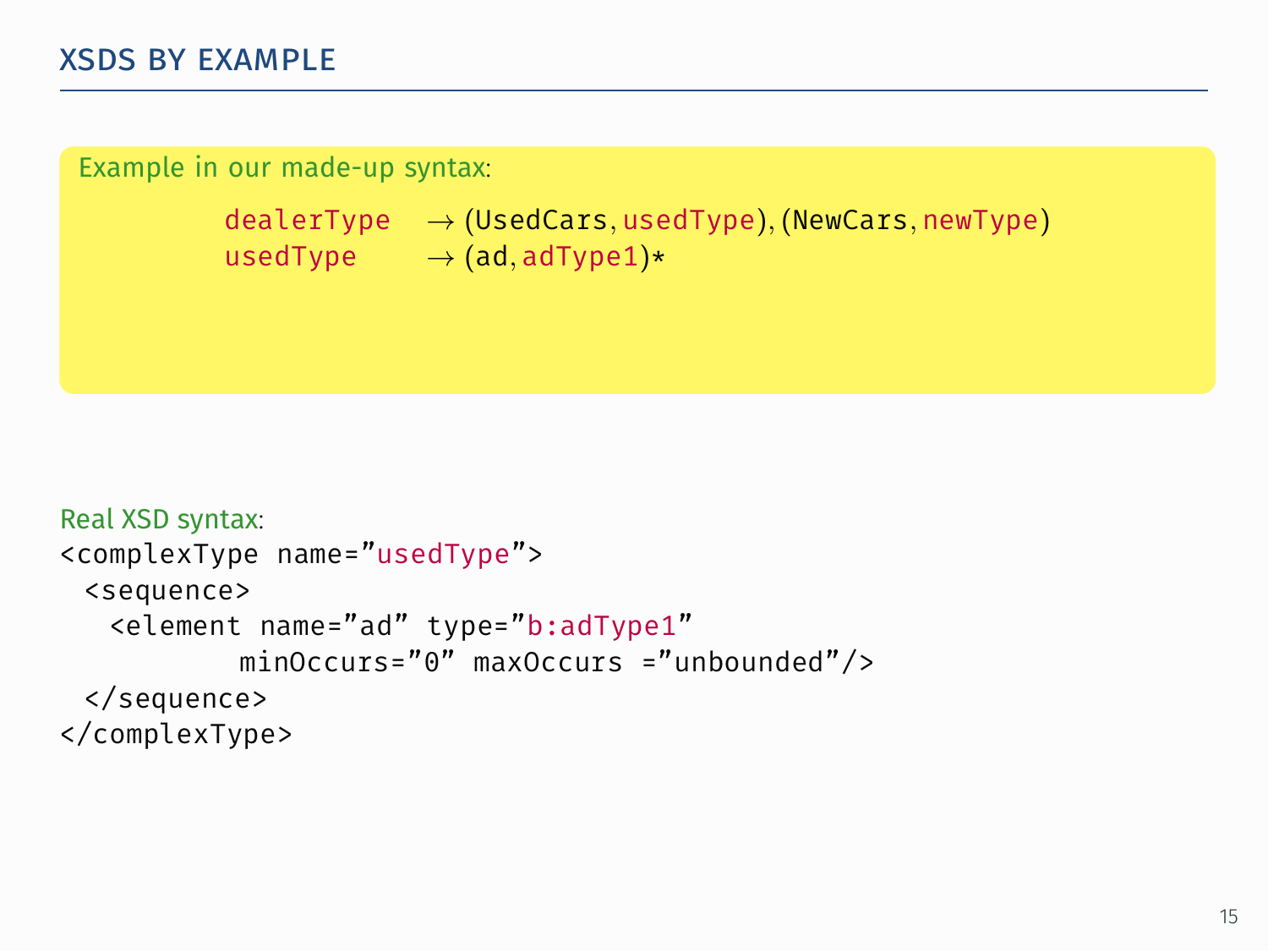#### Example in our made-up syntax:

```
.
usedType → (ad, adType1)*
dealerType → (UsedCars, usedType), (NewCars, newType)
newType → (ad, adType2)*
```

```
Real XSD syntax:
<complexType name="newType">
 <sequence>
   <element name="ad" type="b:adType2"
           minOccurs="0" maxOccurs ="unbounded"/>
 </sequence>
</complexType>
```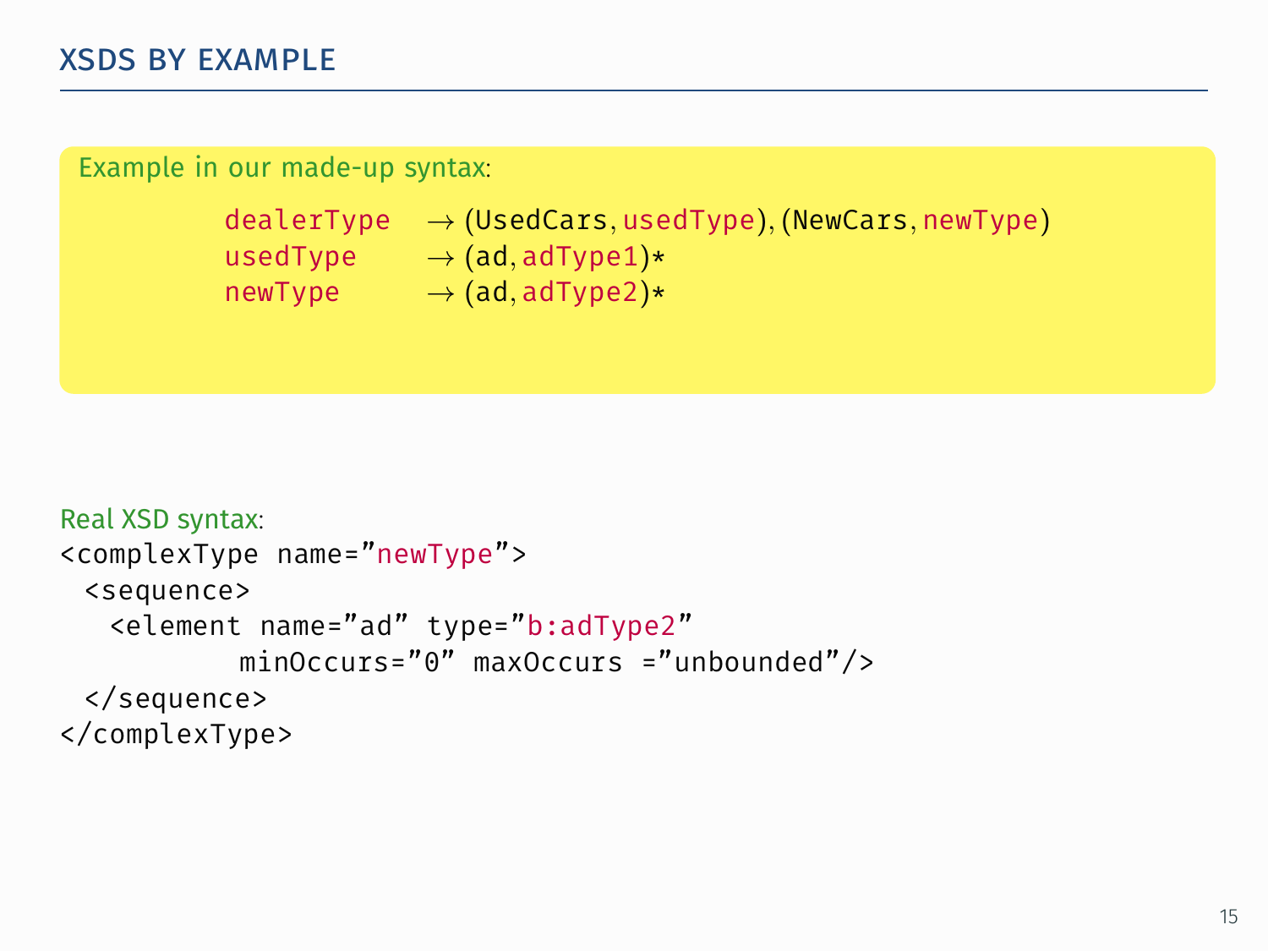#### Example in our made-up syntax:

| dealerType | $\rightarrow$ (UsedCars, usedType), (NewCars, newType) |
|------------|--------------------------------------------------------|
| usedType   | $\rightarrow$ (ad, adType1)*                           |
| newType    | $\rightarrow$ (ad, adType2)*                           |
| adType1    | $\rightarrow$ (model, string), (year, date)            |
|            |                                                        |

```
Real XSD syntax:
<complexType name="addType1">
 <sequence>
   <element name="model" type="string" />
   <element name="year" type="date" />
 </sequence>
</complexType>
```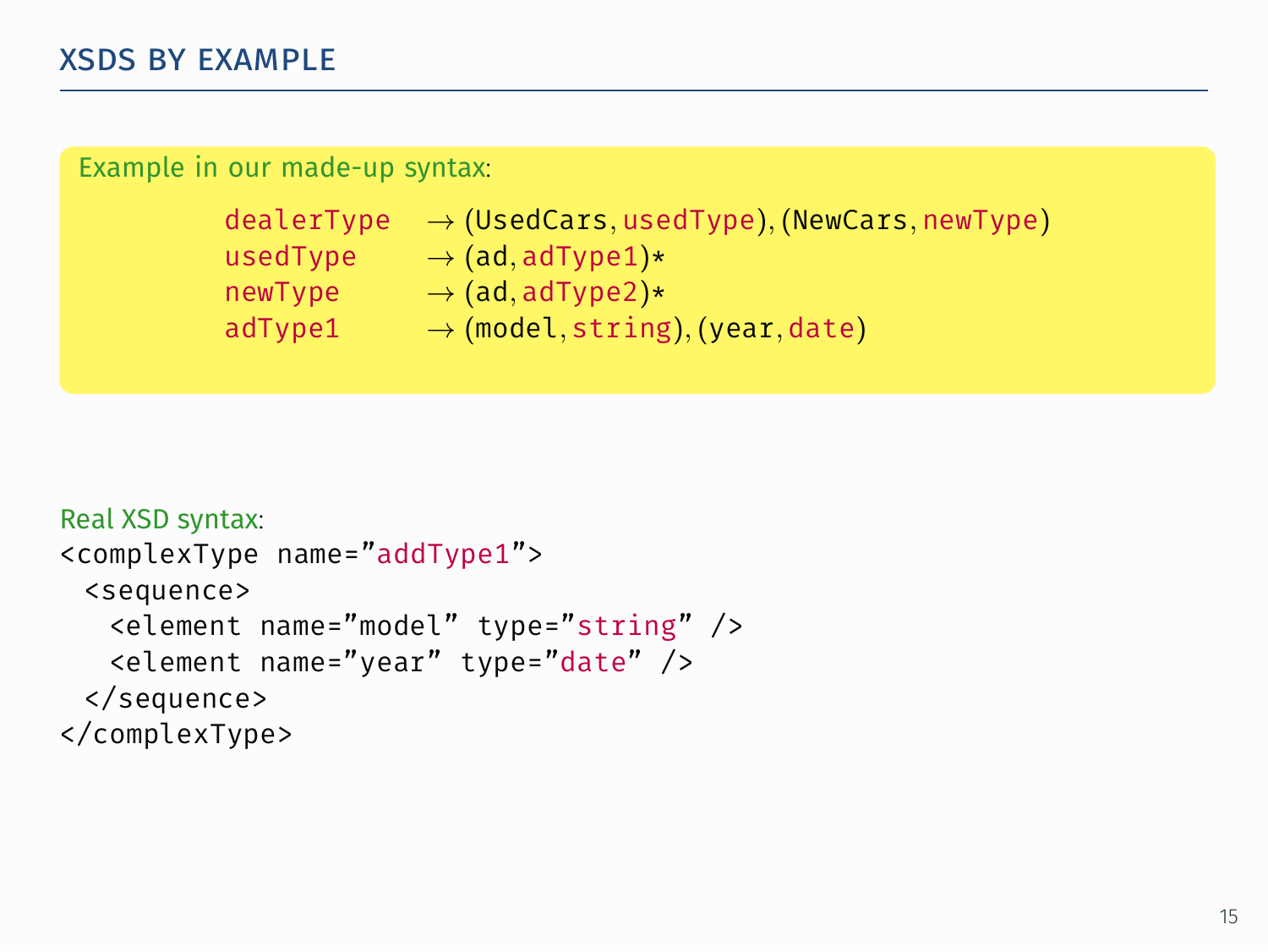| Example in our made-up syntax. |                                     |
|--------------------------------|-------------------------------------|
| dealerType                     | $\rightarrow$ (UsedCars, usedType). |
| usedType                       | $\rightarrow$ (ad, adType1)*        |

newType *→* (ad*,* adType2)\*

| $i$ ewiype | $\rightarrow$ (au, au i ypez j $\sim$       |  |
|------------|---------------------------------------------|--|
| adType1    | $\rightarrow$ (model, string), (year, date) |  |
| adType2    | $\rightarrow$ (model, string)               |  |
|            |                                             |  |

dealerType *→* (UsedCars*,* usedType)*,* (NewCars*,* newType)

```
Real XSD syntax:
<complexType name="addType2">
 <sequence>
   <element name="model" type="string" />
 </sequence>
</complexType>
```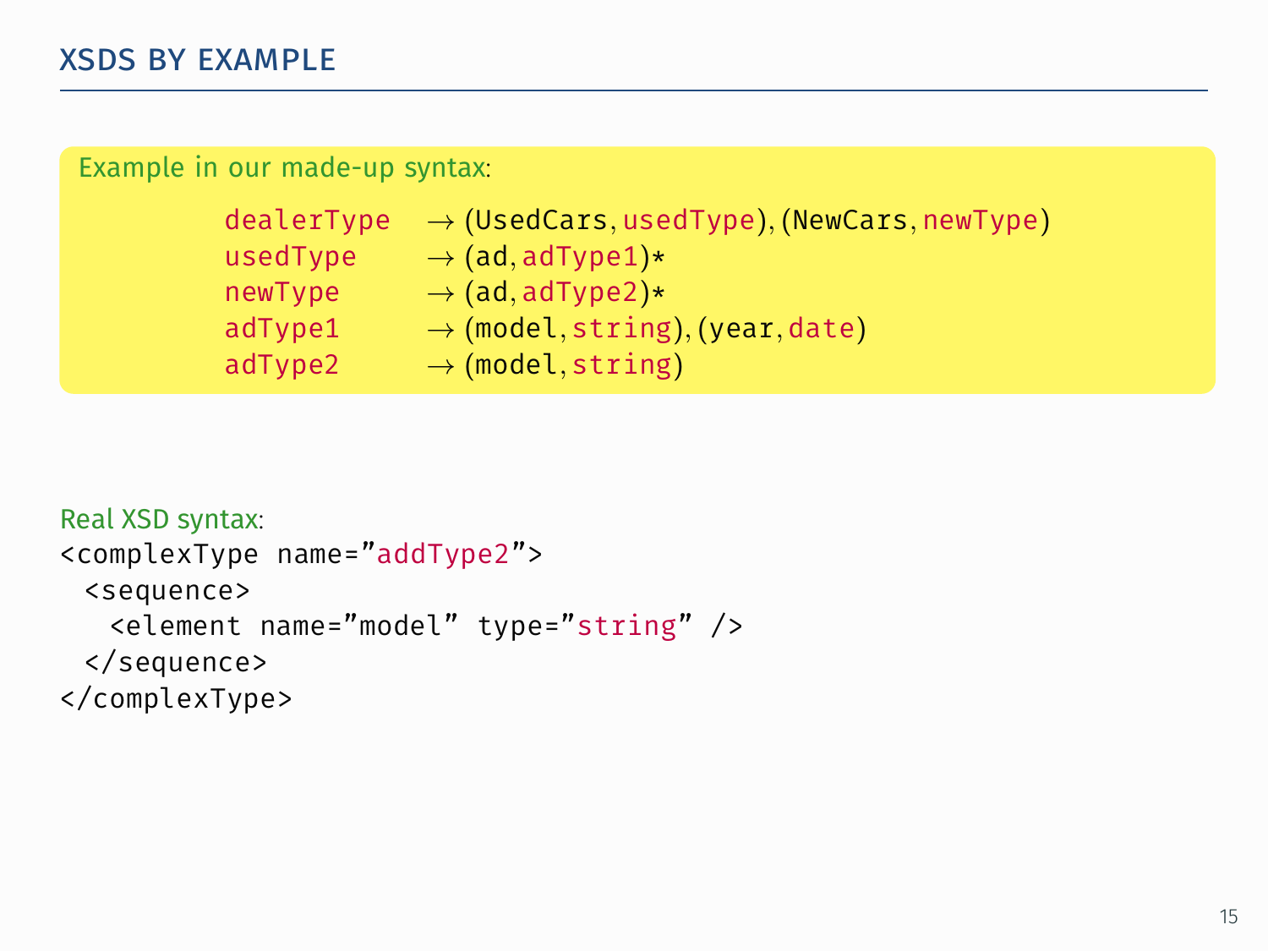| Example in our made-up syntax: |                                                        |  |
|--------------------------------|--------------------------------------------------------|--|
| dealerType                     | $\rightarrow$ (UsedCars, usedType), (NewCars, newType) |  |
| usedType                       | $\rightarrow$ (ad, adType1)*                           |  |
| newType                        | $\rightarrow$ (ad, adType2)*                           |  |
| adType1                        | $\rightarrow$ (model, string), (year, date)            |  |
| adType2                        | $\rightarrow$ (model, string)                          |  |

Finally we need to declare globally that Dealer elements have type dealerType: <!– Global element declaration –> <element name="Dealer" type="b:dealerType"/>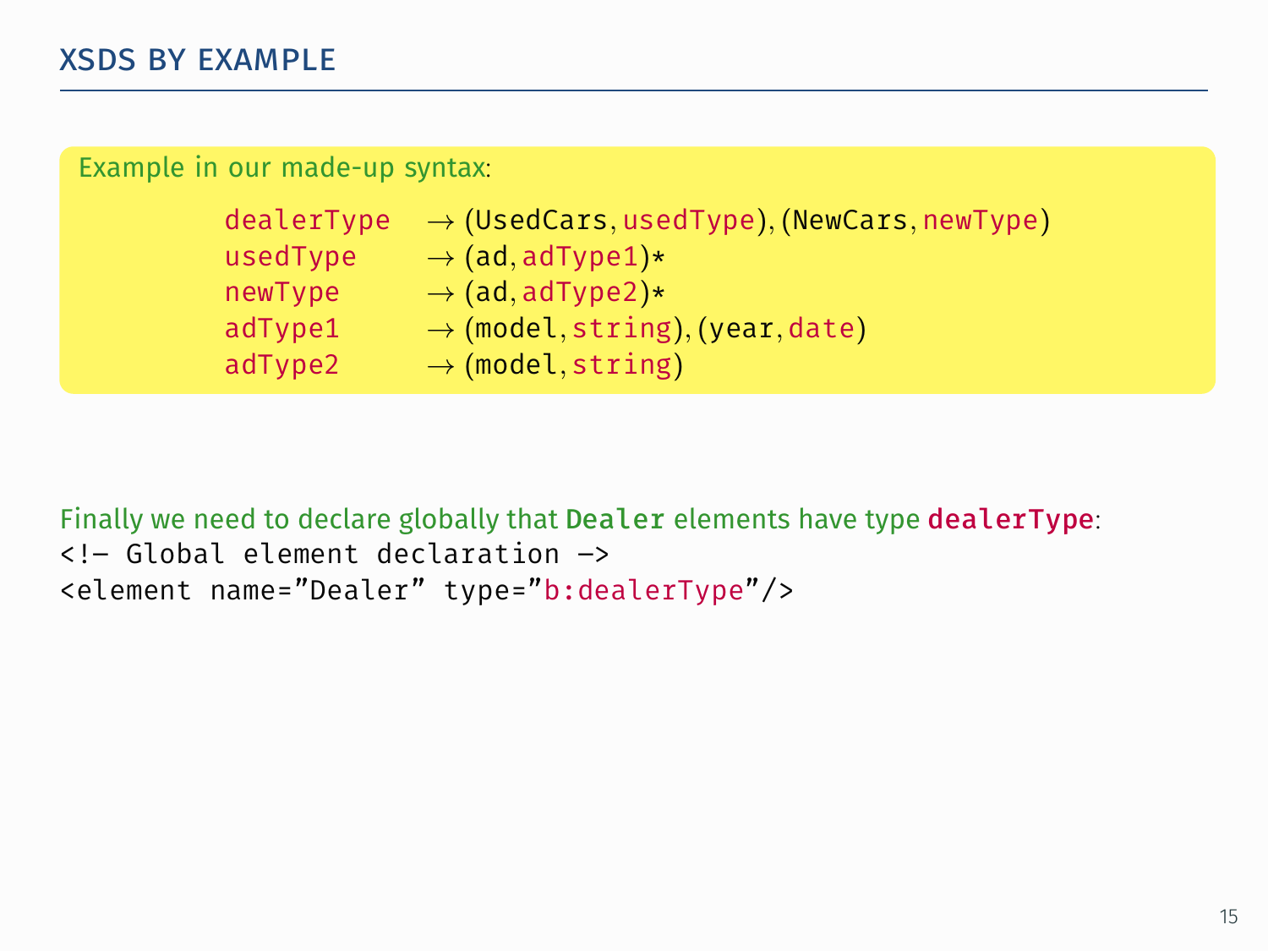

## By means of Online demonstration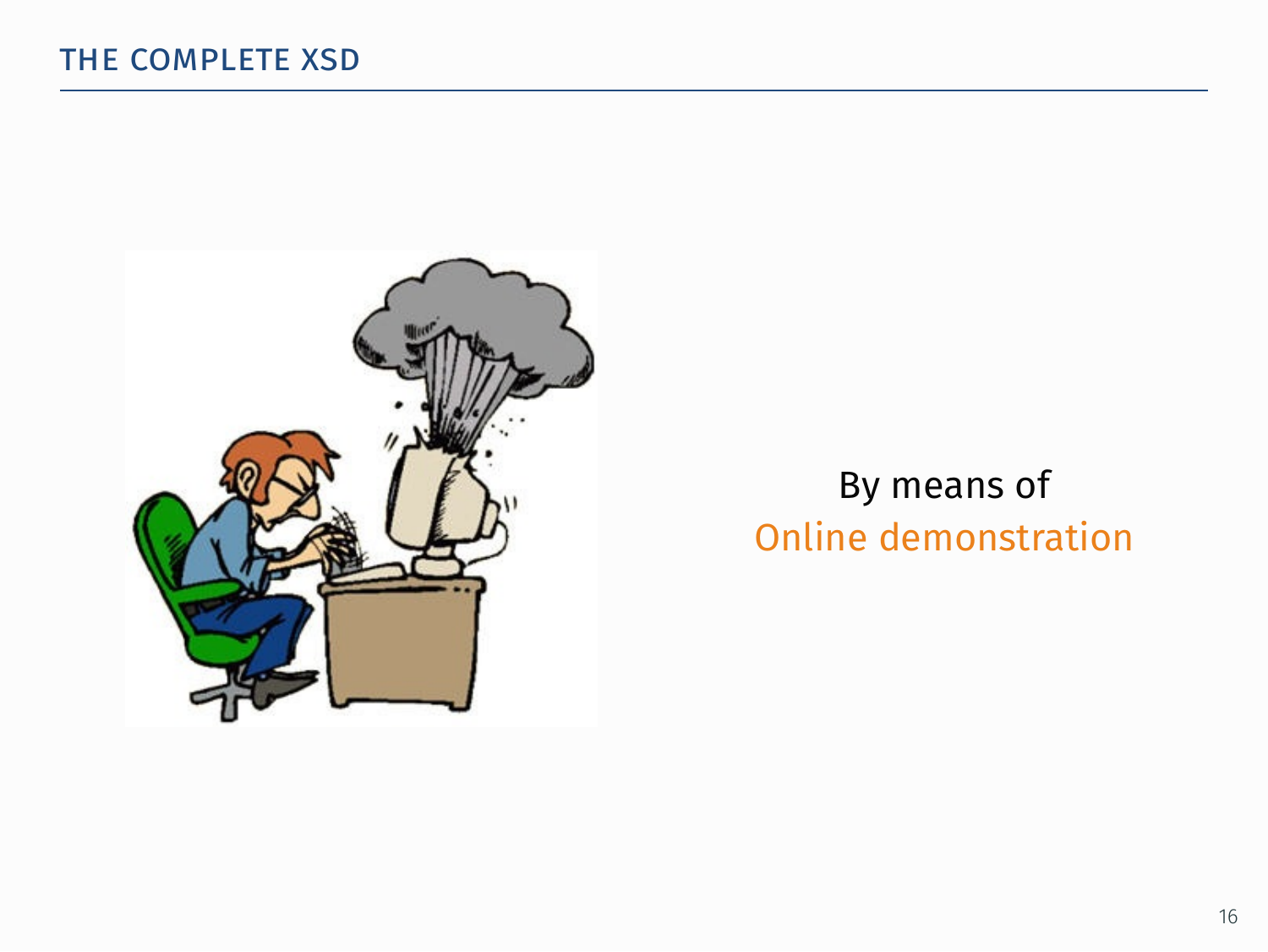## Declarations (global and local):

- *•* <element name="elem name" type="simple or complex type name"/>
- . *•* <attribute name="attr name" type="simple type name …"/>

References:

- *•* <element ref="elem name"/>
- *•* <attribute ref="attr name"/>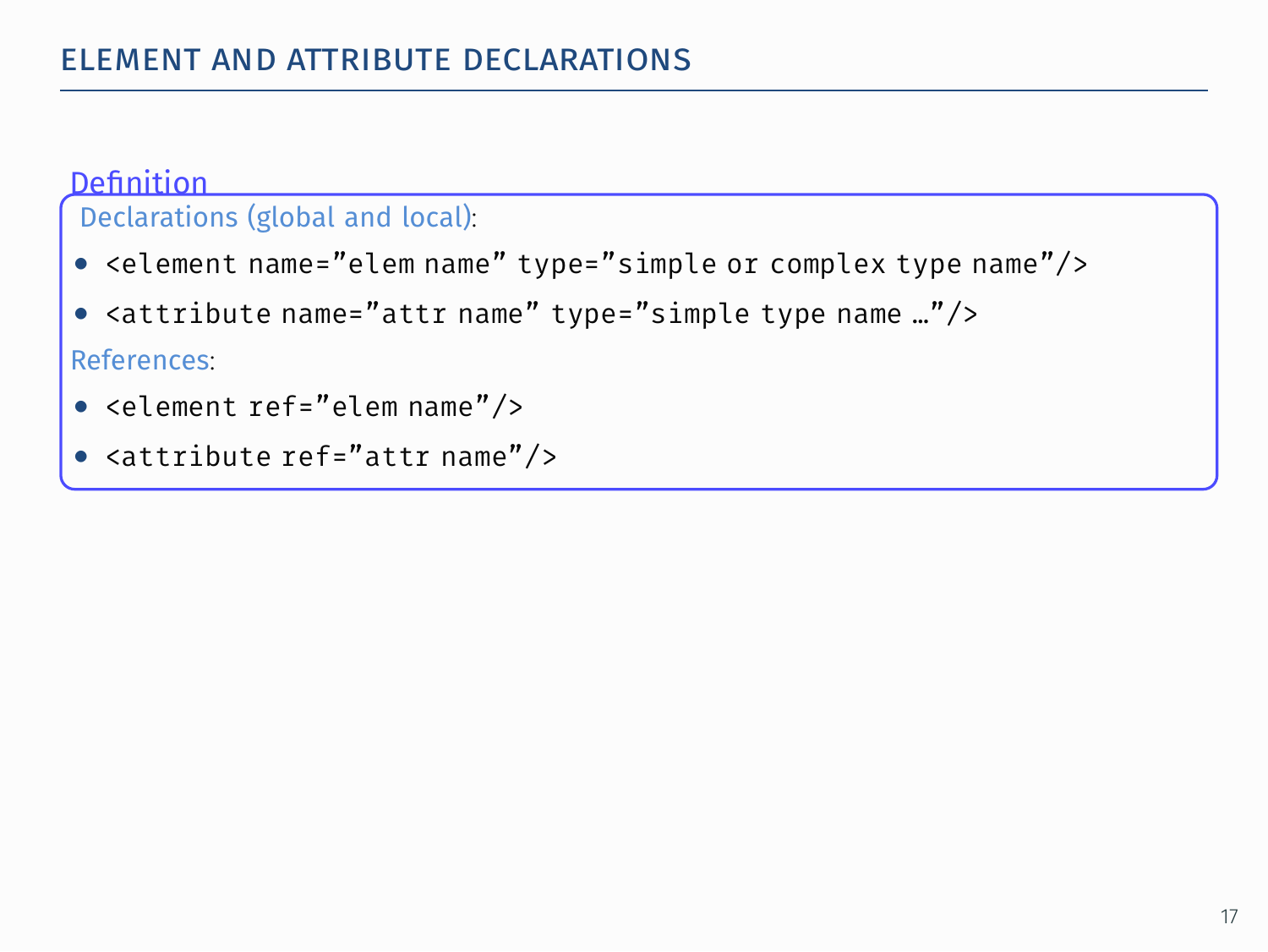## Declarations (global and local):

- *•* <element name="elem name" type="simple or complex type name"/>
- . *•* <attribute name="attr name" type="simple type name …"/>

References:

- *•* <element ref="elem name"/>
- *•* <attribute ref="attr name"/>



Example By means of Online demonstration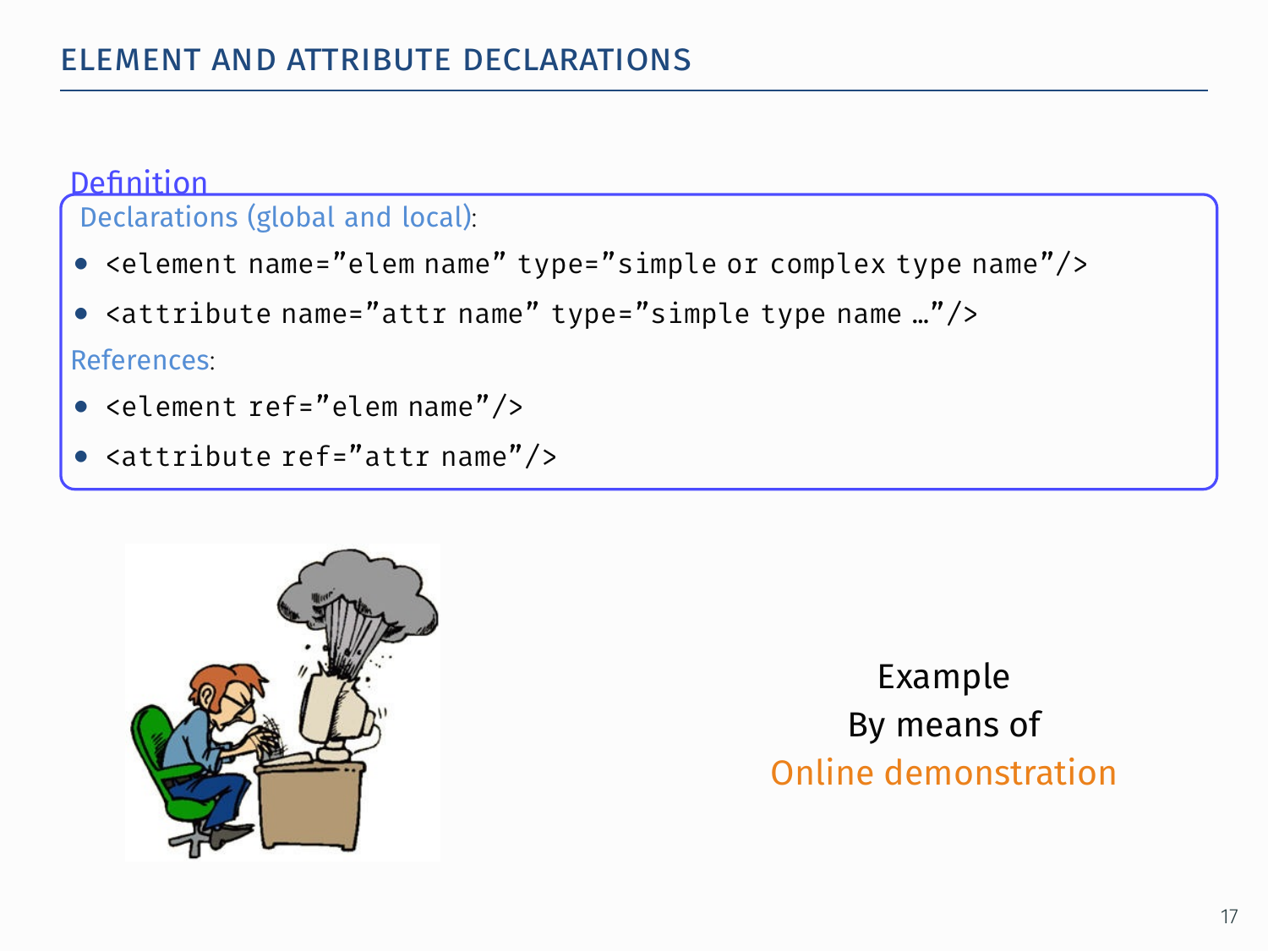### Global style:

```
<complexType name="newType">
 <sequence>
   <element name="ad" type="b:adType2"
           minOccurs="0" maxOccurs ="unbounded"/>
 </sequence>
</complexType>
<complexType name="addType2">
 <sequence>
   <element name="model" type="string" />
 </sequence>
</complexType>
```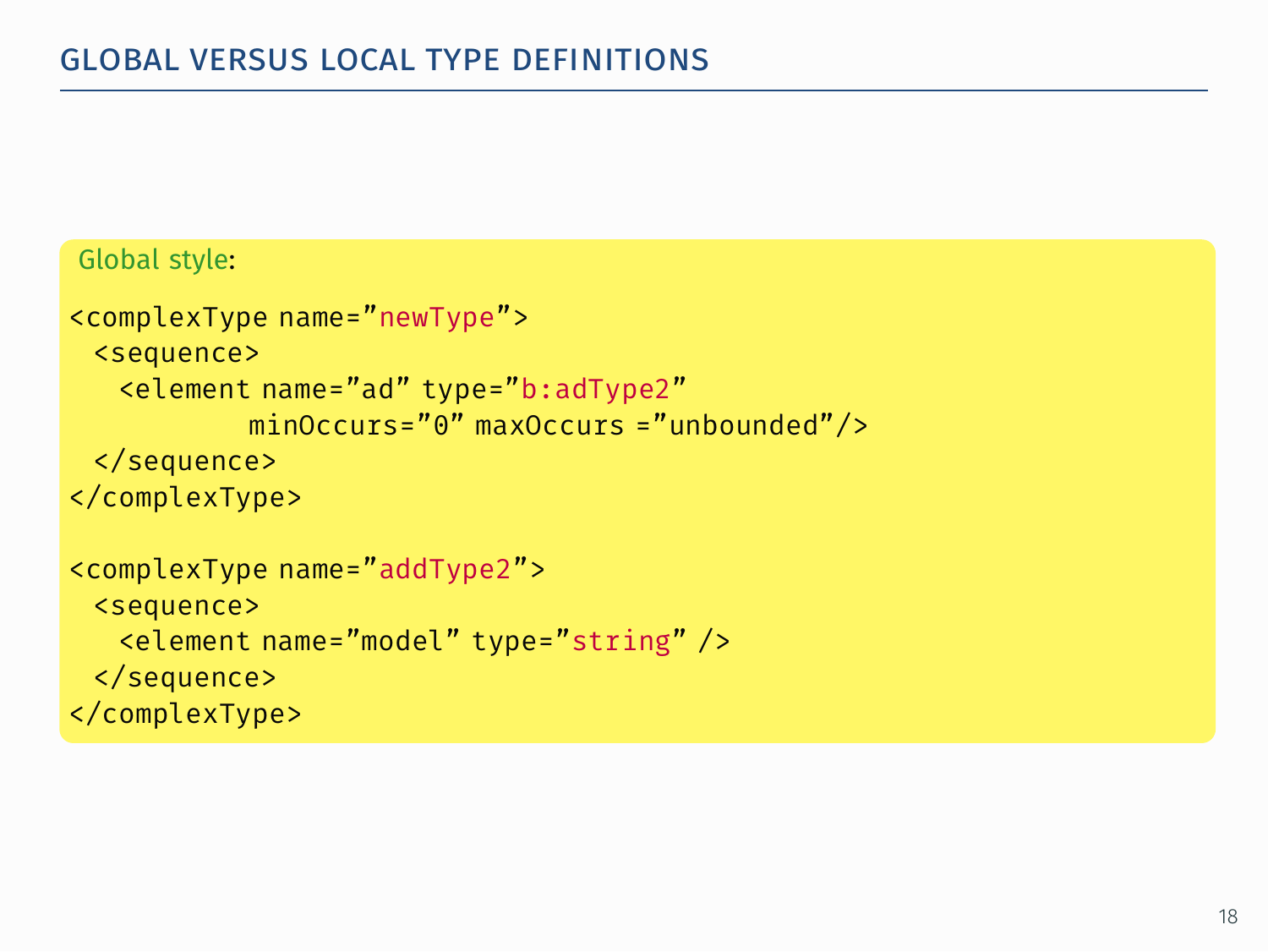```
Local style: in-line anonymous type definitions
<complexType name="newType">
 <sequence>
   <element name="ad" minOccurs="0" maxOccurs ="unbounded">
    <complexType>
      <sequence>
       <element name="model" type="string" />
      </sequence>
    </complexType>
   </element>
 </sequence>
</complexType>
```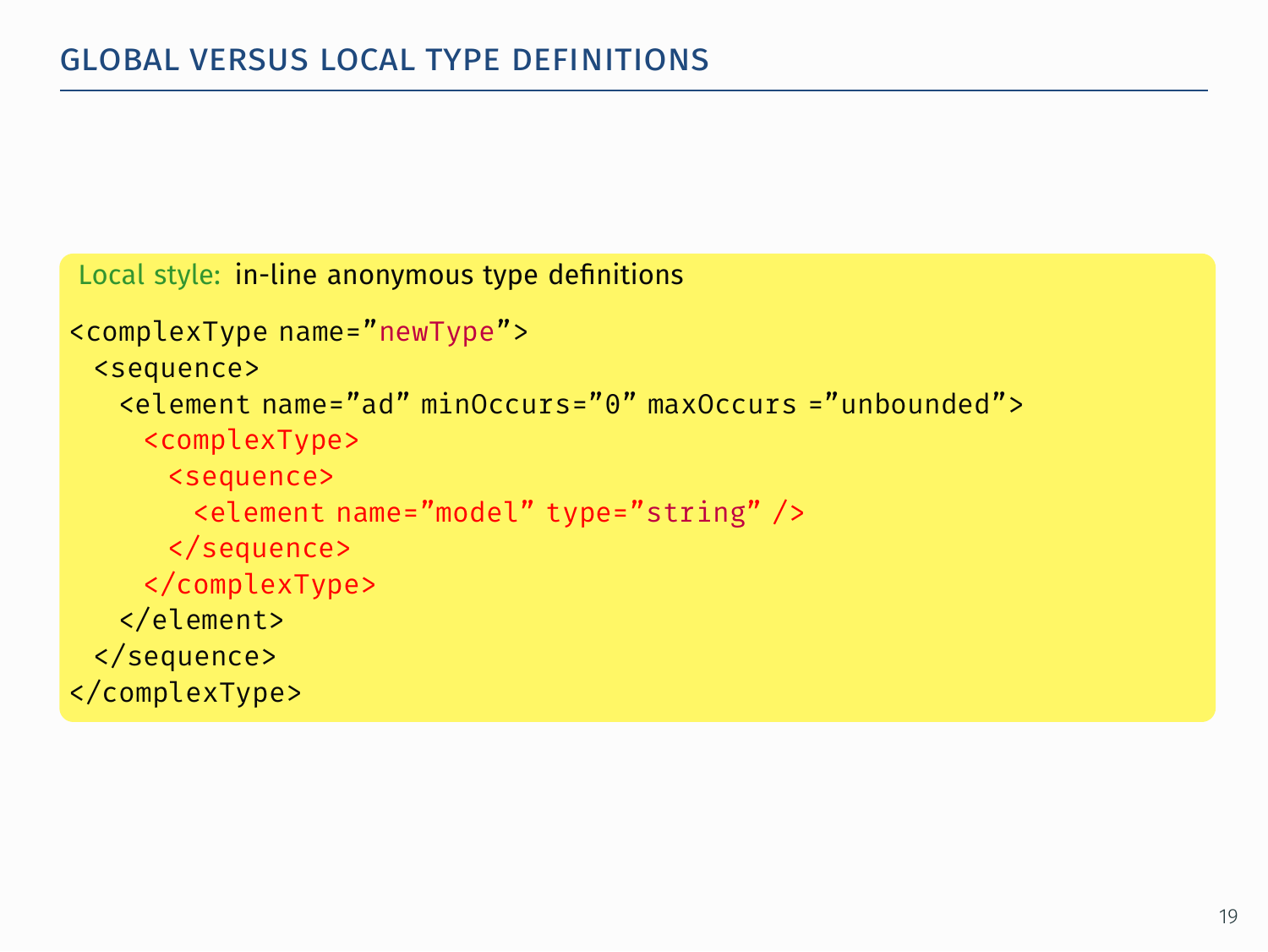```
An example with global and local declarations:
<element name="ad" type="adType1">
<complexType name="usedType">
 <sequence>
   <element ref="b:ad" minOccurs="0" maxOccurs ="unbounded"/>
 </sequence>
</complexType>
<complexType name="newType">
 <sequence>
   <element name="ad" type="b:adType2"
           minOccurs="0" maxOccurs ="unbounded"/>
 </sequence>
</complexType>
```
Note that we need at least one local element declaration to distinguish between used car ads and new car ads. This is called overloading.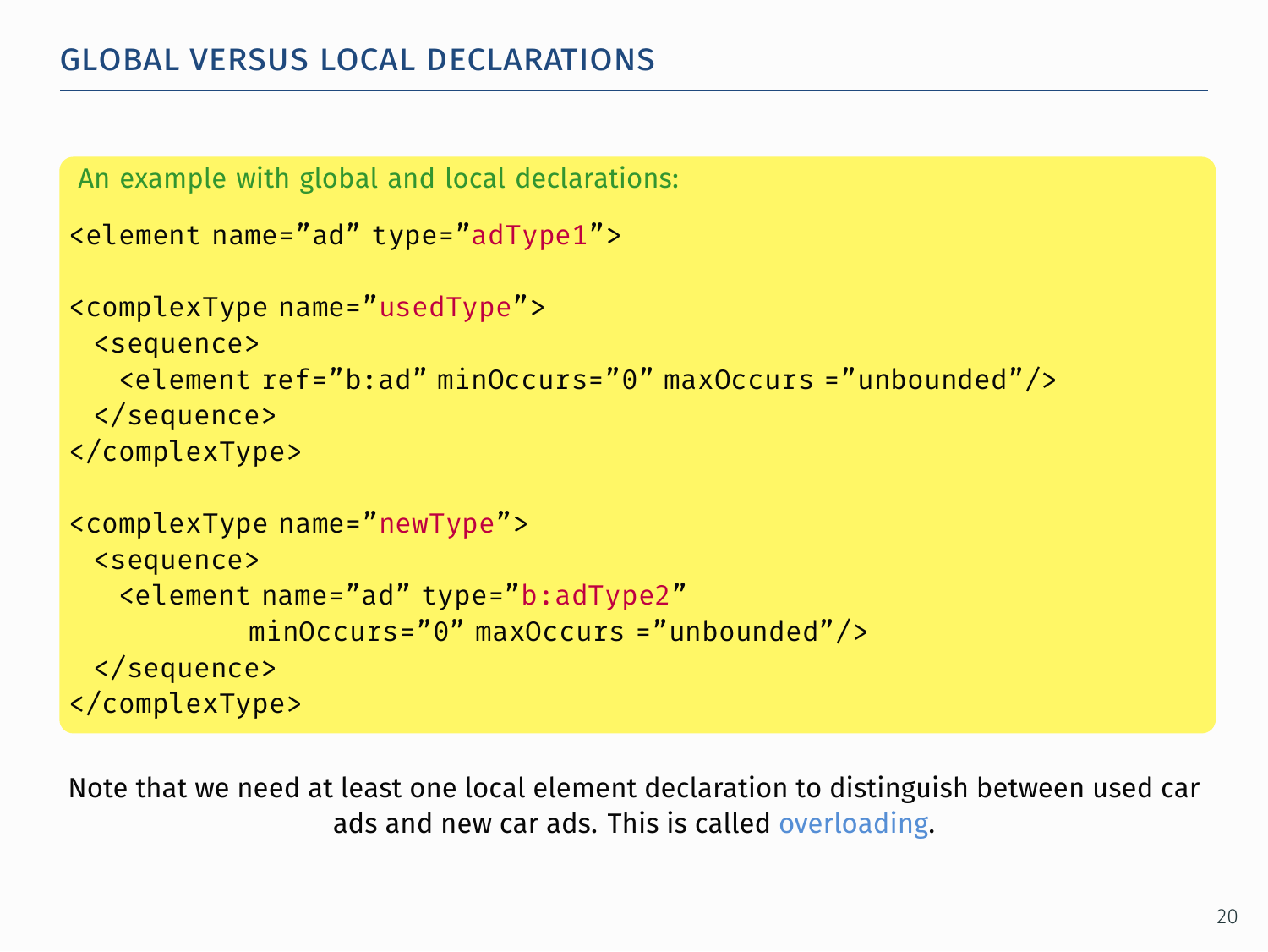# complex type definitions .

### Definition

*•* Syntax:

<complexType name="…"> *content model/attributes* </complexType>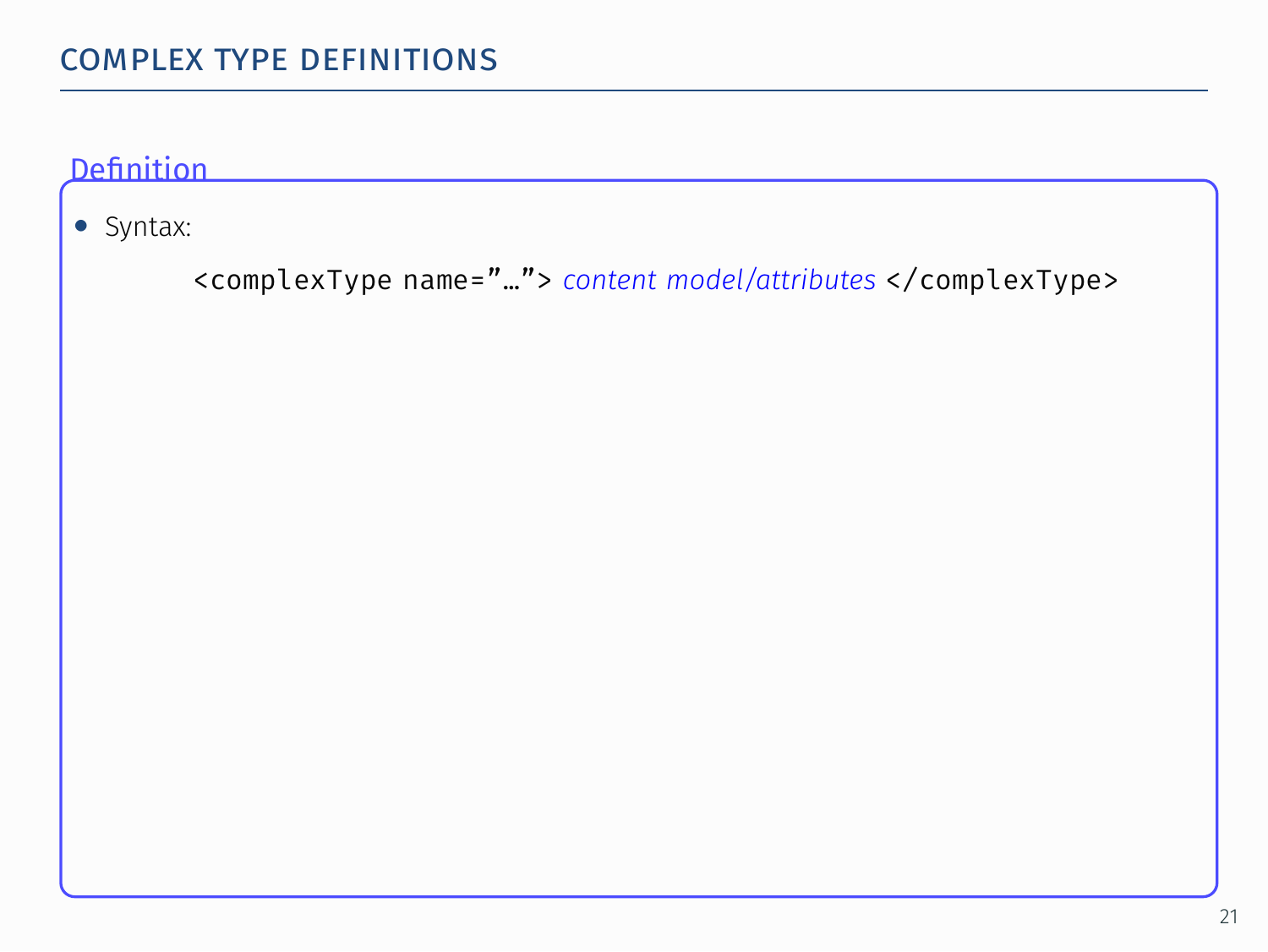*•* Syntax:

```
<complexType name="…"> content model/attributes </complexType>
```
*•* Content models are regular expressions with a peculiar syntax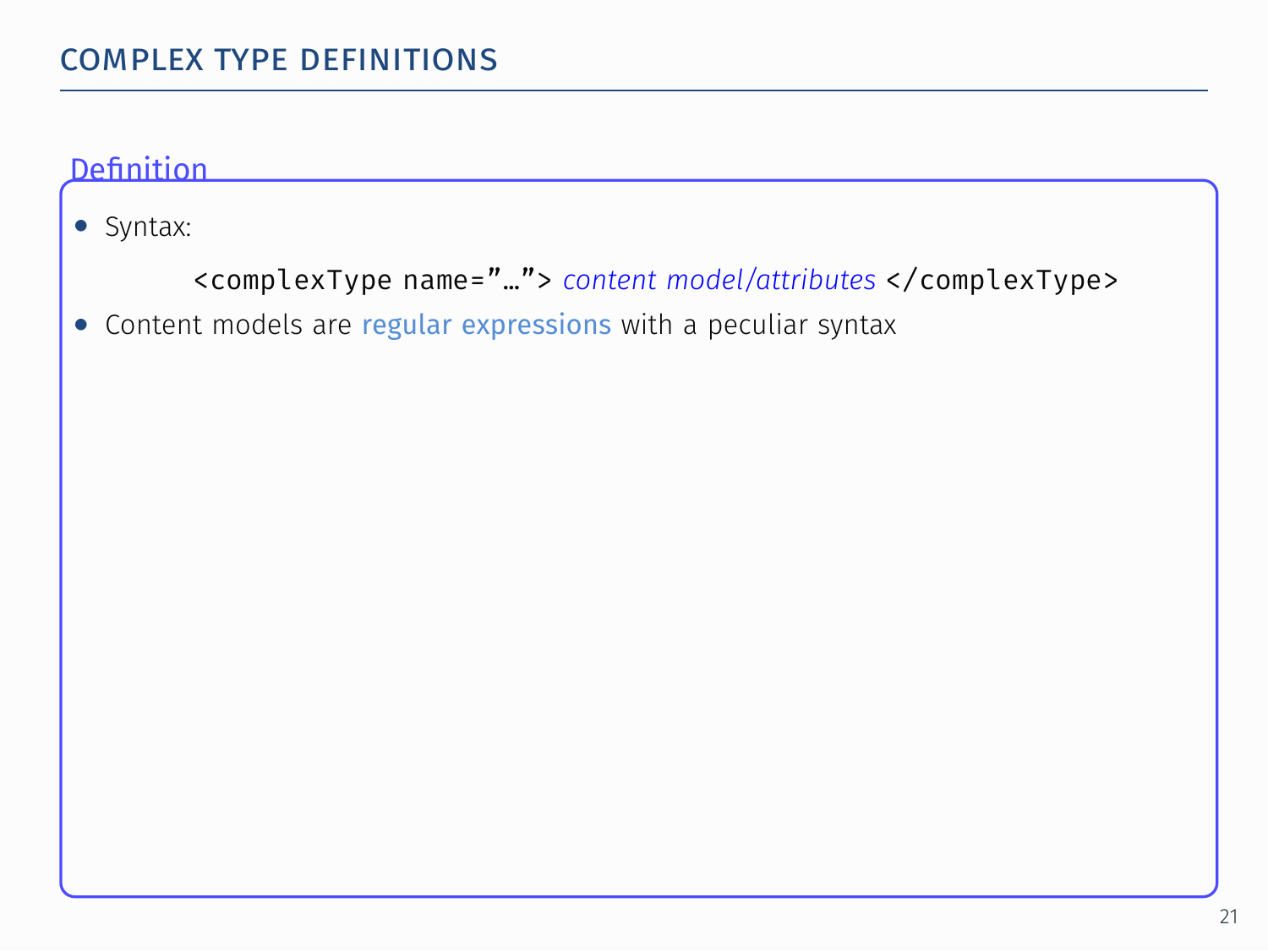*•* Syntax:

```
<complexType name="…"> content model/attributes </complexType>
• Content models are regular expressions with a peculiar syntax
   Element declaration → <element name="…" type="…">
   Element reference → <element ref="…">
   Concatenation → <sequence> …</sequence><br>Ilnion → <choice> </choice>
                   → <choice> …</choice>
   All (unordered) → <all> …</all>
   Element Wildcard → <any namespace="…" processContents="…">
   Cardinalities (*,+) → attributes minOccurs, maxOccurs
   Mixed content → attribute mixed="true"
```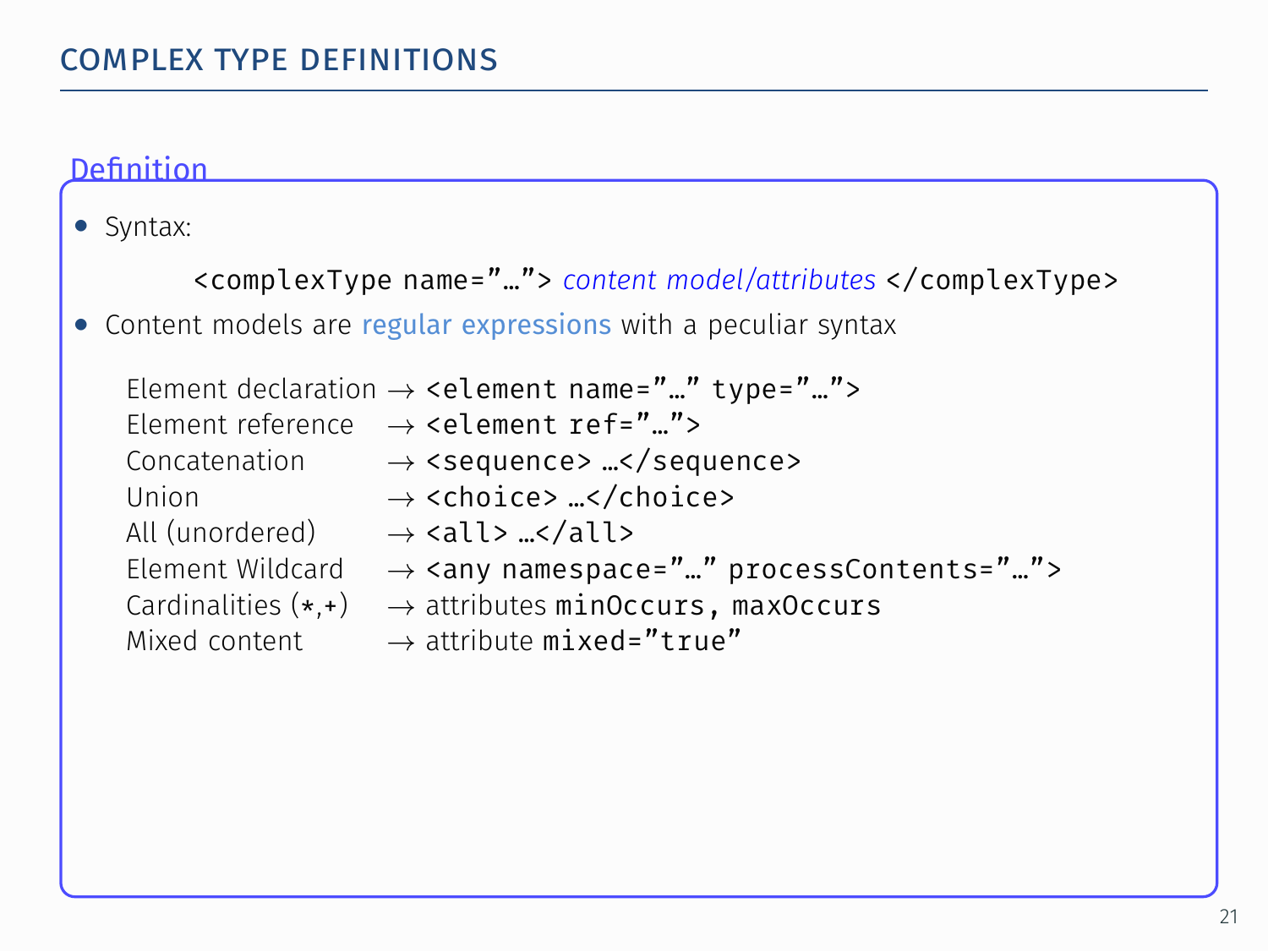*•* Syntax:

```
<complexType name="…"> content model/attributes </complexType>
• Content models are regular expressions with a peculiar syntax
   Element declaration → <element name="…" type="…">
   Element reference → <element ref="…">
   Concatenation → <sequence> ...</sequence>
   Union → <choice> …</choice>
   All (unordered) → <all> …</all>
   Element Wildcard → <any namespace="…" processContents="…">
   Cardinalities (*,+) → attributes minOccurs, maxOccurs
   Mixed content → attribute mixed="true"
• Attributes:
   Attribute declaration → <attribute name="…" type="…" …>
   Attribute reference → <attribute ref="…" …>
   Attribute wildcard → <attribute namespace="…"
                    → processContents="…">
```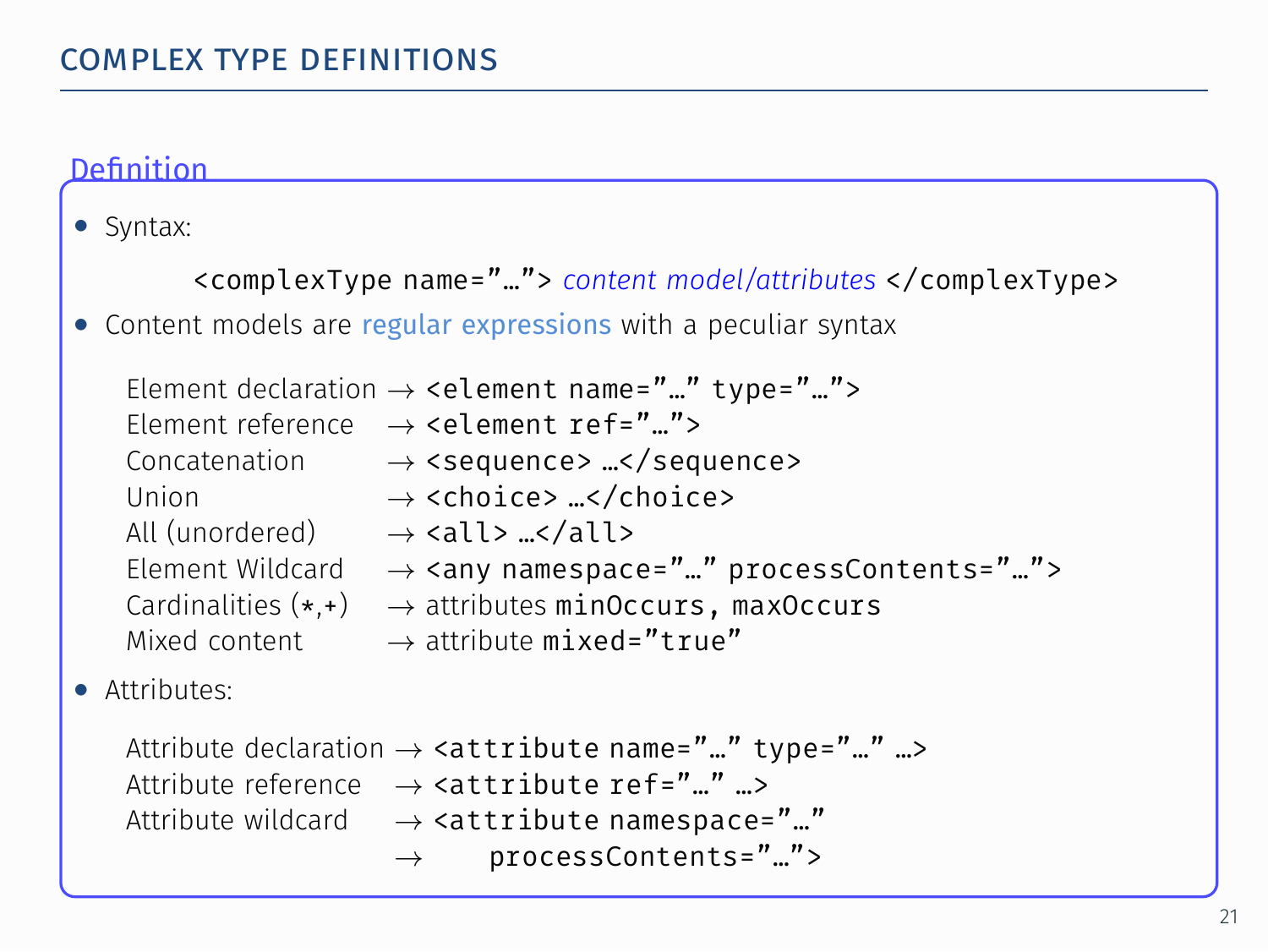```
.
<element ref="n:email" minOccurs="0" maxOccurs="4"/>
Example:
<element name="order" type="n:order_type"/>
<complexType name="order_type" mixed="true">
 <choice>
  <element ref="n:address"/>
   <sequence>
    <element ref="n:phone"/>
   </sequence>
 </choice>
 <attribute ref="n:id" use="required"/>
 <attribute ref="n:email" default="no email address available"/>
 <attribute ref="n:method" fixed="some fixed value"/>
</complexType>
```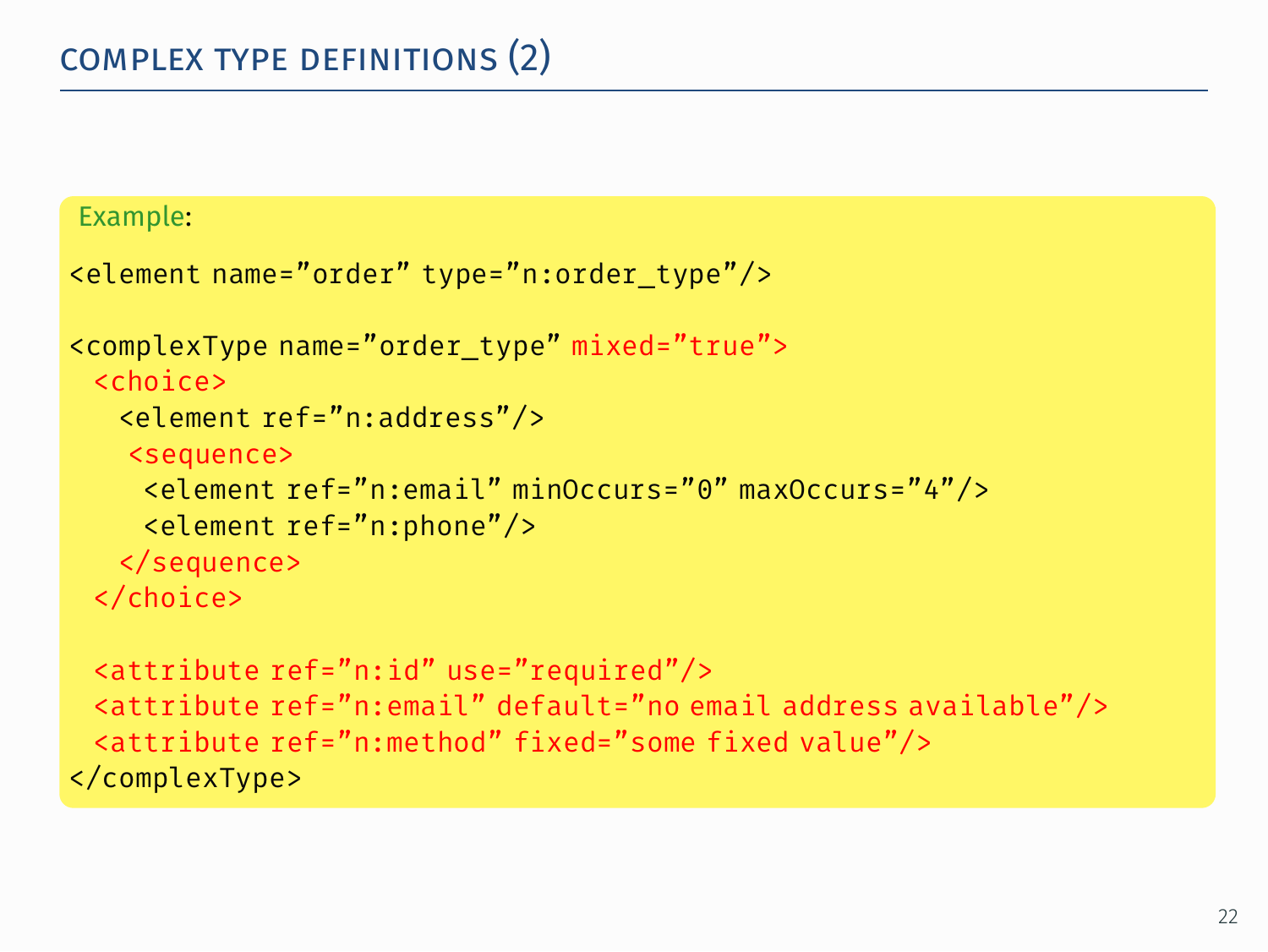. *•* XML Schema has a myriad of built-in simple types …

| string       | any Unicode string        |
|--------------|---------------------------|
| boolean      | true, false, 1, 0         |
| decimal      | 3.1415                    |
| float        | 6.02214199F23             |
| double       | 42F970                    |
| dateTime     | 2004-09-26T16:29:00-05:00 |
| time         | 16:29:00-05:00            |
| date         | 2004-09-26                |
| hexBinary    | 48656c6c6f0a              |
| base64Binary | SGVsbG8K                  |
| anyURI       | http://www.brics.dk/ixwt/ |
| QName        | rcp:recipe, recipe        |
|              |                           |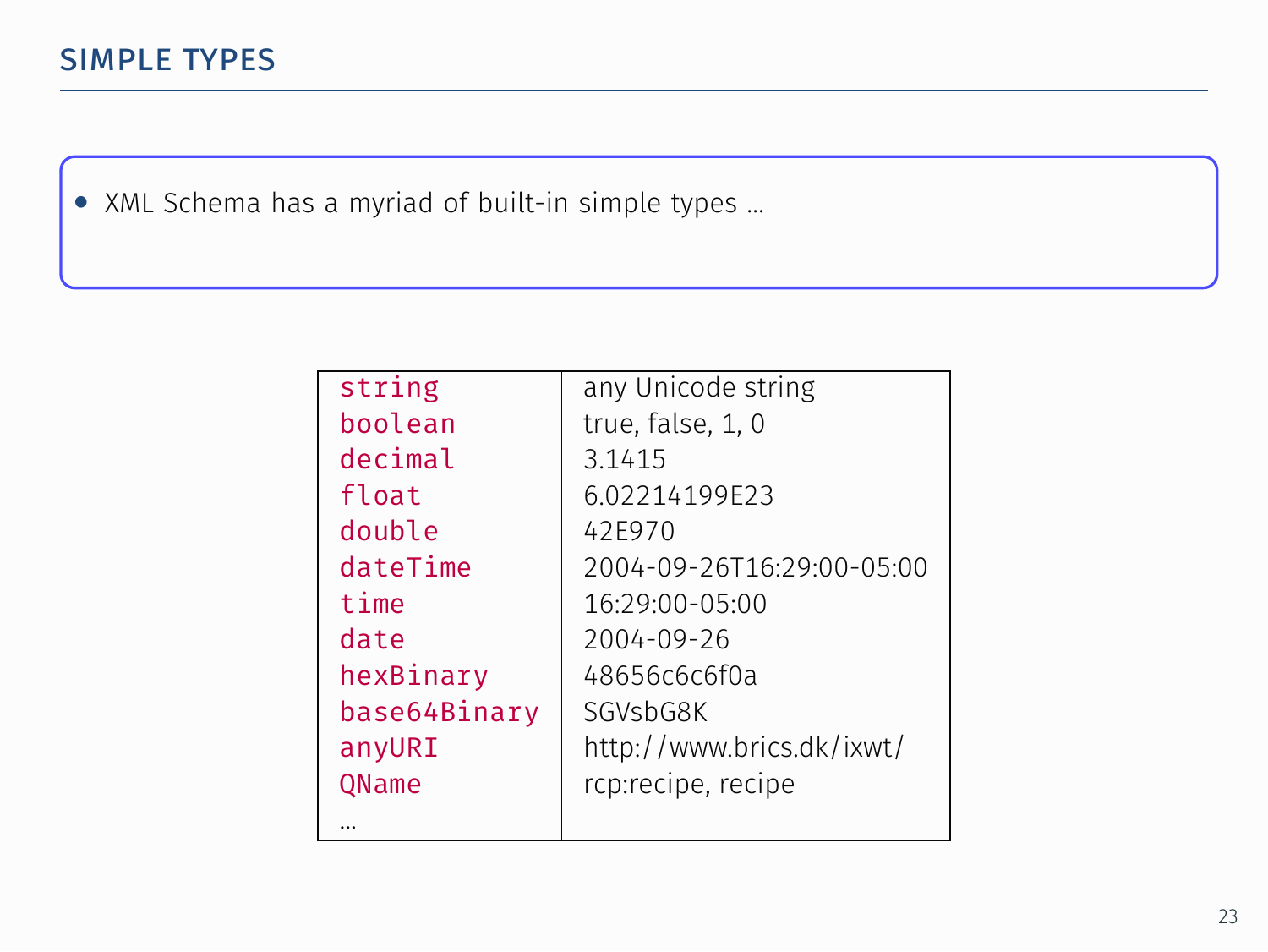# simple types .

- . *•* XML Schema has a myriad of built-in simple types …
- *•* …but it is also possible to define your own simple types.

| string       | any Unicode string        |
|--------------|---------------------------|
| boolean      | true, false, 1, 0         |
| decimal      | 3.1415                    |
| float        | 6.02214199F23             |
| double       | 42F970                    |
| dateTime     | 2004-09-26T16:29:00-05:00 |
| time         | 16:29:00-05:00            |
| date         | 2004-09-26                |
| hexBinary    | 48656c6c6f0a              |
| base64Binarv | SGVsbG8K                  |
| anyURI       | http://www.brics.dk/ixwt/ |
| QName        | rcp:recipe, recipe        |
|              |                           |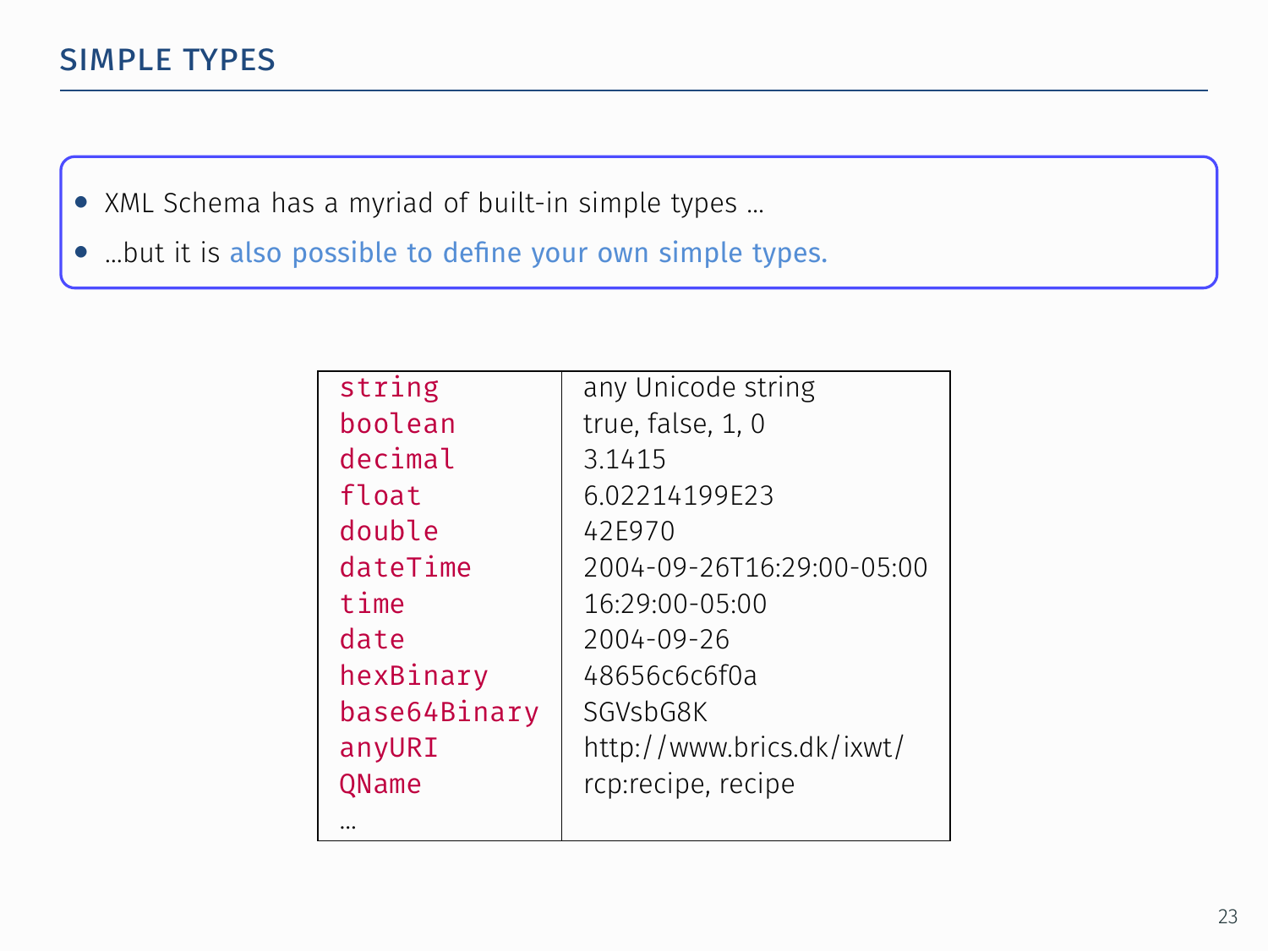*•* New simple types are defined by restricting existing simple types

### Example:

*•* To match integers between 0 and 100:

```
<simpleType name="score_from_0_to_100">
 <restriction base="integer">
   <minInclusive value="0"/>
   <maxInclusive value="100"/>
 </restriction>
</simpleType>
```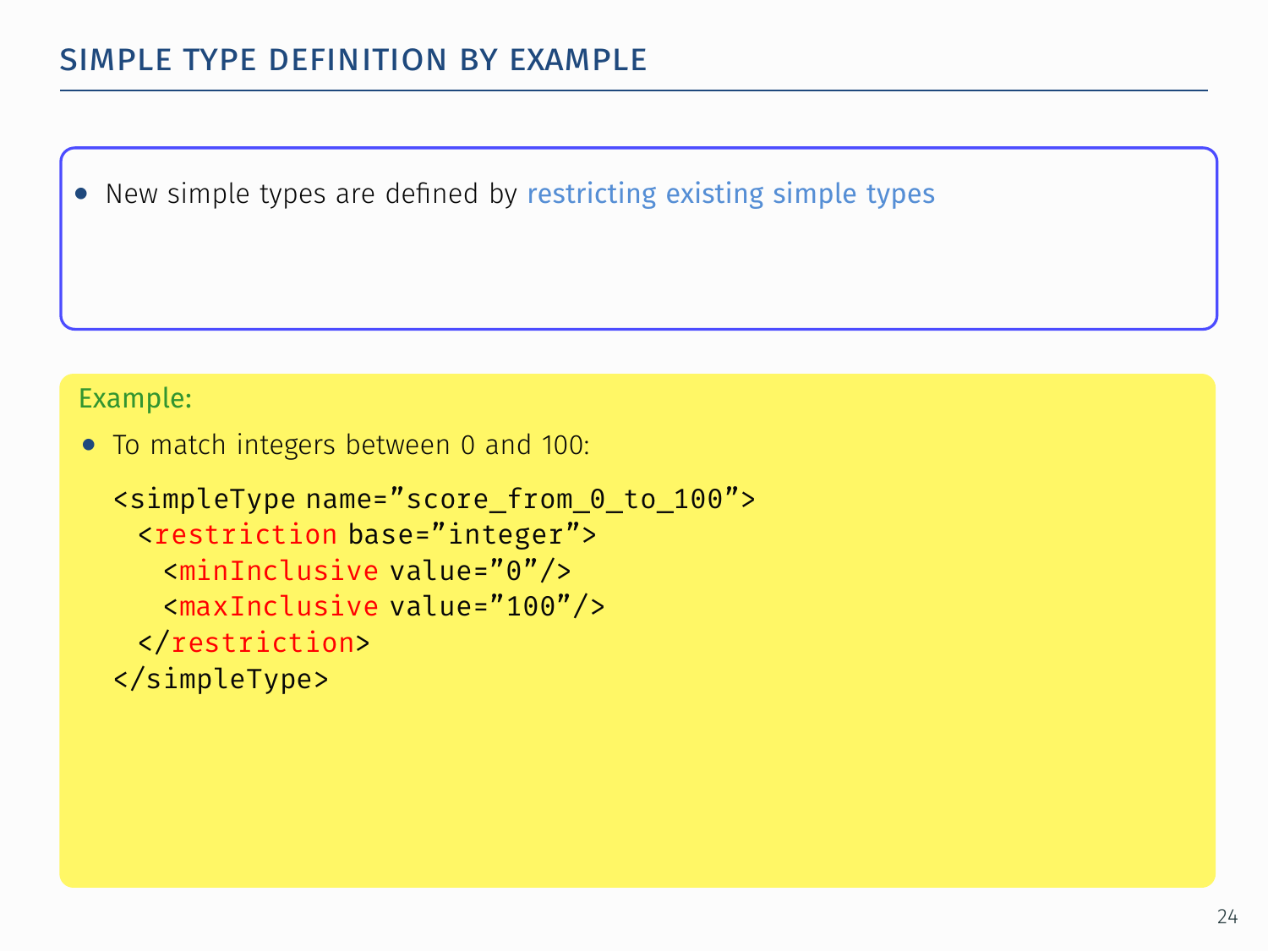*•* New simple types are defined by restricting existing simple types

### Example:

*•* To match strings of the form *N*% with 0 *≤ N ≤* 100:

```
<simpleType name="percentage">
 <restriction base="string">
  <pattern value="([0-9]|[1-9][0-9]|100)%"/>
 </restriction>
</simpleType>
```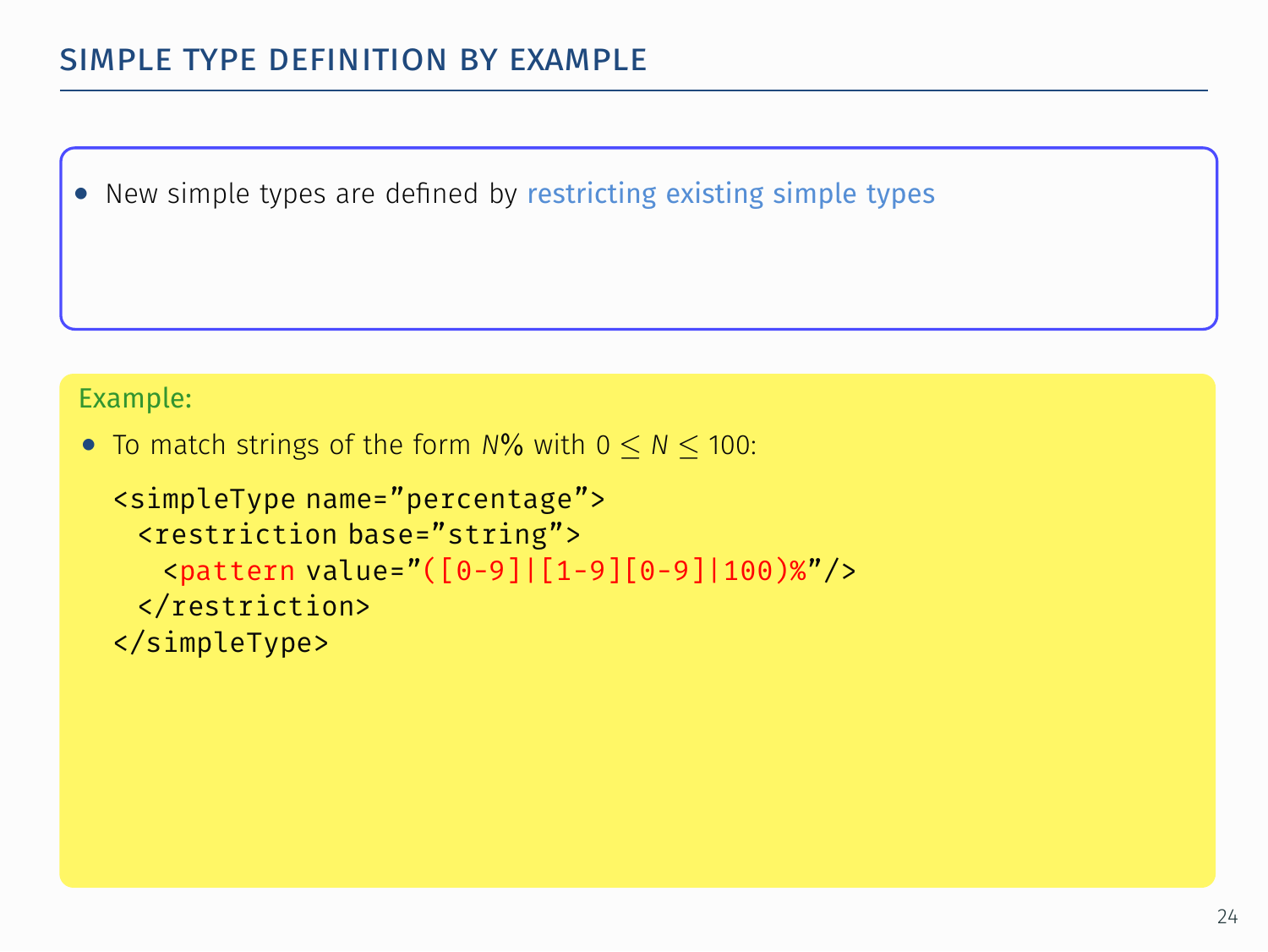- *•* New simple types are defined by restricting existing simple types
- *•* By defining lists of simple types

### Example:

*•* To match a whitespace-separated list of integers like 1 55 399:

```
<simpleType name="score_from_0_to_100">
  <list itemType="integer"/>
</simpleType>
```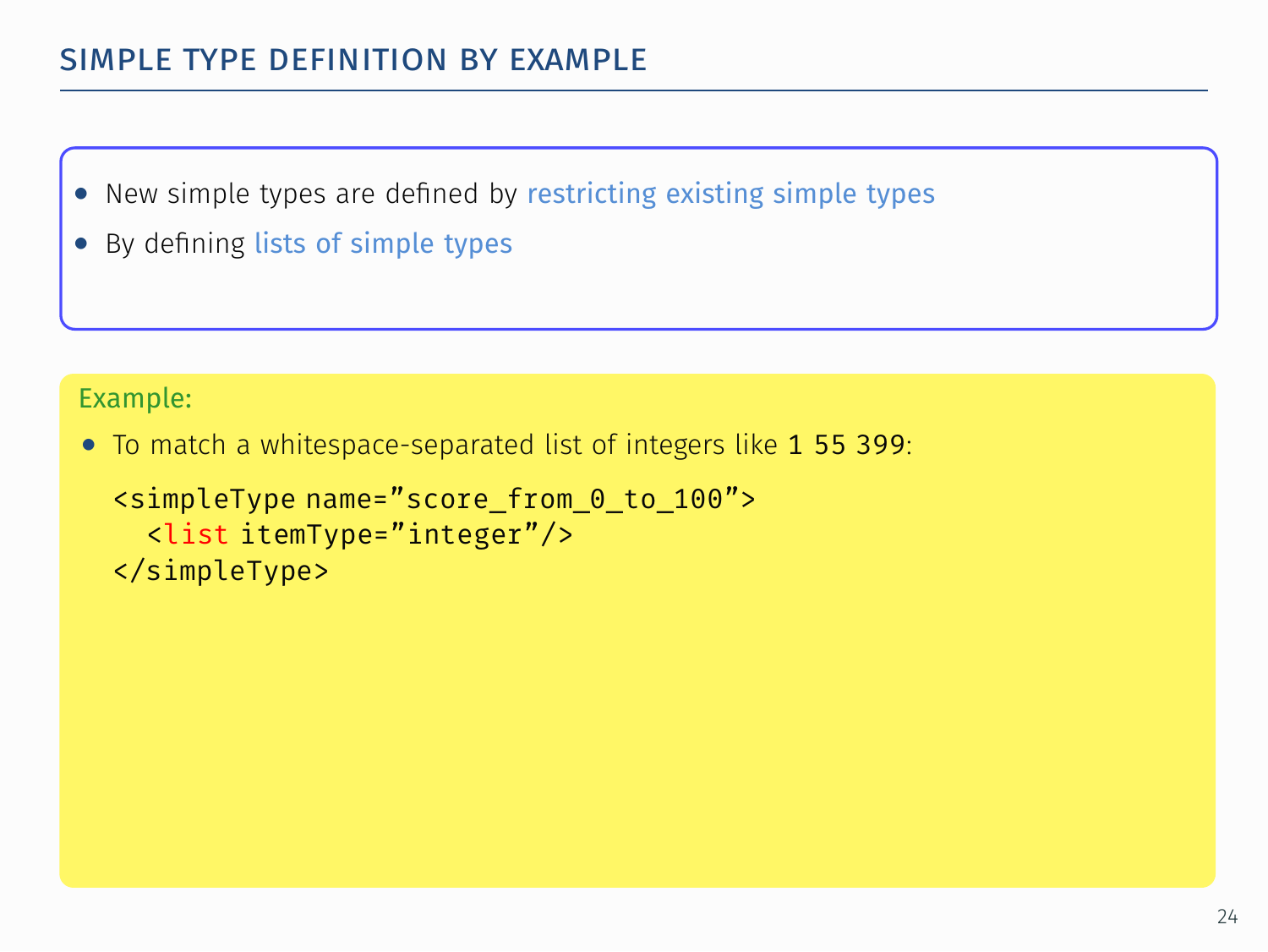- *•* New simple types are defined by restricting existing simple types
- *•* By defining lists of simple types
- *•* Or taking unions of simple types

### Example:

*•* To match all booleans and decimals:

```
.
<restriction base="boolean"/>
<simpleType name="boolean_or_decimal">
 <union>
  <simpleType>
   </simpleType>
   <simpleType>
    <restriction base="decimal"/>
   </simpleType>
 </union>
</simpleType>
```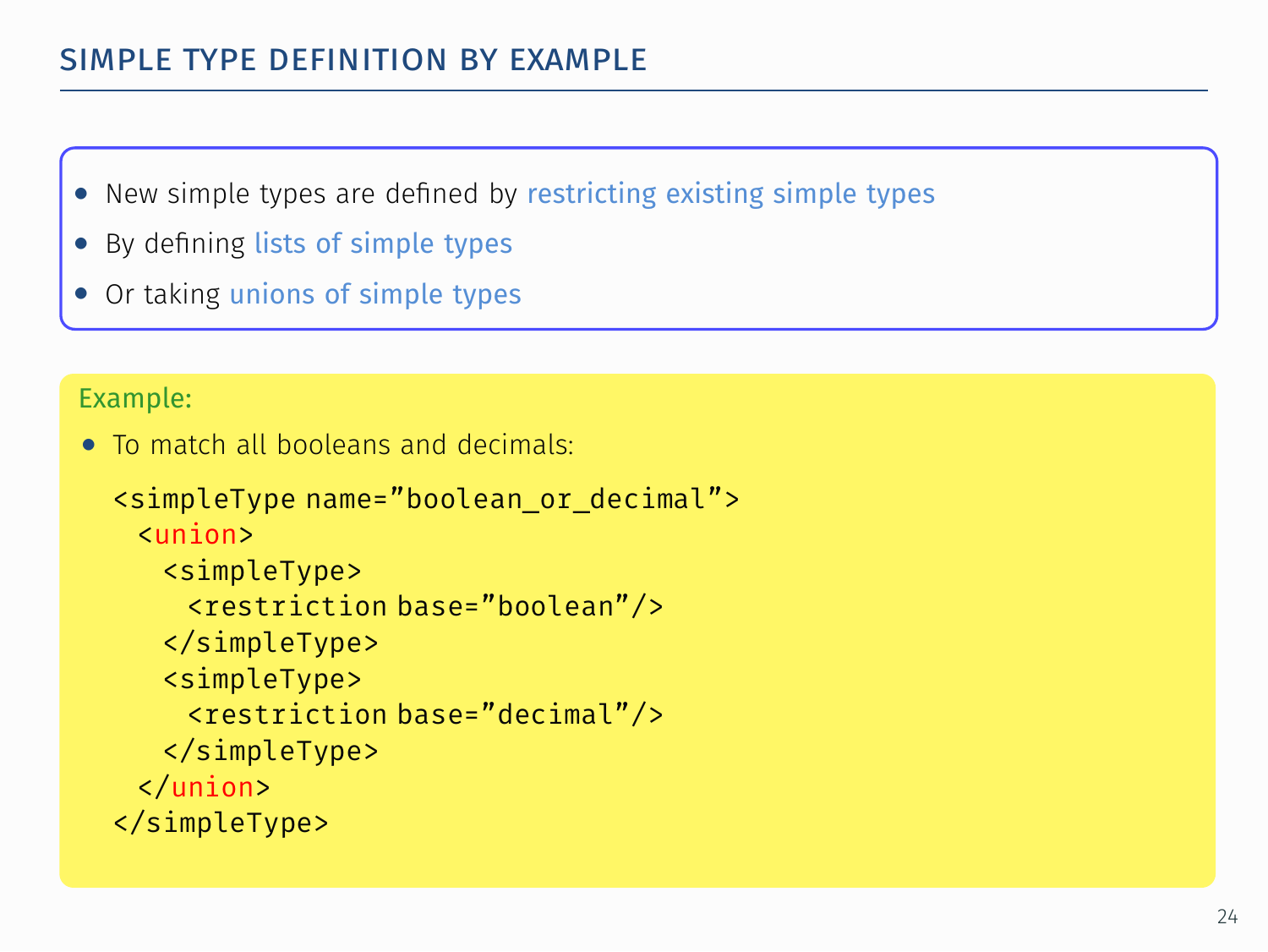## The things that we restrict by are called facets

### Available constraining facets:

- *•* length
- *•* minLength
- *•* maxLength
- *•* pattern
- *•* enumeration
- *•* whiteSpace
- *•* maxInclusive
- *•* maxExclusive
- *•* minInclusive
- *•* minExclusive
- *•* totalDigits
- *•* fractionDigits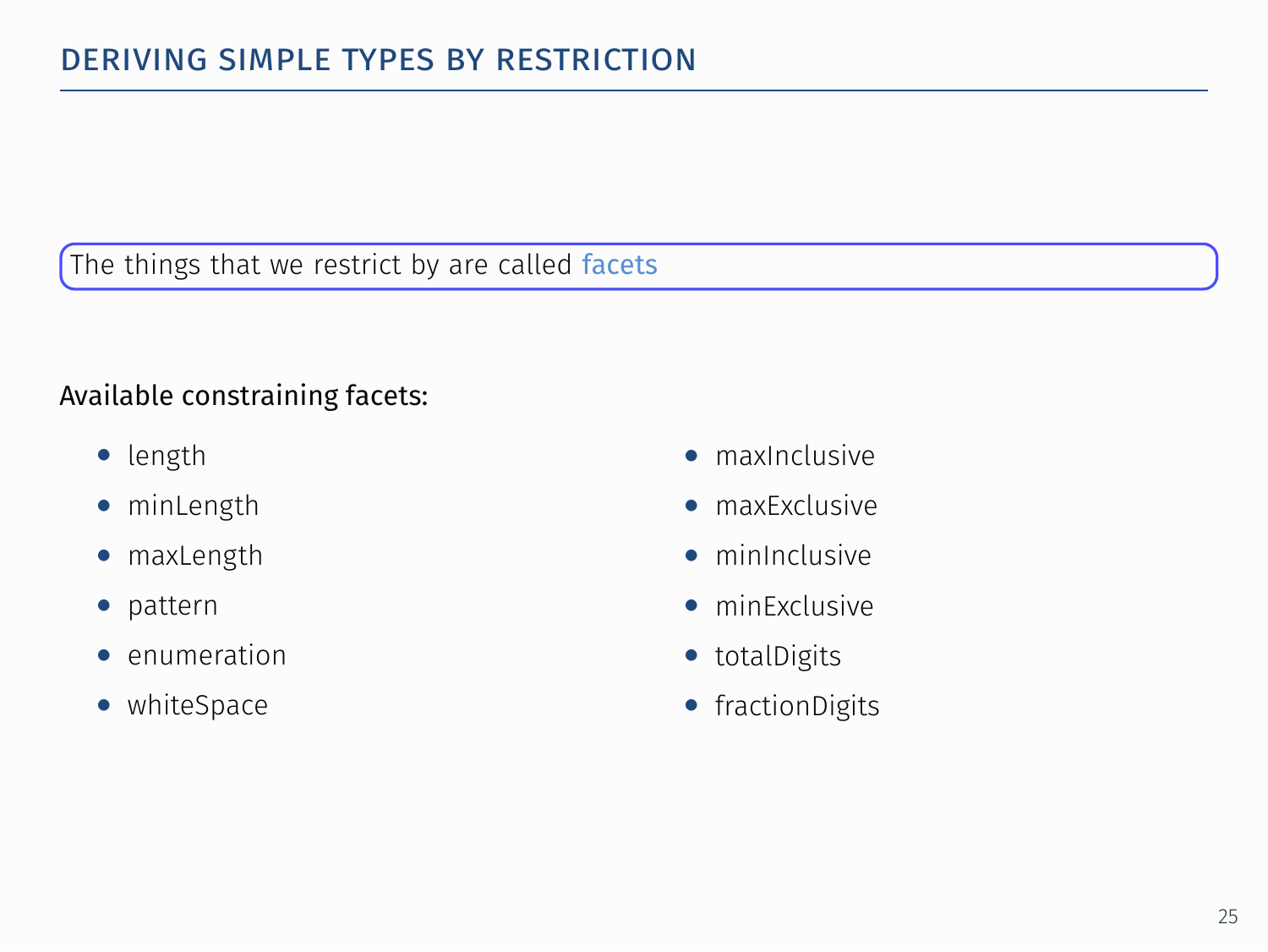. XML Schema has a myriad of built-in simple types that are defined by derivation from the primitive simple types

- *•* normalizedString
- *•* token
- *•* language
- *•* Name
- *•* NCName
- *•* ID
- *•* IDREF
- *•* integer
- *•* nonNegativeInteger
- *•* unsignedLong
- *•* long
- *•* int
- *•* short
- *•* byte
- *•* ...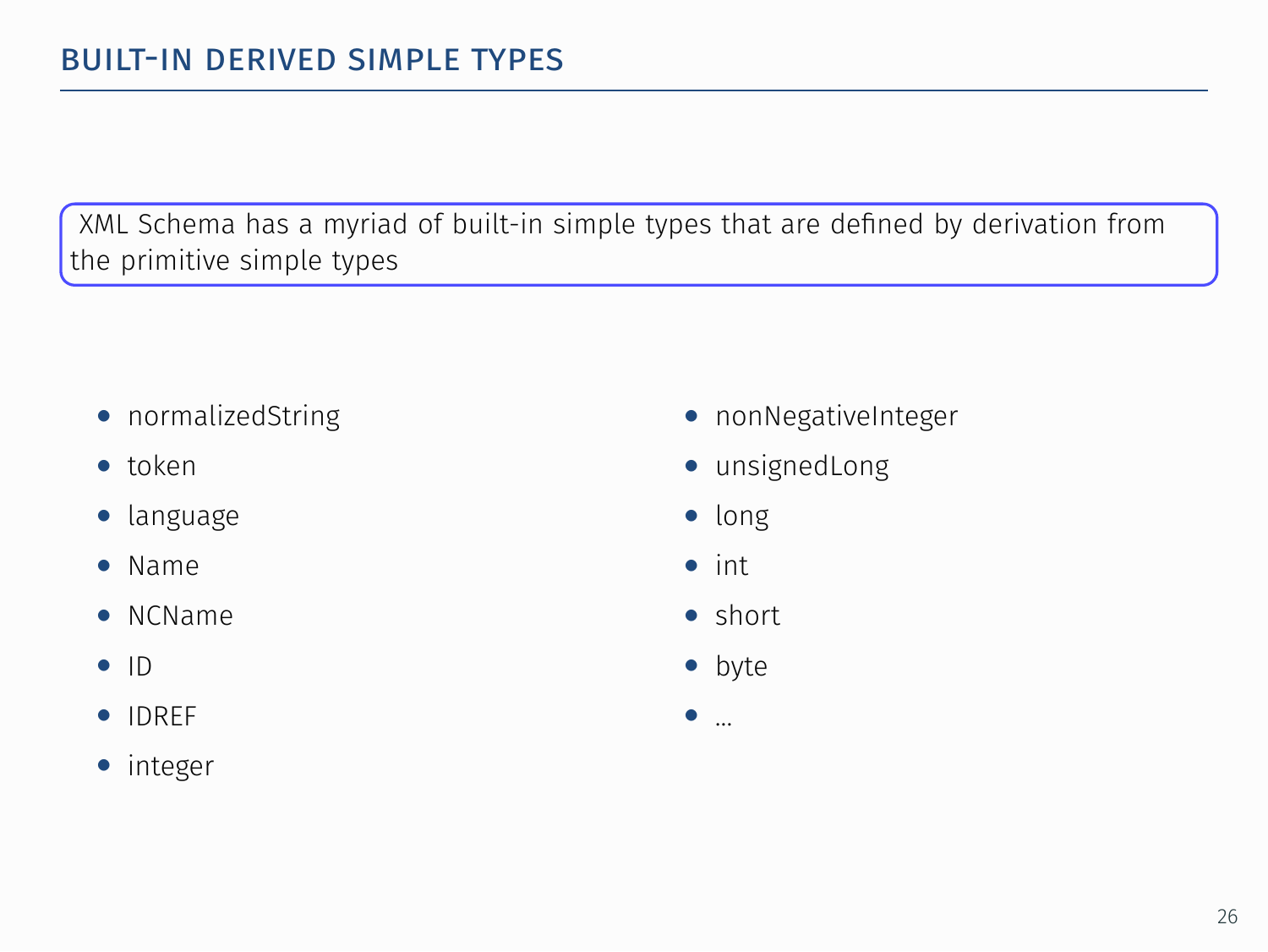- . simple type, but that it can also have some attribute. *•* Sometimes we want to specify that the content of an element should be of some
- *•* This requires a peculiar syntax

### Example:

```
<element name="category" type="n:category"/>
<attribute name="class" type="string"/>
```

```
<complexType name="category">
 <simpleContent>
   <extension base="integer">
    <attribute ref="n:class"/>
   </extension>
 </simpleContent>
</complexType>
```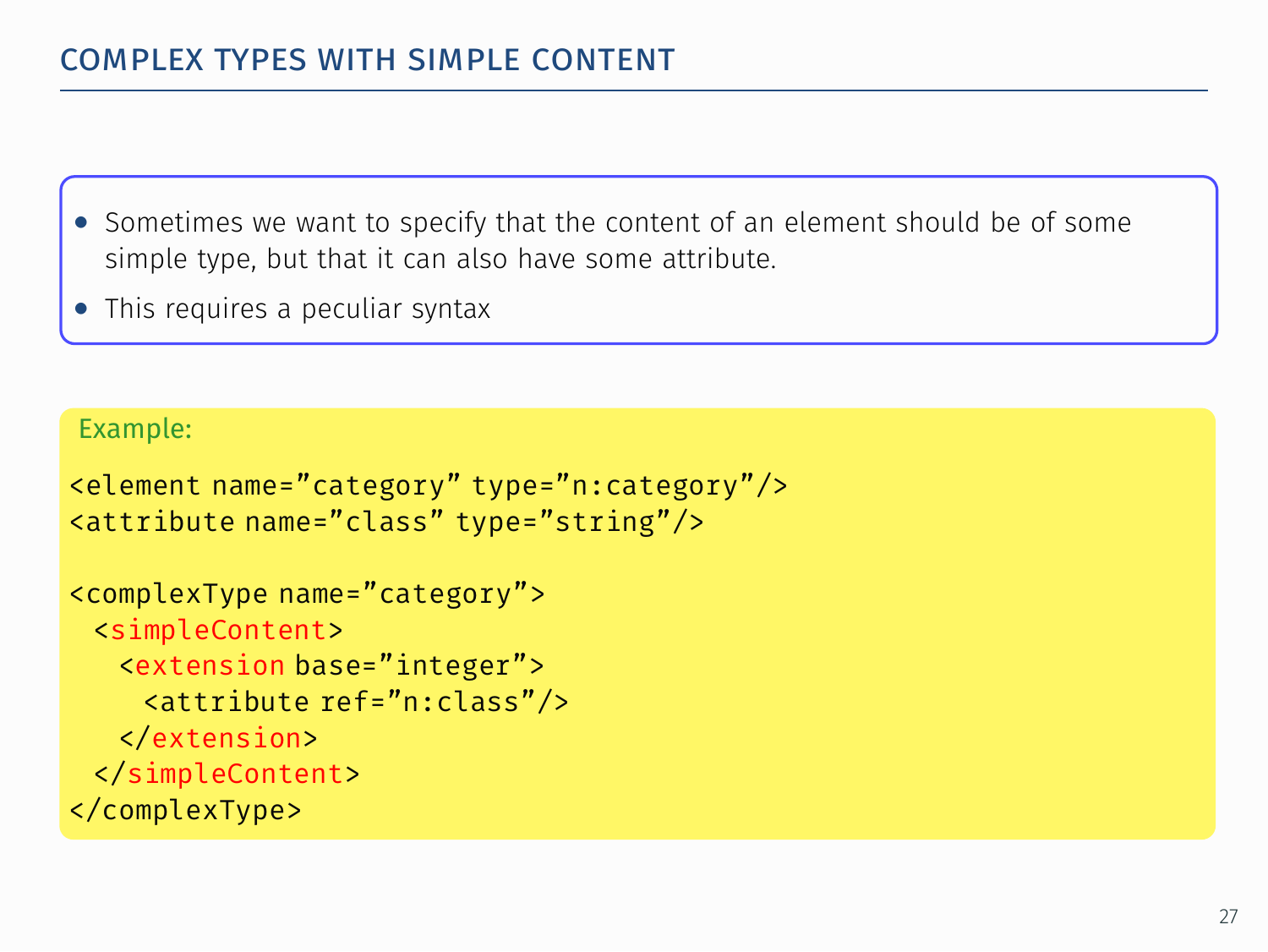Example instance document:

```
.
business_card.xsd">
<b:card xmlns:b="http://businesscard.org"
      xmlns:xsi="http://www.w3.org/2001/XMLSchema-instance"
      xsi:schemaLocation="http://businesscard.org
 <b:name>John Doe</b:name>
 <b:title>CEO, Widget Inc.</b:title>
 <b:email>john.doe@widget.com</b:email>
 <b:phone>(202) 555-1414</b:phone>
 <b:logo b:uri="widget.gif"/>
</b:card>
```
- *•* Only globally declared elements can be starting points for validation!
- . *•* The targetNamespace of the Schema, and the nameSpace of the elements in the instance document must match!
- *•* If the XSD does not have a target namespace, use noNameSpaceSchemaLocation instead of schemaLocation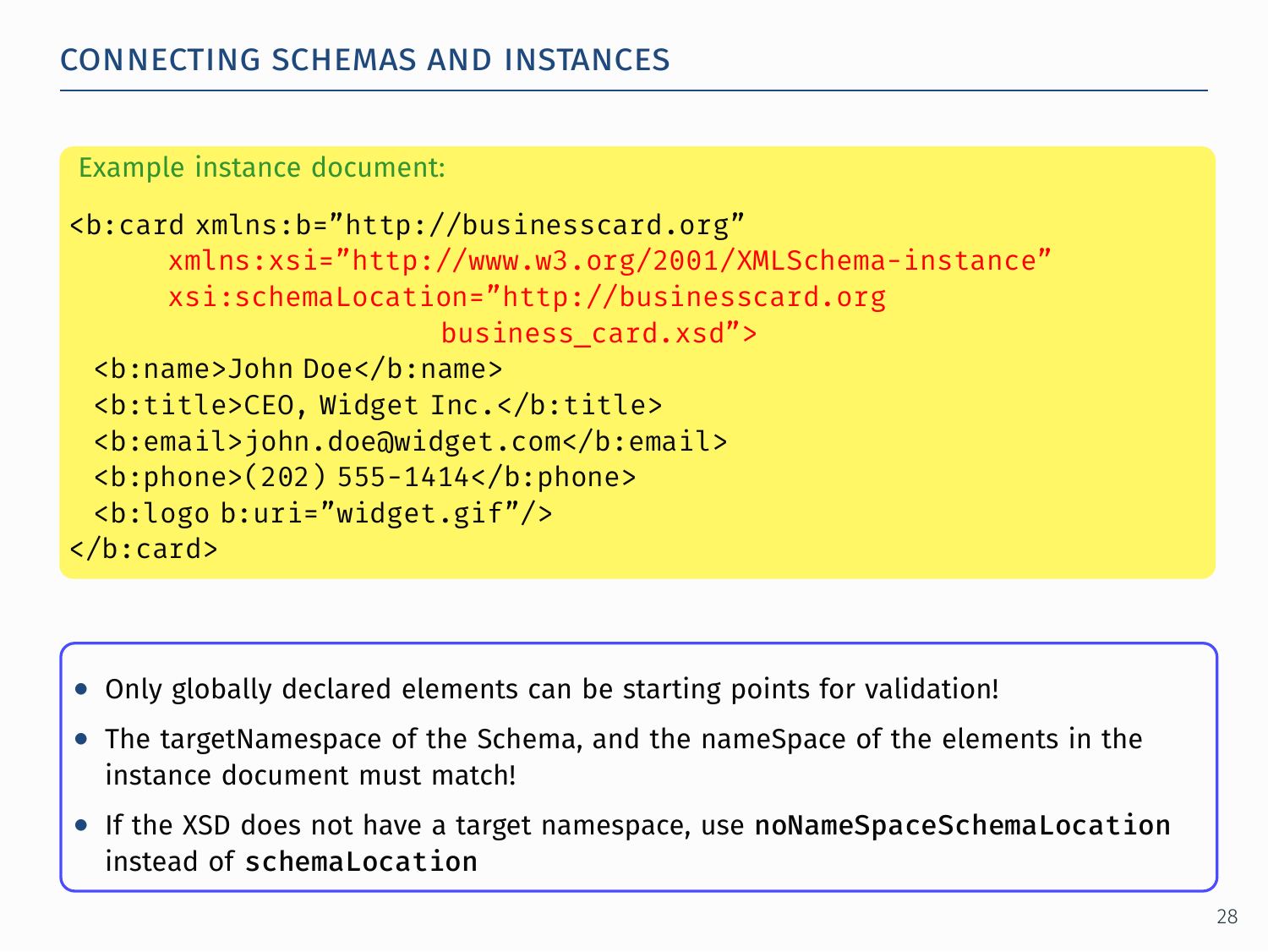## Part III: Advanced Features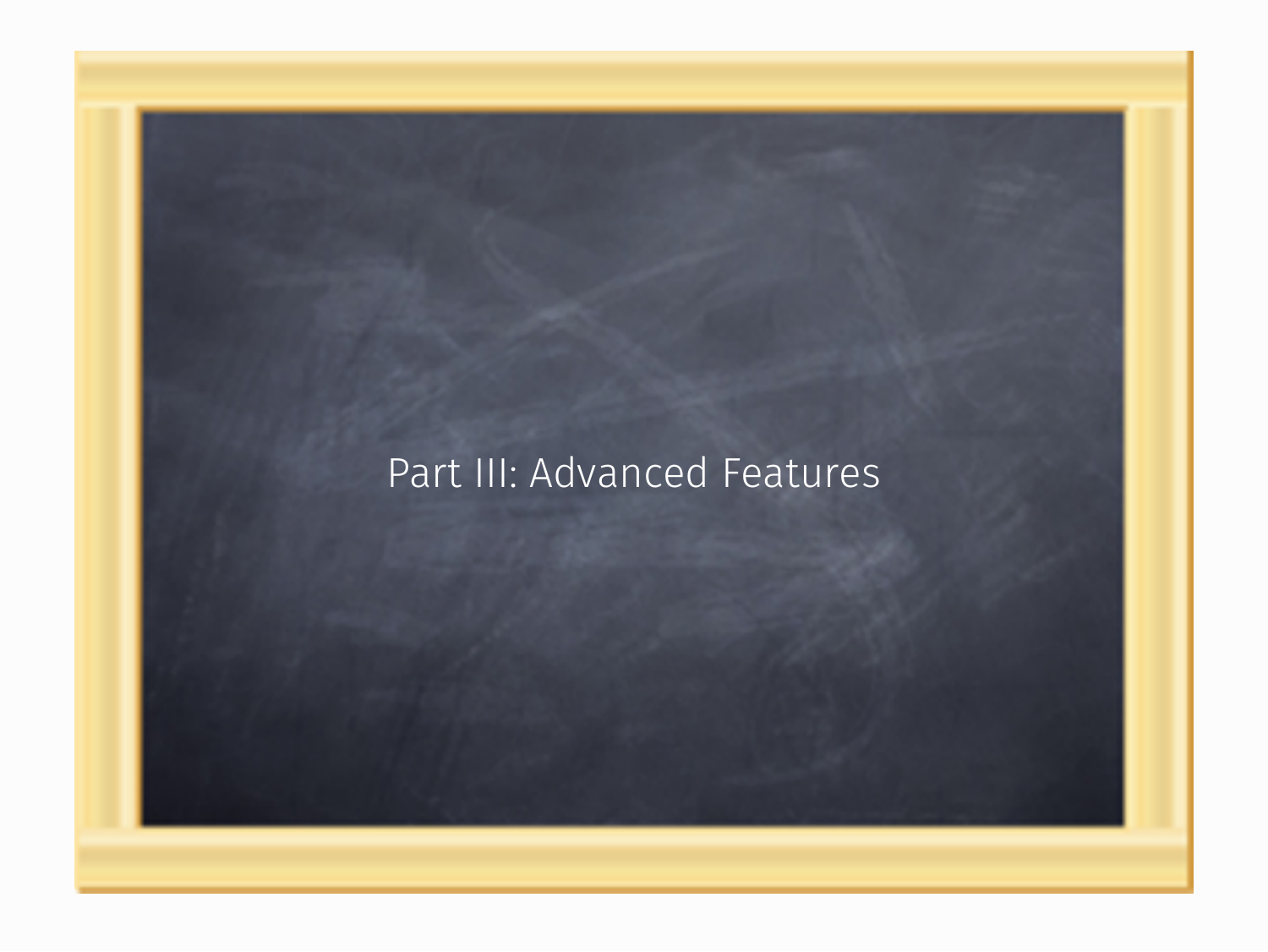# complex type derivation .

- . *•* Also complex types can be derived by restricting or extending existing complex types
- *•* This is similar to inheritance in object-oriented programming languages

### Example:

*•* Assume given the following complex type:

```
<complexType name="basic_card_type">
 <sequence> <element name="name" type="string"/> </sequence>
</complexType>
```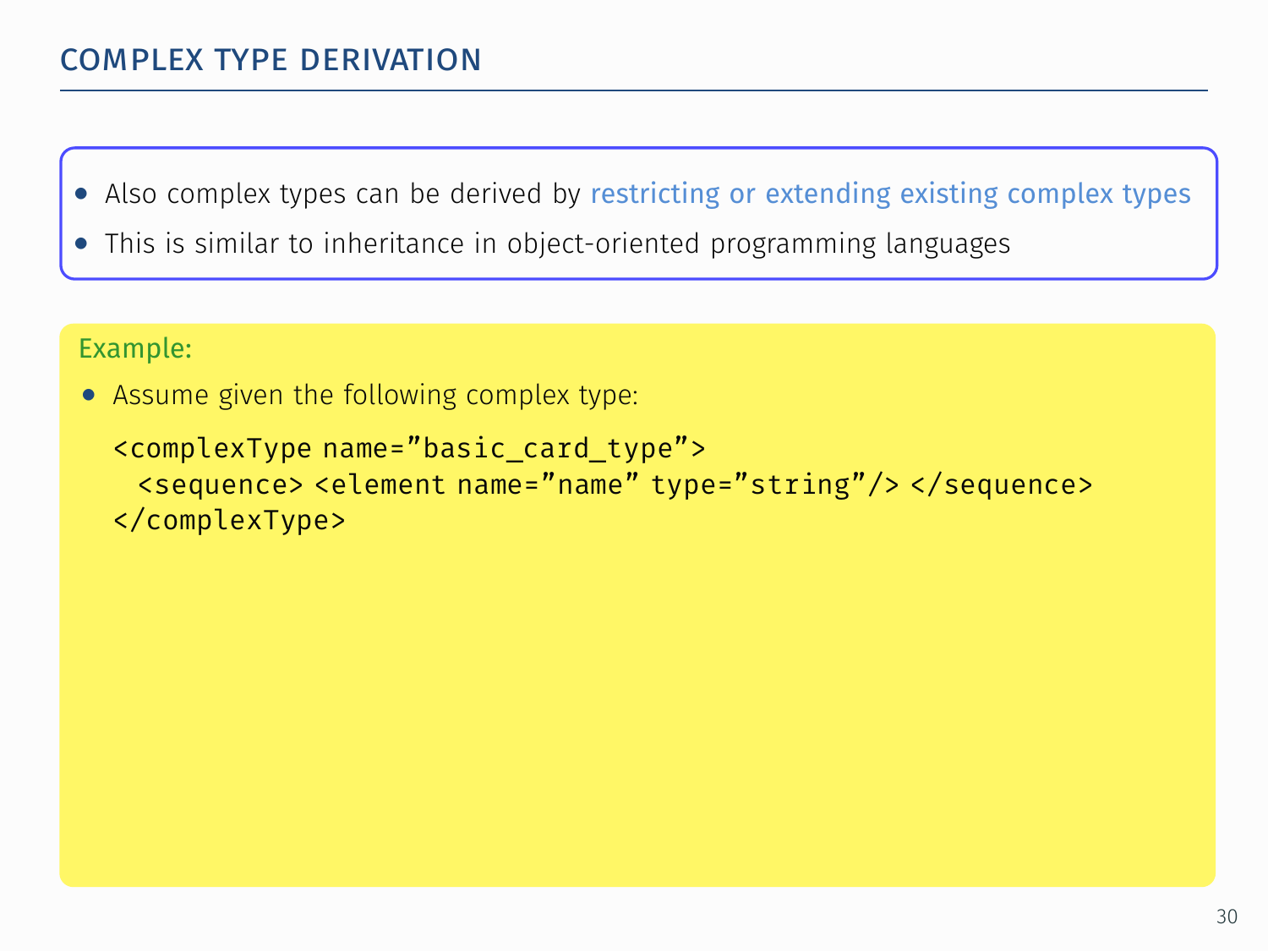# complex type derivation .

- . *•* Also complex types can be derived by restricting or extending existing complex types
- *•* This is similar to inheritance in object-oriented programming languages

#### Example:

• We can extend this type with a title element and optional email elements as follows:

```
<complexType name="extended_type">
 <complexContent>
   <extension base="b:basic_card_type">
    <sequence>
      <element ref="b:title"/>
      <element ref="b:email" minOccurs="0"/>
    </sequence>
  </extension>
 </complexContent>
</complexType>
```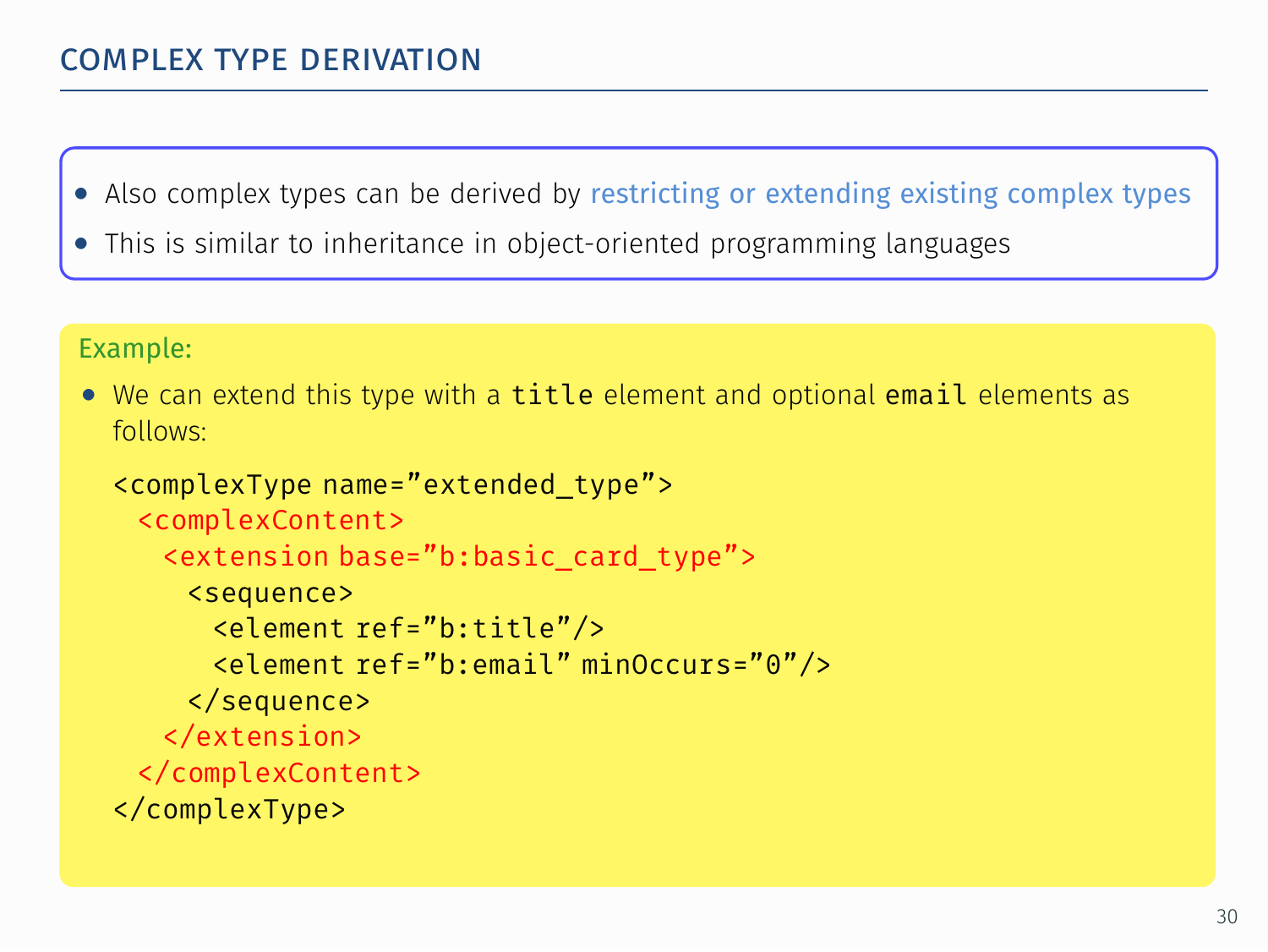# complex type derivation .

- . *•* Also complex types can be derived by restricting or extending existing complex types
- *•* This is similar to inheritance in object-oriented programming languages

#### Example:

• We can subsequently restrict this type such that email becomes required:

```
.
<element name="name" type="string"/>
<complexType name="restricted_type">
 <complexContent>
   <restriction base="b:extended_type">
    <sequence>
      <element ref="b:title"/>
      <element ref="b:email"/>
    </sequence>
  </restriction>
 </complexContent>
</complexType>
```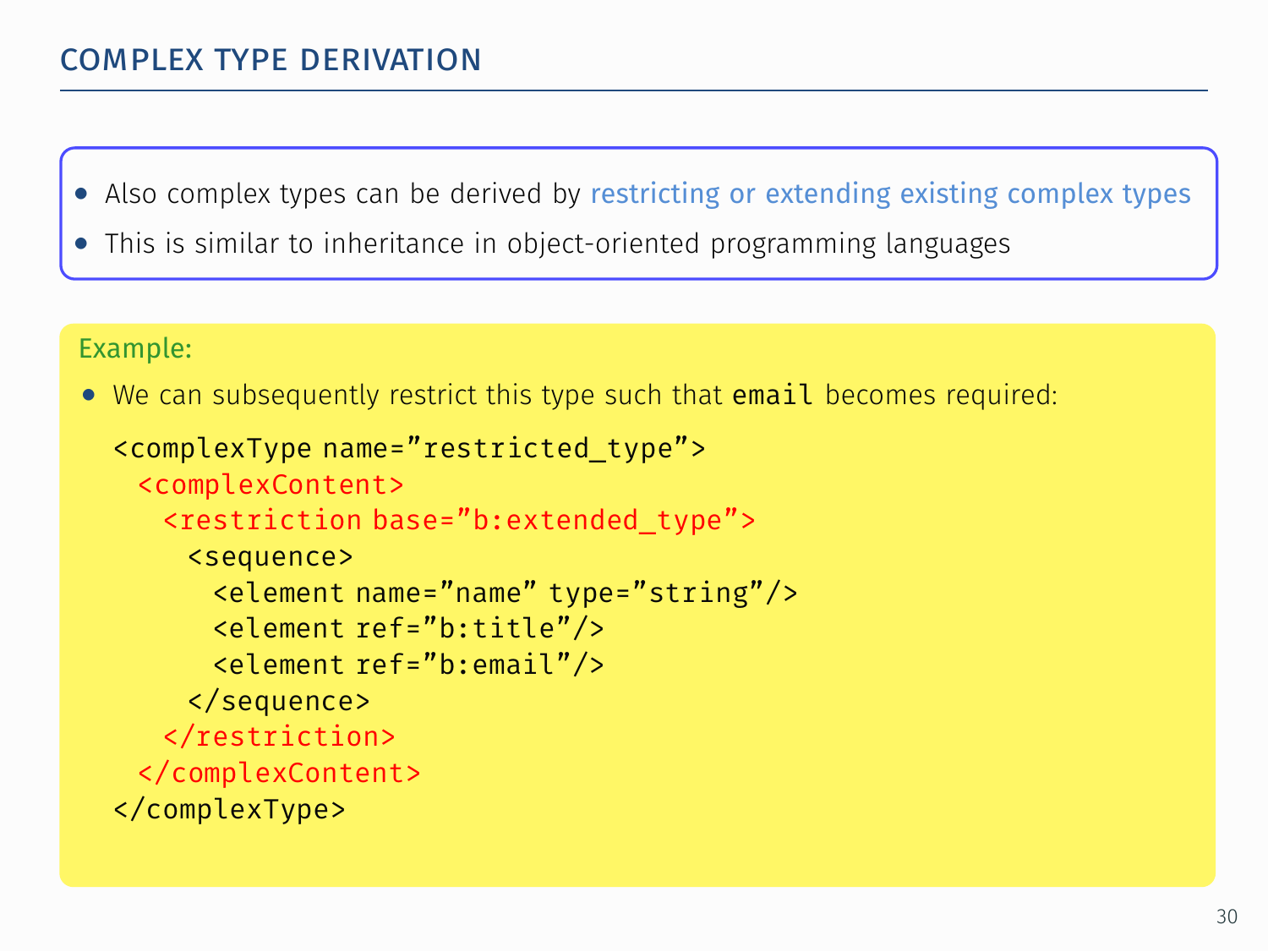### Assume that:

- *• T* is some (complex or simple) type
- *• T<sup>−</sup>* is derived from *T* by restriction
- *• T* <sup>+</sup> is derived from *T* by extension

### Definition

Subsumption is the principle that whenever a instance of type *T* is required,

- *•* an instance of type *T<sup>−</sup>* may be used instead (every instance of type *T<sup>−</sup>* is also of type *T*)
- . *•* an instance of type *T* <sup>+</sup> may be used instead if the instance has attribute xsi:type="T+" with

xmlns:xsi="http://www.w3.org/2001/XMLSchema-instance"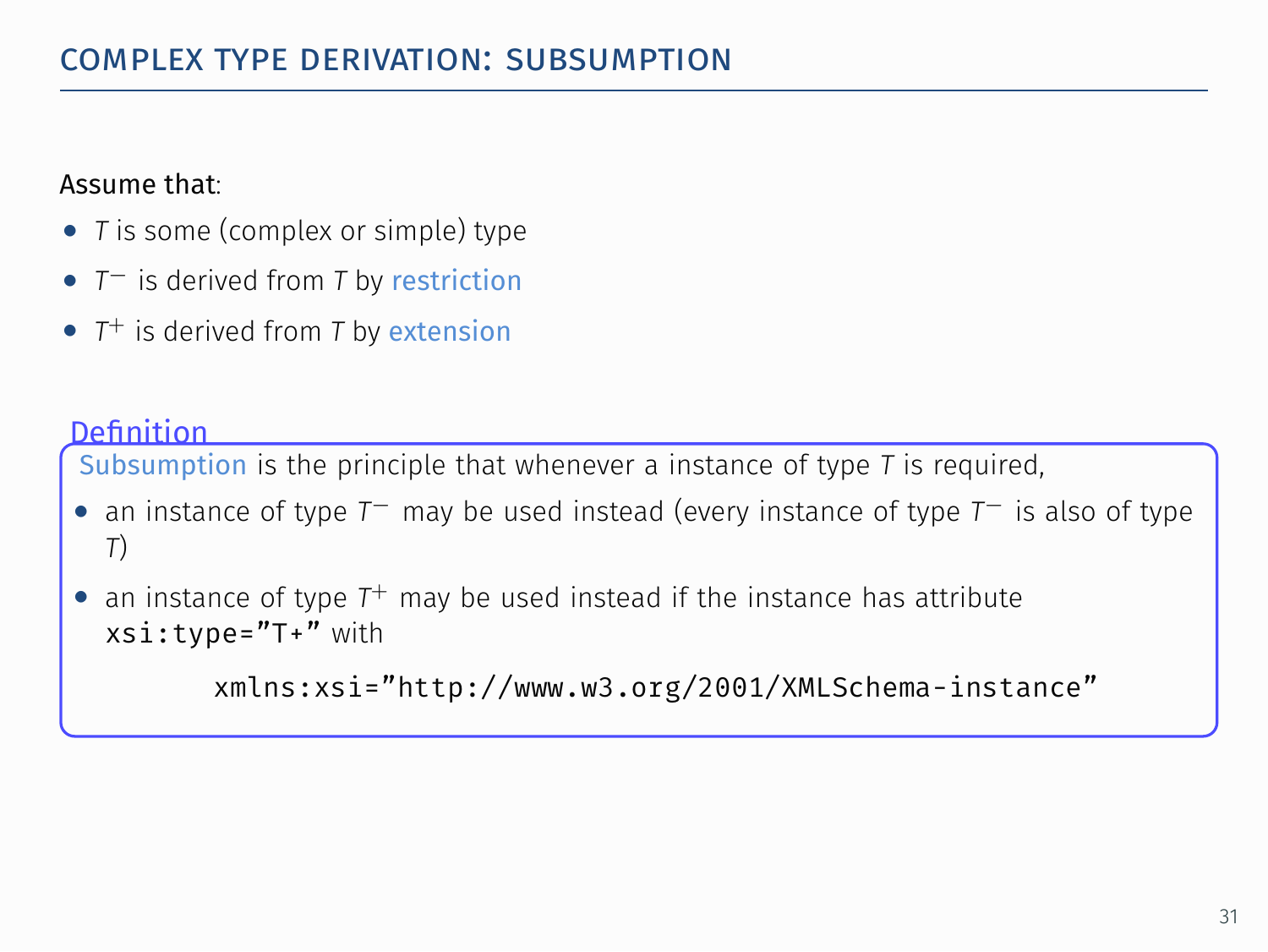### Assume that:

- *• T* is some (complex or simple) type
- *• T<sup>−</sup>* is derived from *T* by restriction
- *• T* <sup>+</sup> is derived from *T* by extension

### Definition

Subsumption is the principle that whenever a instance of type *T* is required,

- *•* an instance of type *T<sup>−</sup>* may be used instead (every instance of type *T<sup>−</sup>* is also of type *T*)
- . *•* an instance of type *T* <sup>+</sup> may be used instead if the instance has attribute xsi:type="T+" with

xmlns:xsi="http://www.w3.org/2001/XMLSchema-instance"

Note: Derivation, instantiation, and subsumption can be constrained using final, abstract, and block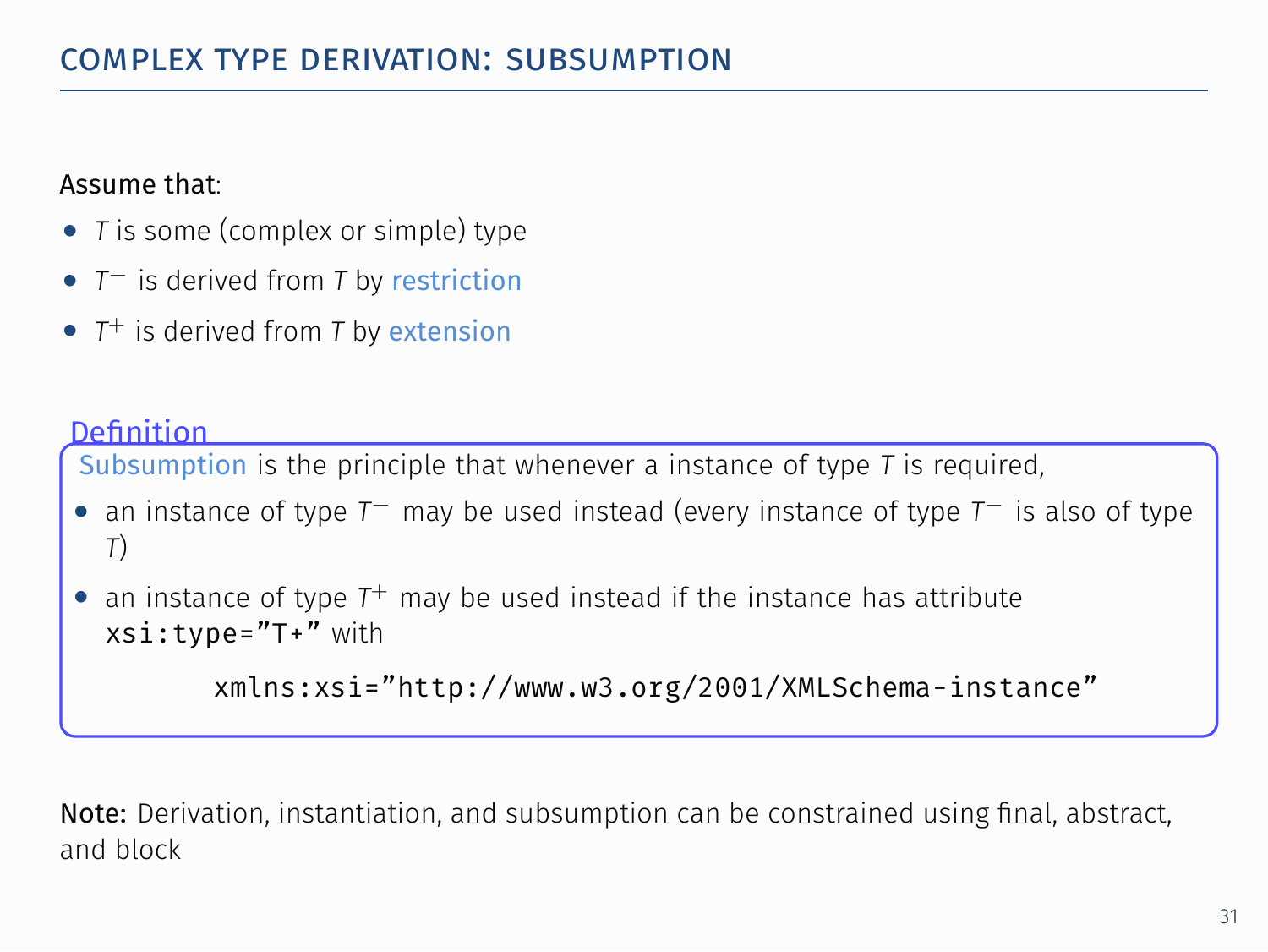## <schema targetNamespace="..." ...>

- *•* Prefixes are also used in certain attribute values!
- *•* Unqualified Locals:
	- *◦* if enabled, the name of a locally declared element or attribute in the instance document must have no namespace prefix (i.e. the empty namespace URI)
	- *◦* such an attribute or element "belongs to" the element declared in the surrounding global definition
	- *◦* always change the default behavior using elementFormDefault="qualified"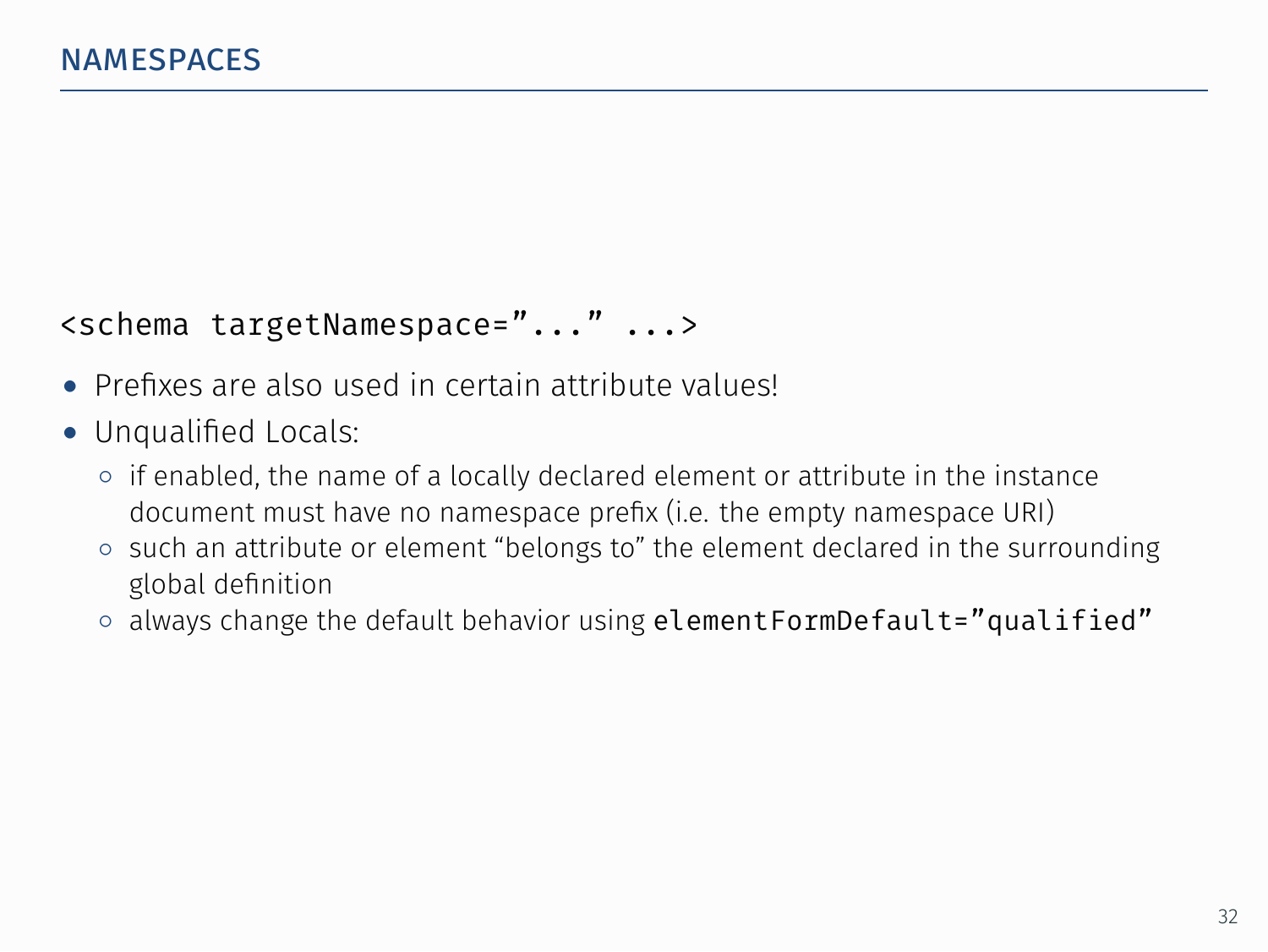# uniqueness, keys, references .

- *•* Keys can be defined by means of key
- . *•* Keys can be referred to by means of keyref
- *unique functions as key, but fields may be absent*

#### Example:

```
<element name="w:widget" xmlns:w="http://www.widget.org">
 <complexType> ... </complexType>
```

```
<key name="my_widget_key">
 <selector xpath="w:components/w:part"/>
 <field xpath="@manufacturer"/>
 <field xpath="w:info/@productid"/>
</key>
```

```
<keyref name="annotation_references" refer="w:my_widget_key">
  <selector xpath=".//w:annotation"/>
  <field xpath="@manu"/>
  <field xpath="@prod"/>
 </keyref>
</element>
```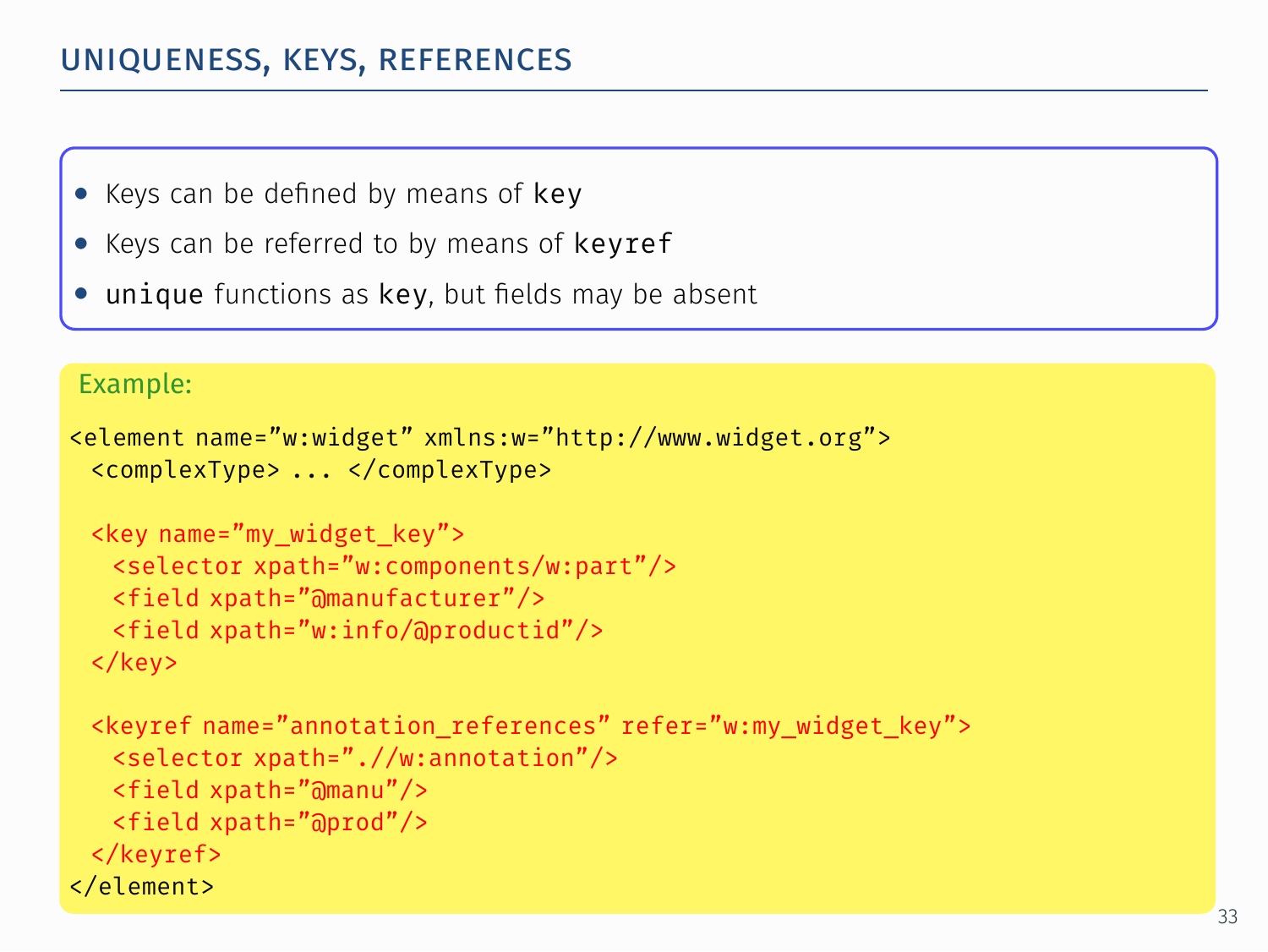- *•* Groups
- *•* Substitution groups (essentially subsumption based on element names, not types)
- *•* Nil values
- *•* Annotations
- *•* Defaults and whitespace
- *•* Modularization

Read the book chapter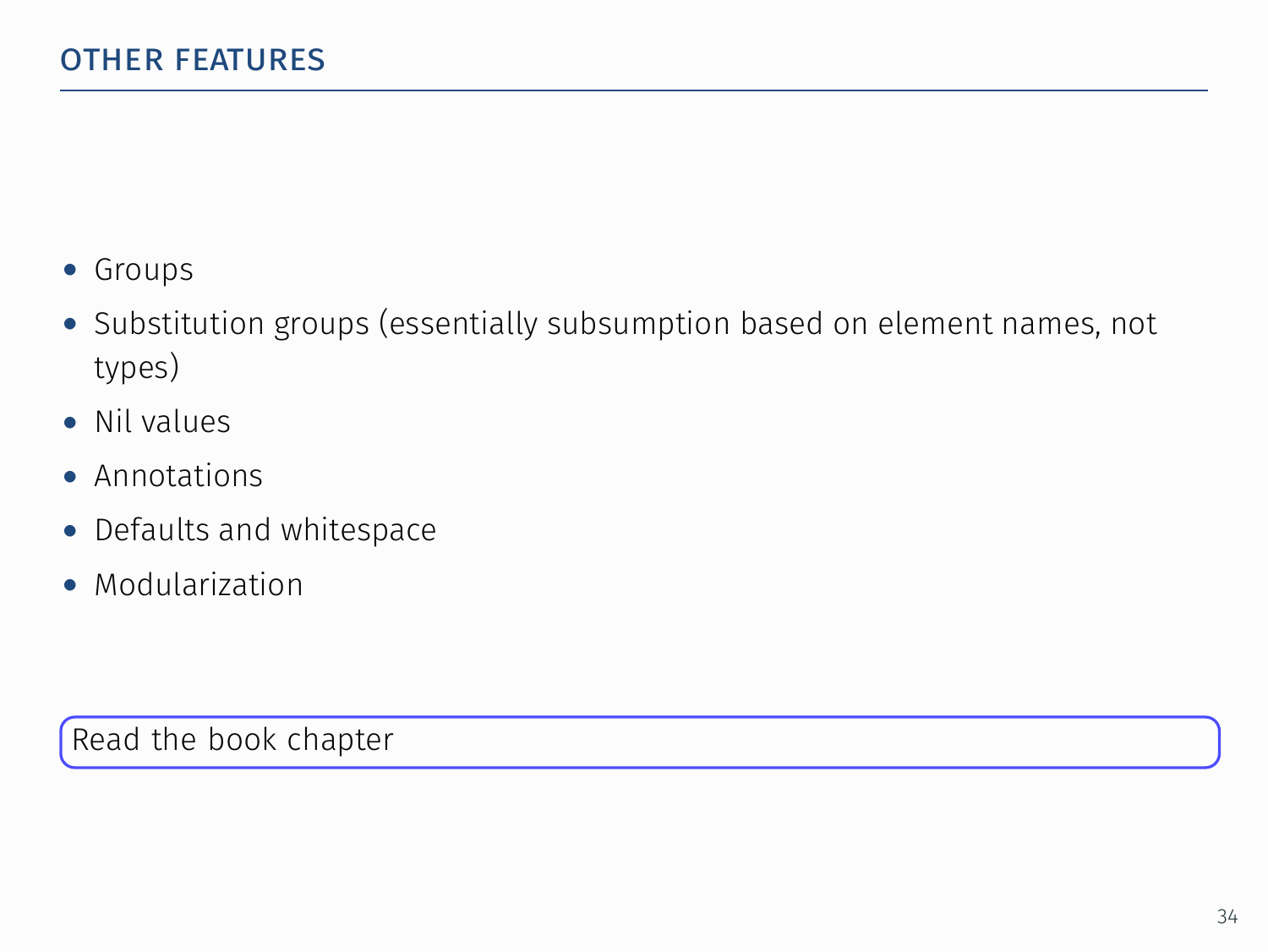

## By means of Online demonstration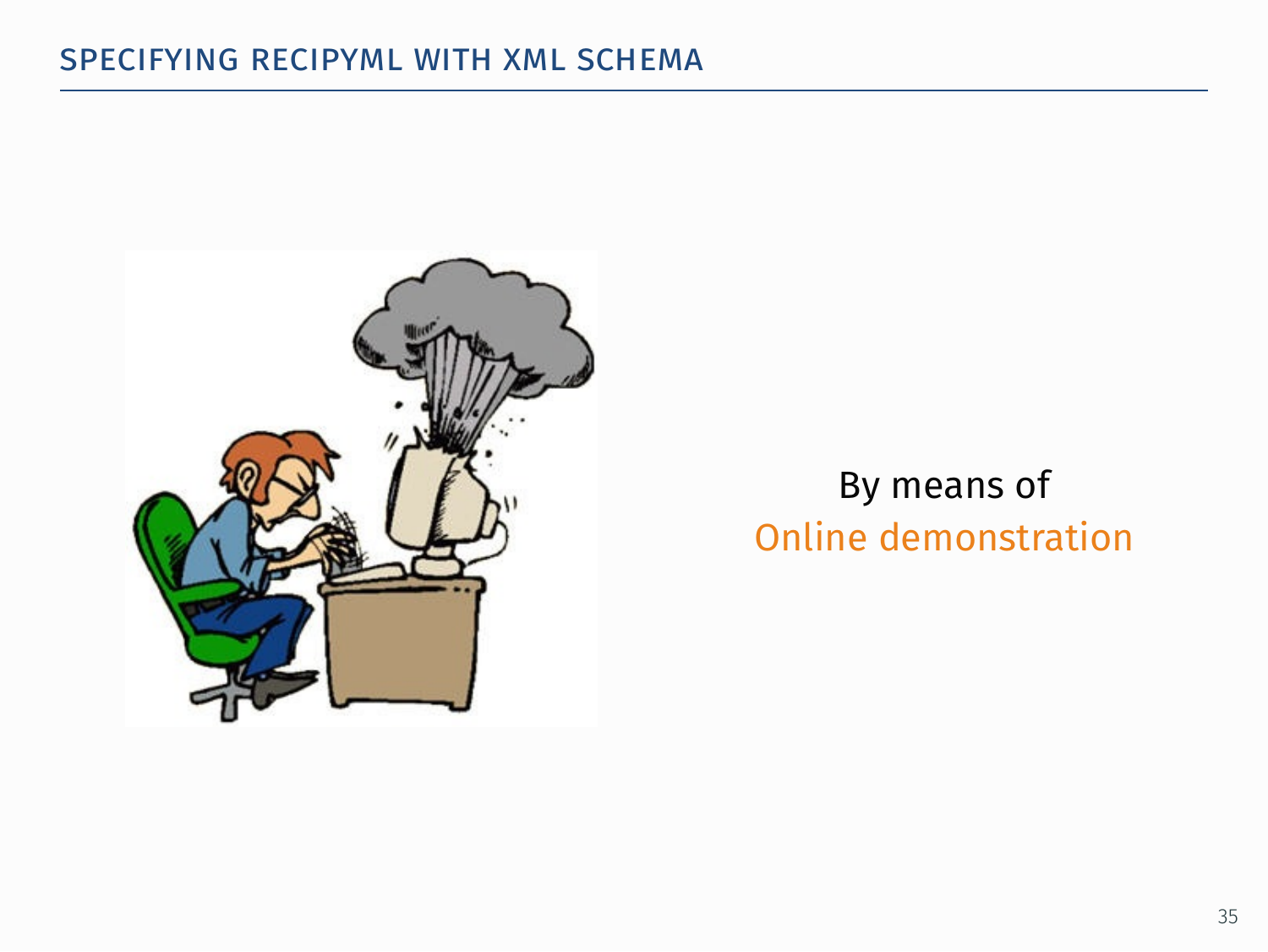## We had the following problems with the DTD description:

- *•* calories should contain a non-negative number; *→* FIXED!
- *•* protein should contain a value on the form *N*% where *N* is between 0 and 100; *→* FIXED!
- *•* comment should be allowed to appear anywhere in the contents of recipe; *→* NOT FIXED!
- *•* unit should only be allowed in an elements where amount is also present; *→* NOT FIXED!
- *•* nested ingredient elements should only be allowed when amount is absent; *→* NOT FIXED!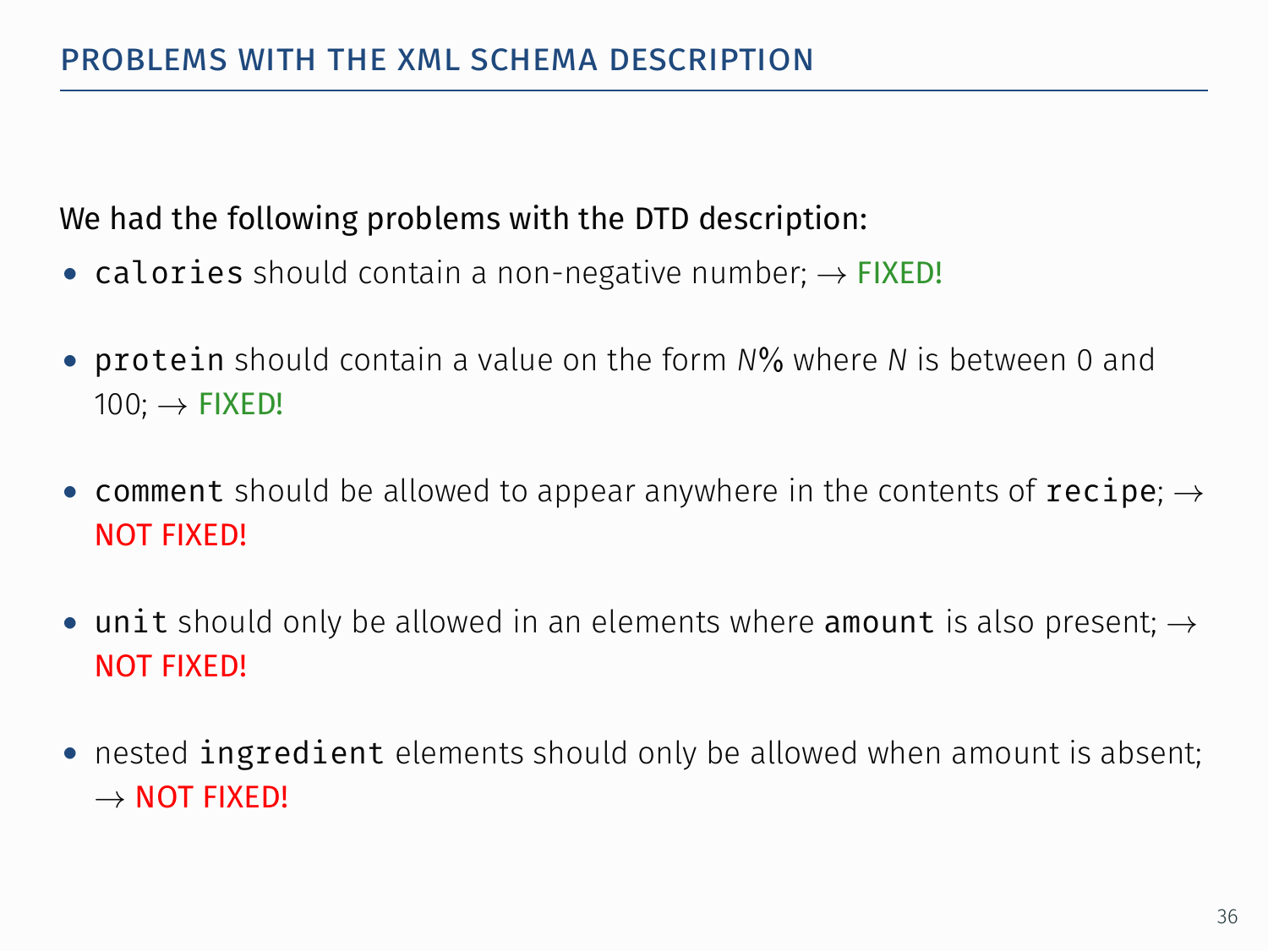- *•* The details are extremely complicated (and the spec is unreadable)
- Declarations are (mostly) context insentitive
- *•* It is impossible to write an XML Schema description of XML Schema
- *•* With mixed content, character data cannot be constrained
- *•* Unqualified local elements are bad practice
- *•* Cannot require specific root element
- *•* Element defaults cannot contain markup
- *•* The type system is overly complicated
- *•* xsi:type is problematic
- *•* Simple type definitions are inflexible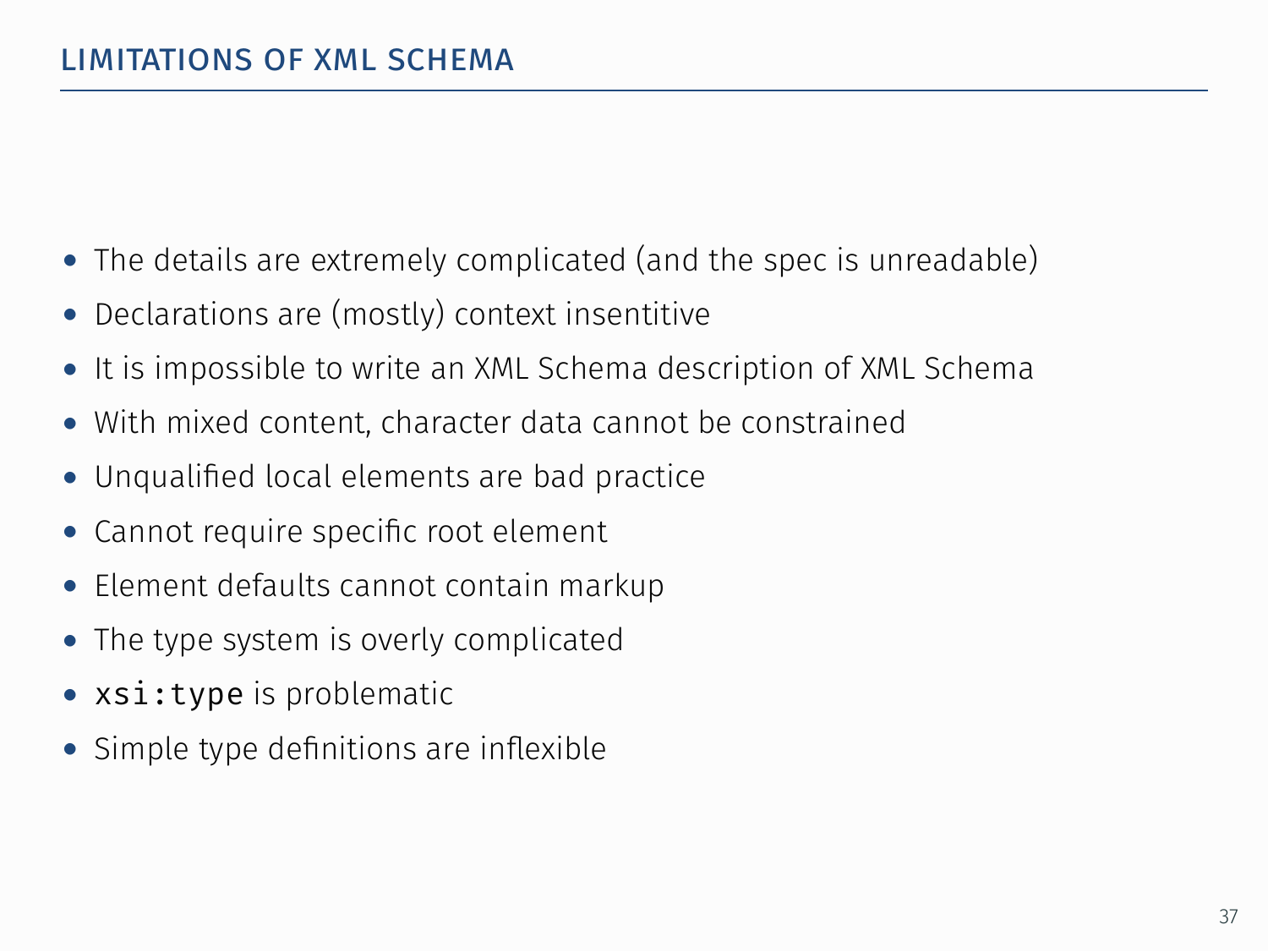. The regular expressions used as element content models must be deterministic, sometimes also called one-unambiguous

## Intuitively:

- *•* Intuitively, a regular expression is deterministic if, when processing the input sequence from left to right, it is always determined which symbol in the expression matches the next input symbol without looking ahead.
- *•* This is supposed to make implementations faster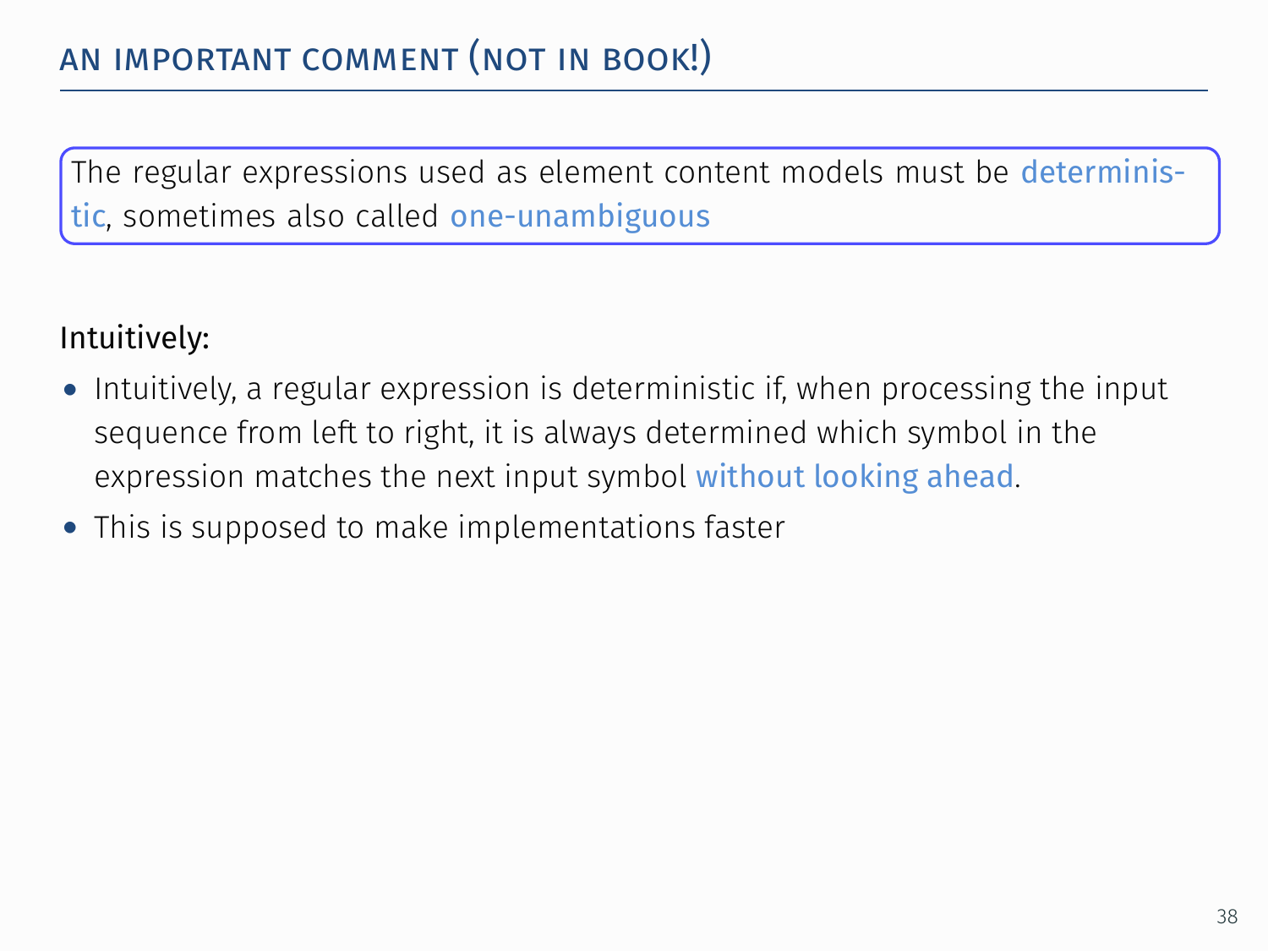. The regular expressions used as element content models must be deterministic, sometimes also called one-unambiguous

## Intuitively:

- *•* Intuitively, a regular expression is deterministic if, when processing the input sequence from left to right, it is always determined which symbol in the expression matches the next input symbol without looking ahead.
- *•* This is supposed to make implementations faster

### Example:

*• a, a | a, b* is not deterministic (consider input *aa*)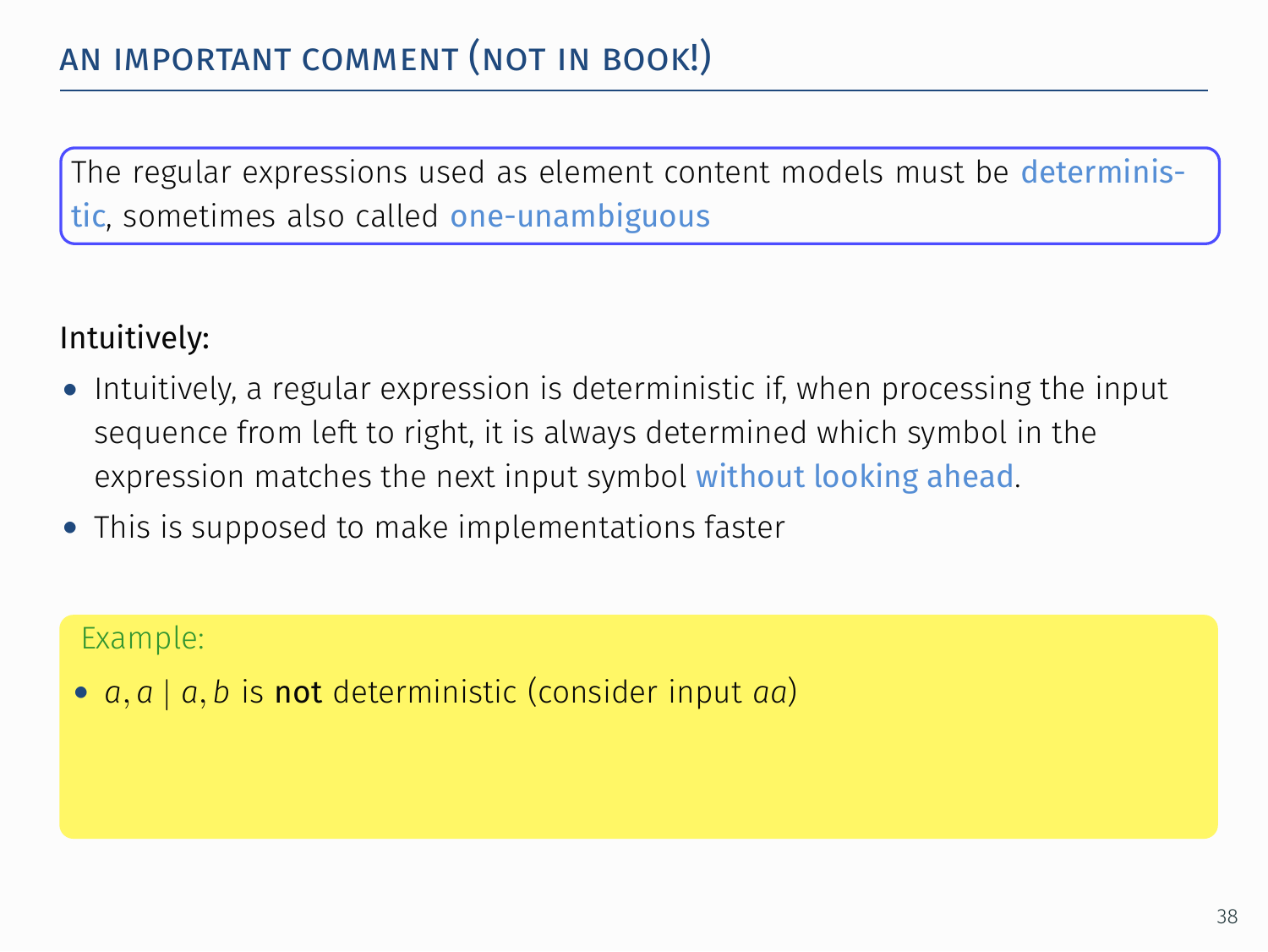. The regular expressions used as element content models must be deterministic, sometimes also called one-unambiguous

# Intuitively:

- *•* Intuitively, a regular expression is deterministic if, when processing the input sequence from left to right, it is always determined which symbol in the expression matches the next input symbol without looking ahead.
- *•* This is supposed to make implementations faster

- *• a, a | a, b* is not deterministic (consider input *aa*)
- *• a,*(*a | b*) is deterministic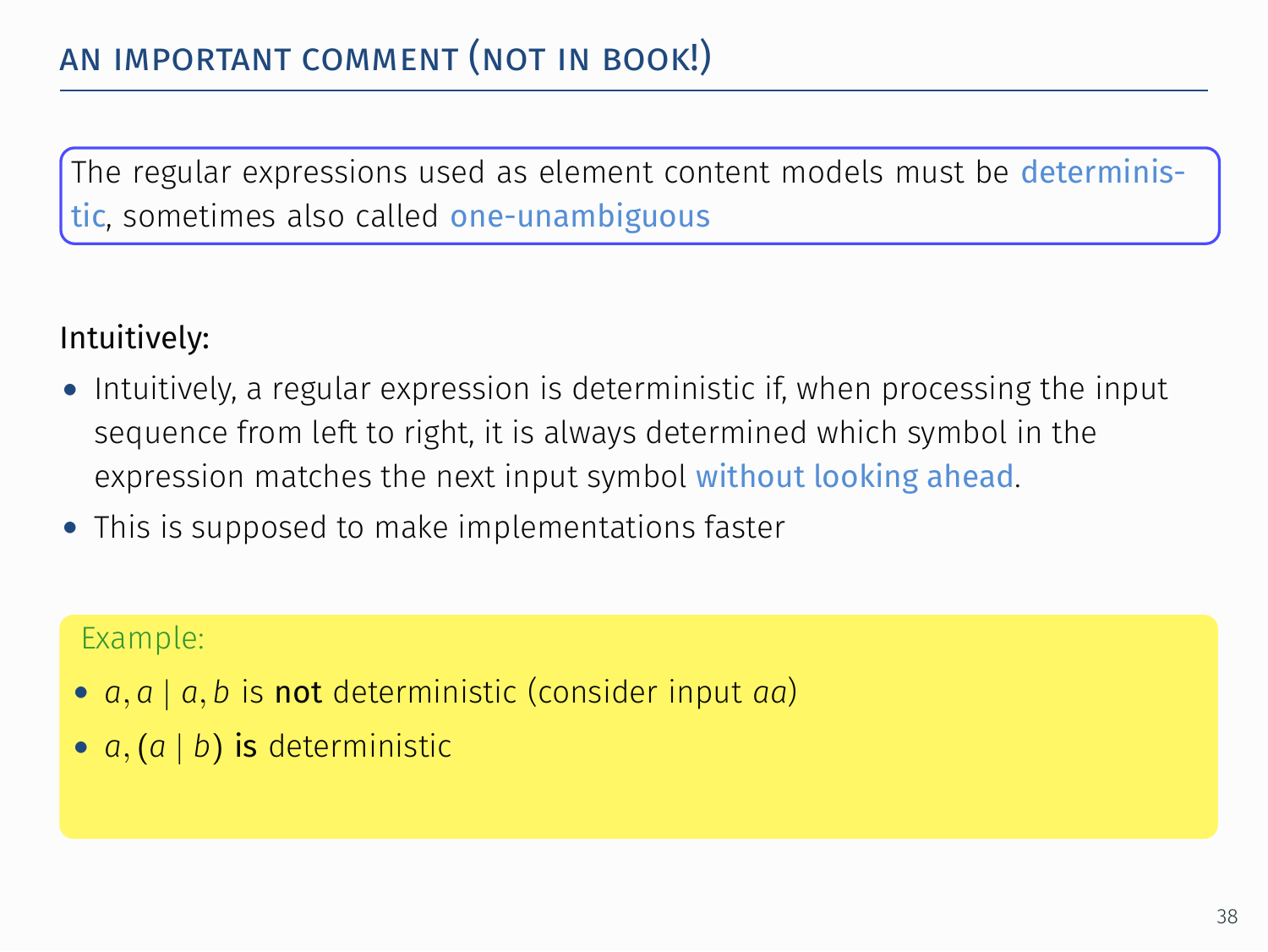. The regular expressions used as element content models must be deterministic, sometimes also called one-unambiguous

# Intuitively:

- *•* Intuitively, a regular expression is deterministic if, when processing the input sequence from left to right, it is always determined which symbol in the expression matches the next input symbol without looking ahead.
- *•* This is supposed to make implementations faster

- *• a, a | a, b* is not deterministic (consider input *aa*)
- *• a,*(*a | b*) is deterministic
- *•* Note that these two expressions match the same sequences!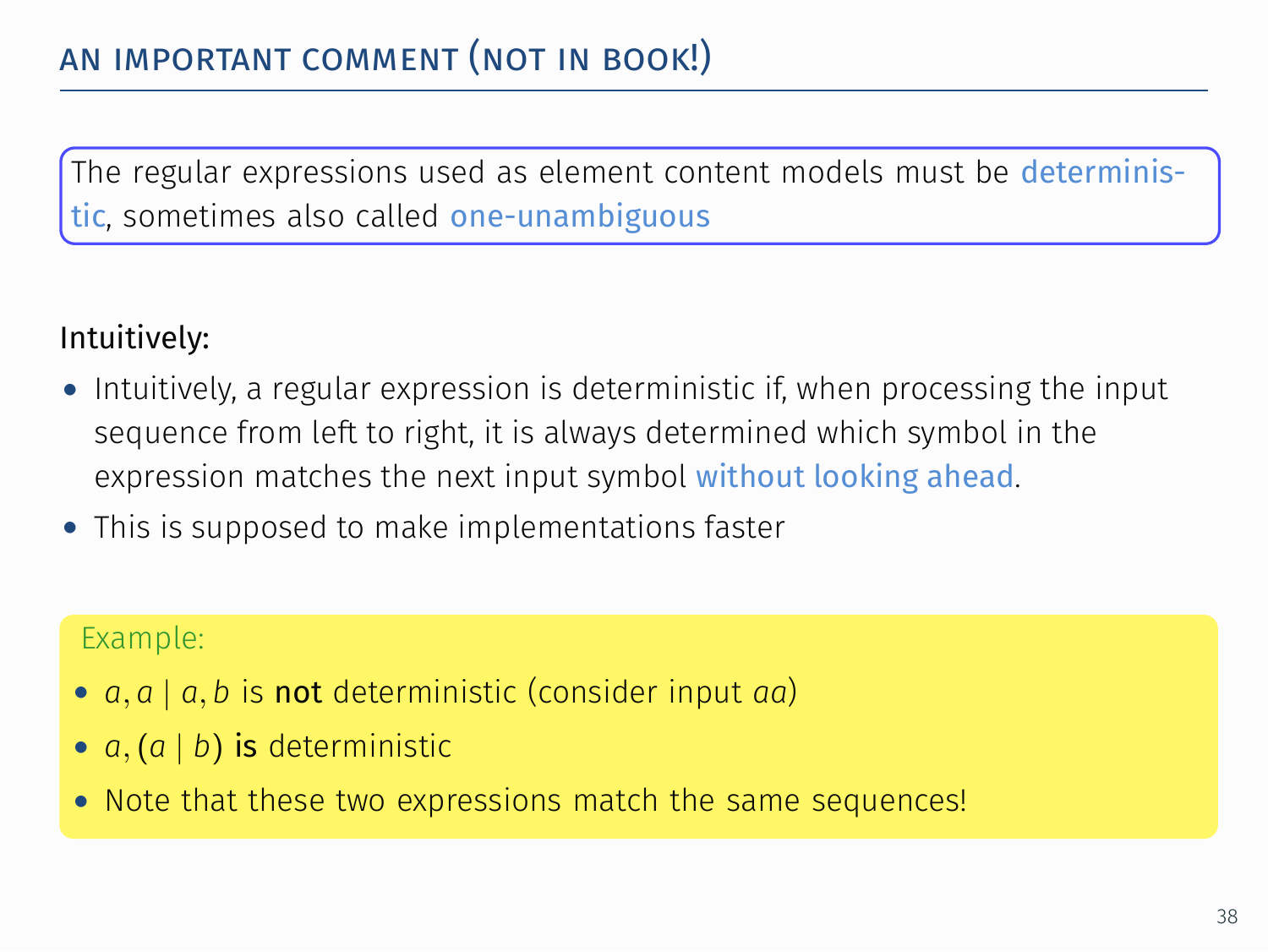*•* For a regular expression *α*, define *α* to be the regular expression obtained from *α* by replacing, for each *i*, the *i*-th occurrence of symbol *σ* in *α* (counting from left to right) by *σ<sup>i</sup>*

- $a, a \mid a, b \rightarrow a_1, a_2 \mid a_3, b_1$
- $a, (a | b) \rightarrow a_1, (a_2 | b_1)$
- $(a | b)^*, a, c, (b | c)^* \rightarrow (a_1 | b_1)^*, a_2, c_1, (b_2 | c_2)^*$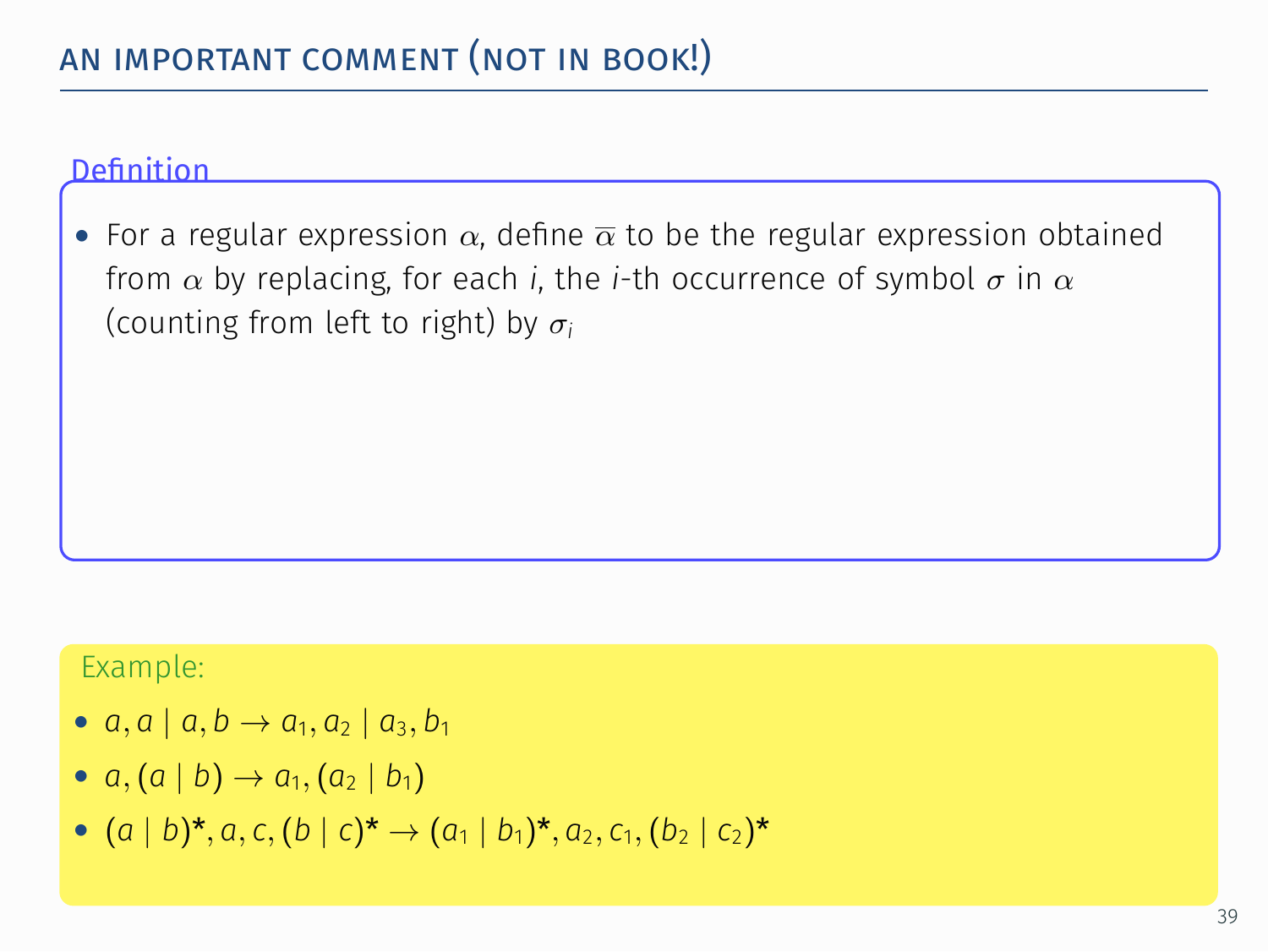- *•* For a regular expression *α*, define *α* to be the regular expression obtained from *α* by replacing, for each *i*, the *i*-th occurrence of symbol *σ* in *α* (counting from left to right) by *σ<sup>i</sup>*
- $\bullet$  So if  $\alpha$  is over the alphabet  $\{a, b, c, \dots\}$  then  $\overline{\alpha}$  is over the alphabet  ${a_1, a_2, \ldots, b_1, b_2, \ldots, c_1, c_2, \ldots}.$

- $a, a \mid a, b \rightarrow a_1, a_2 \mid a_3, b_1$
- $a, (a | b) \rightarrow a_1, (a_2 | b_1)$
- $(a | b)^*, a, c, (b | c)^* \rightarrow (a_1 | b_1)^*, a_2, c_1, (b_2 | c_2)^*$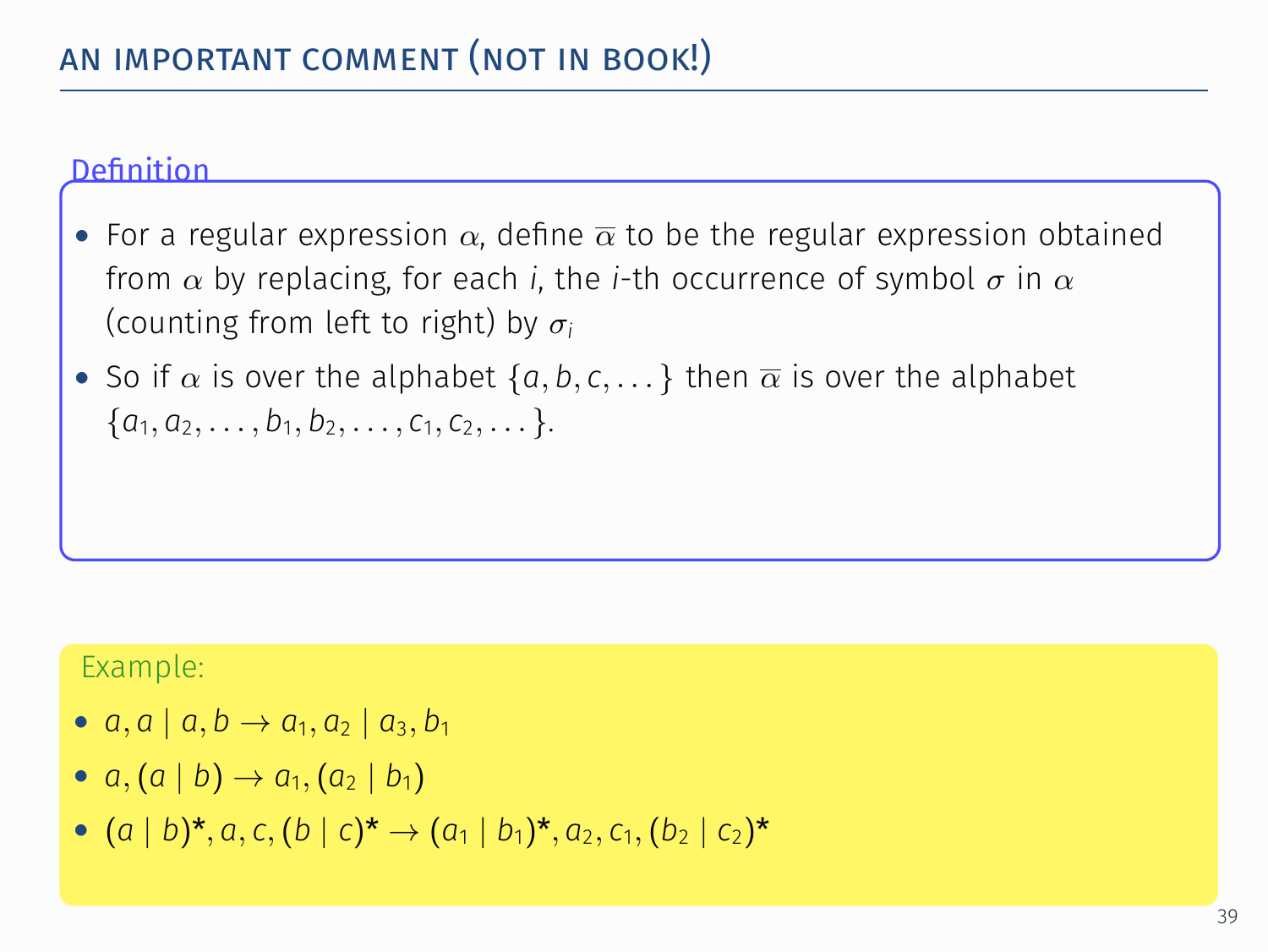- *•* For a regular expression *α*, define *α* to be the regular expression obtained from *α* by replacing, for each *i*, the *i*-th occurrence of symbol *σ* in *α* (counting from left to right) by *σ<sup>i</sup>*
- $\bullet$  So if  $\alpha$  is over the alphabet  $\{a, b, c, \dots\}$  then  $\overline{\alpha}$  is over the alphabet  ${a_1, a_2, \ldots, b_1, b_2, \ldots, c_1, c_2, \ldots}.$
- *•* A regular expression *α* is deterministic if there are no sequences *waiv* and *wa<sub>j</sub>v'* in  $\mathcal{L}(\bar{r})$  with  $i \neq j$  (*w* may be empty).

- $a, a \mid a, b \rightarrow a_1, a_2 \mid a_3, b_1$
- $a, (a | b) \rightarrow a_1, (a_2 | b_1)$
- $(a | b)^*, a, c, (b | c)^* \rightarrow (a_1 | b_1)^*, a_2, c_1, (b_2 | c_2)^*$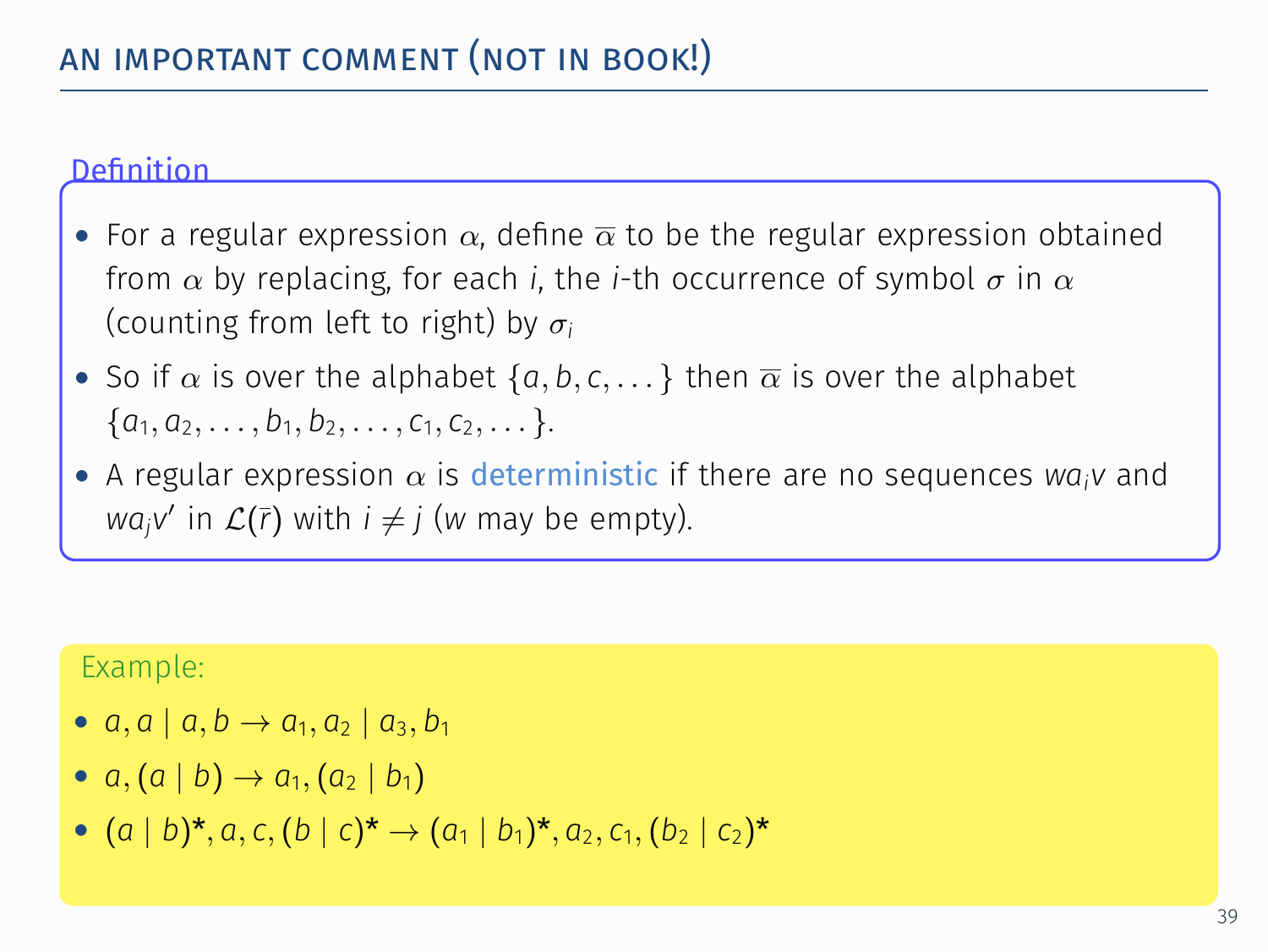- *•* For a regular expression *α*, define *α* to be the regular expression obtained from *α* by replacing, for each *i*, the *i*-th occurrence of symbol *σ* in *α* (counting from left to right) by *σ<sup>i</sup>*
- $\bullet$  So if  $\alpha$  is over the alphabet  $\{a, b, c, \dots\}$  then  $\overline{\alpha}$  is over the alphabet  ${a_1, a_2, \ldots, b_1, b_2, \ldots, c_1, c_2, \ldots}.$
- *•* A regular expression *α* is deterministic if there are no sequences *waiv* and *wa<sub>j</sub>v'* in  $\mathcal{L}(\bar{r})$  with  $i \neq j$  (*w* may be empty).

- *a*, *a* | *a*, *b*  $\rightarrow$  *a*<sub>1</sub>, *a*<sub>2</sub> | *a*<sub>3</sub>, *b*<sub>1</sub> not deterministic: consider *a*<sub>1</sub>*a*<sub>2</sub> and *a*<sub>3</sub>*b*<sub>1</sub>
- $a, (a | b) \rightarrow a_1, (a_2 | b_1)$
- $(a | b)^*, a, c, (b | c)^* \rightarrow (a_1 | b_1)^*, a_2, c_1, (b_2 | c_2)^*$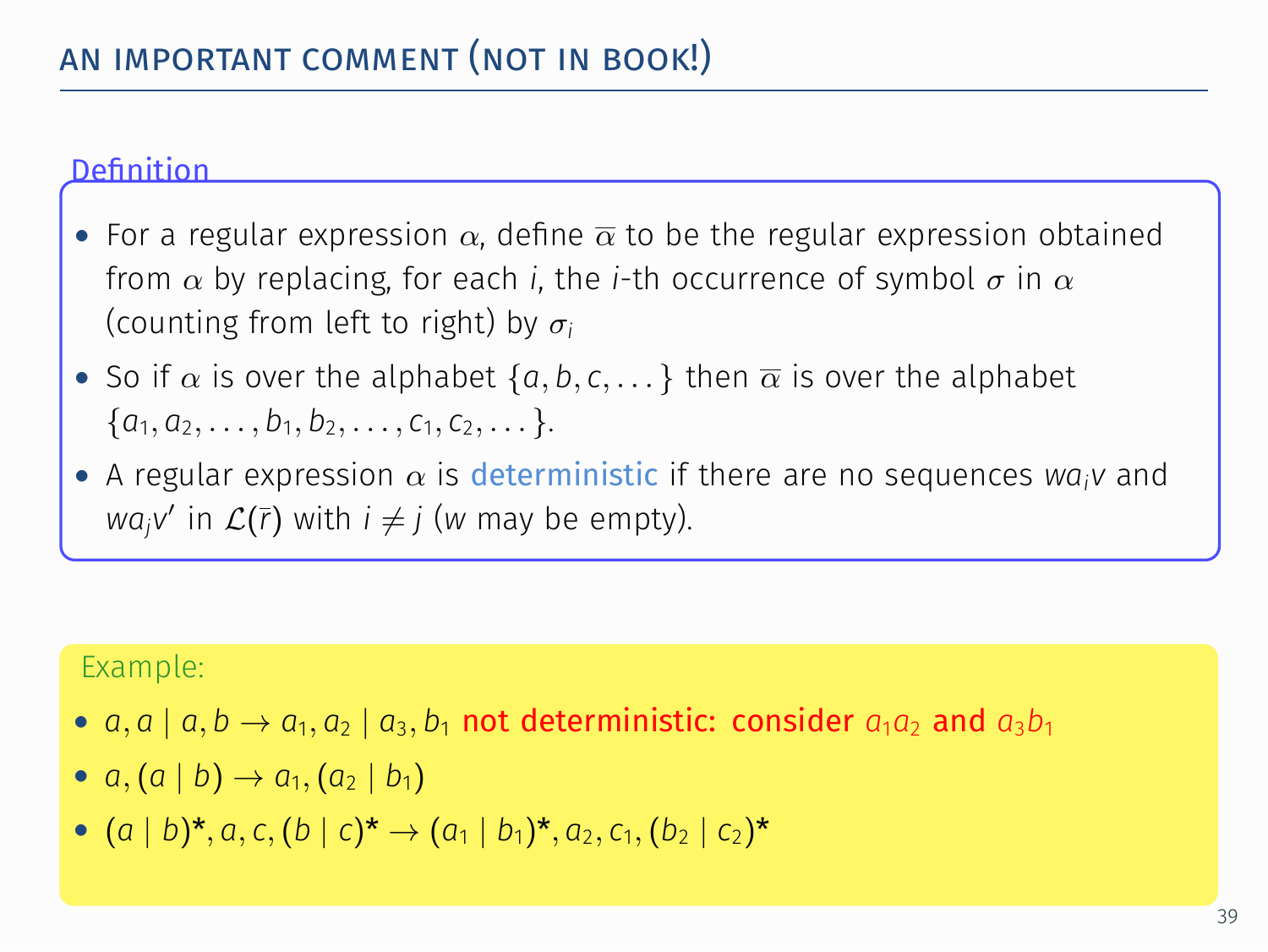- *•* For a regular expression *α*, define *α* to be the regular expression obtained from *α* by replacing, for each *i*, the *i*-th occurrence of symbol *σ* in *α* (counting from left to right) by *σ<sup>i</sup>*
- $\bullet$  So if  $\alpha$  is over the alphabet  $\{a, b, c, \dots\}$  then  $\overline{\alpha}$  is over the alphabet  ${a_1, a_2, \ldots, b_1, b_2, \ldots, c_1, c_2, \ldots}.$
- *•* A regular expression *α* is deterministic if there are no sequences *waiv* and *wa<sub>j</sub>v'* in  $\mathcal{L}(\bar{r})$  with  $i \neq j$  (*w* may be empty).

- $a, a \mid a, b \rightarrow a_1, a_2 \mid a_3, b_1$
- $a, (a | b) \rightarrow a_1, (a_2 | b_1)$  deterministic
- $(a | b)^*, a, c, (b | c)^* \rightarrow (a_1 | b_1)^*, a_2, c_1, (b_2 | c_2)^*$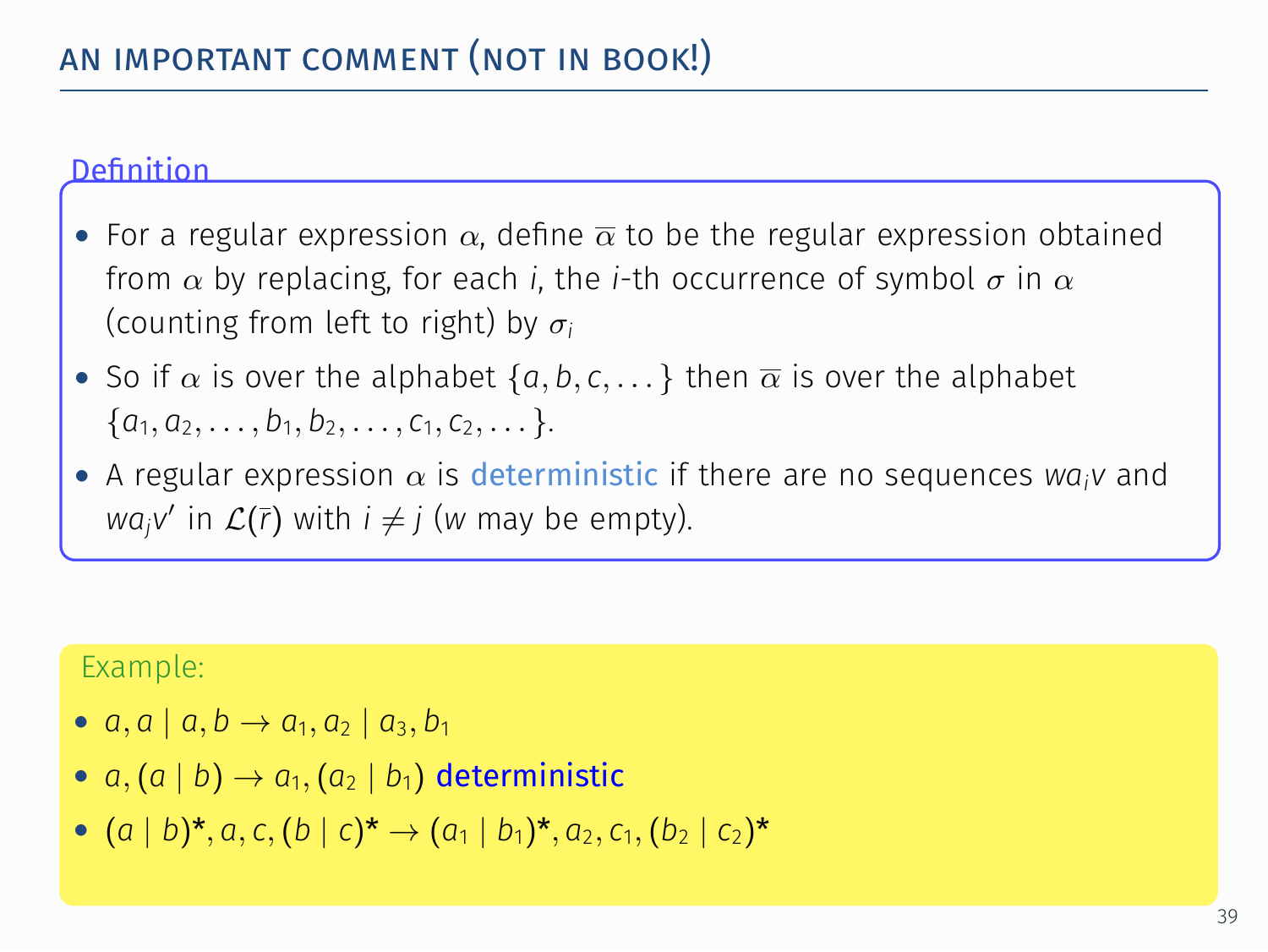- *•* For a regular expression *α*, define *α* to be the regular expression obtained from *α* by replacing, for each *i*, the *i*-th occurrence of symbol *σ* in *α* (counting from left to right) by *σ<sup>i</sup>*
- $\bullet$  So if  $\alpha$  is over the alphabet  $\{a, b, c, \dots\}$  then  $\overline{\alpha}$  is over the alphabet  ${a_1, a_2, \ldots, b_1, b_2, \ldots, c_1, c_2, \ldots}.$
- *•* A regular expression *α* is deterministic if there are no sequences *waiv* and *wa<sub>j</sub>v'* in  $\mathcal{L}(\bar{r})$  with  $i \neq j$  (*w* may be empty).

- $a, a \mid a, b \rightarrow a_1, a_2 \mid a_3, b_1$
- $a, (a | b) \rightarrow a_1, (a_2 | b_1)$

\n- (
$$
a \mid b
$$
)\*,  $a$ ,  $c$ ,  $(b \mid c)^*$   $\rightarrow$   $(a_1 \mid b_1)$ \*,  $a_2$ ,  $c_1$ ,  $(b_2 \mid c_2)$ \*
\n- deterministic? or not?
\n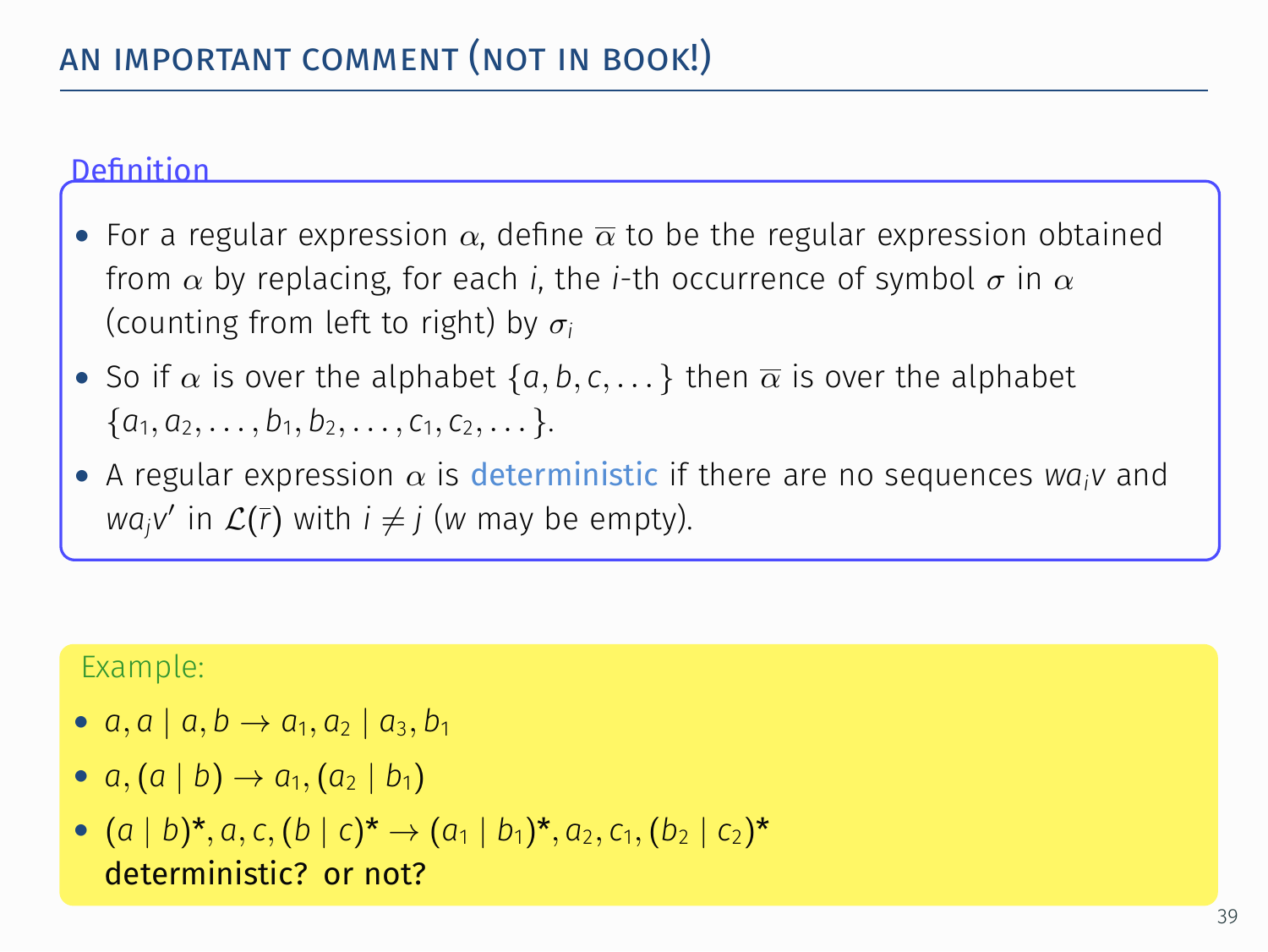- *•* For a regular expression *α*, define *α* to be the regular expression obtained from *α* by replacing, for each *i*, the *i*-th occurrence of symbol *σ* in *α* (counting from left to right) by *σ<sup>i</sup>*
- $\bullet$  So if  $\alpha$  is over the alphabet  $\{a, b, c, \dots\}$  then  $\overline{\alpha}$  is over the alphabet  ${a_1, a_2, \ldots, b_1, b_2, \ldots, c_1, c_2, \ldots}.$
- *•* A regular expression *α* is deterministic if there are no sequences *waiv* and *wa<sub>j</sub>v'* in  $\mathcal{L}(\bar{r})$  with  $i \neq j$  (*w* may be empty).

- $a, a \mid a, b \rightarrow a_1, a_2 \mid a_3, b_1$
- $a, (a | b) \rightarrow a_1, (a_2 | b_1)$
- $(a | b)^*, a, c, (b | c)^* \rightarrow (a_1 | b_1)^*, a_2, c_1, (b_2 | c_2)^*$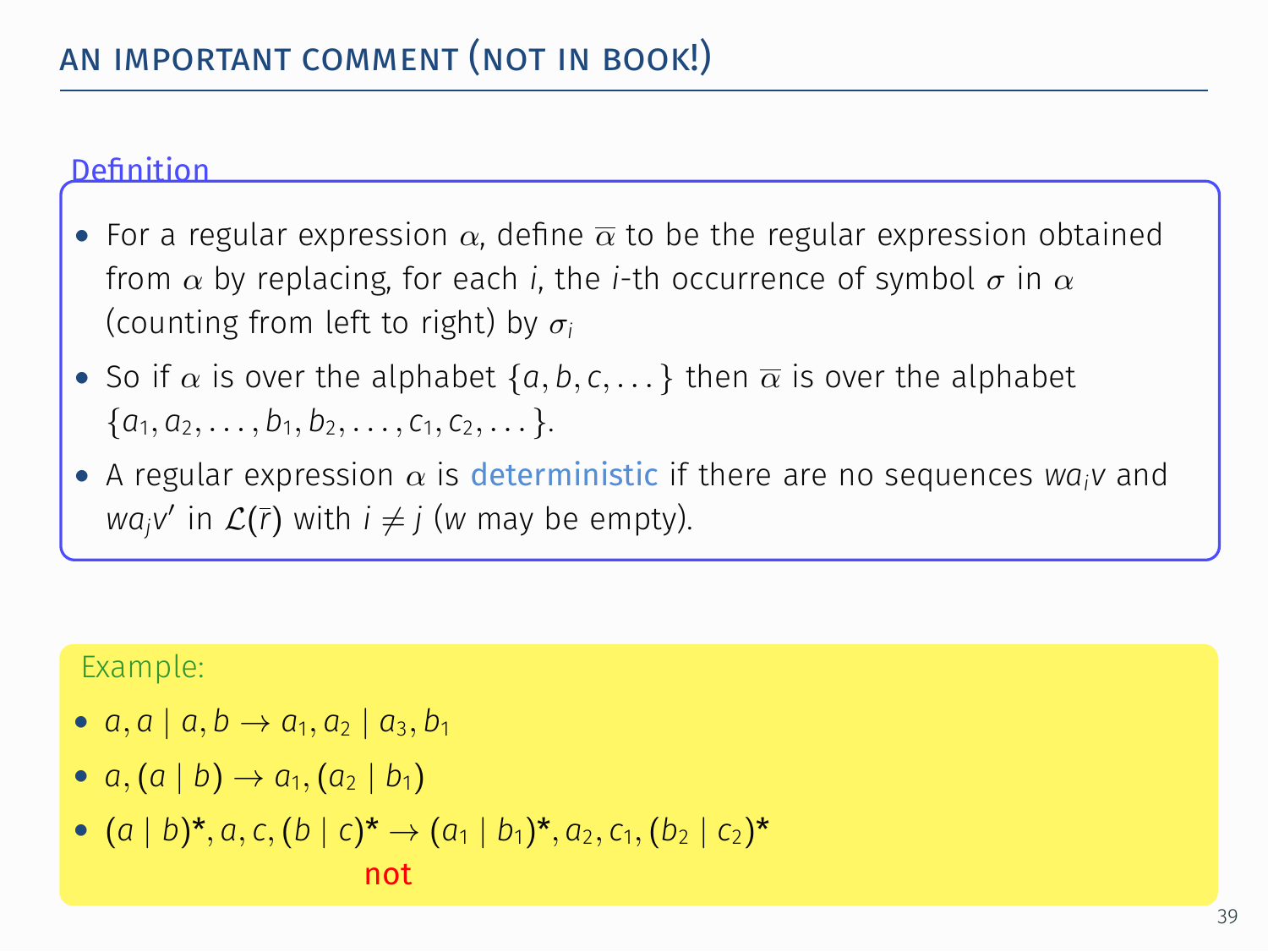Can we make every regular expression deterministic?

*• a, a | a, b −→ a,*(*a | b*)